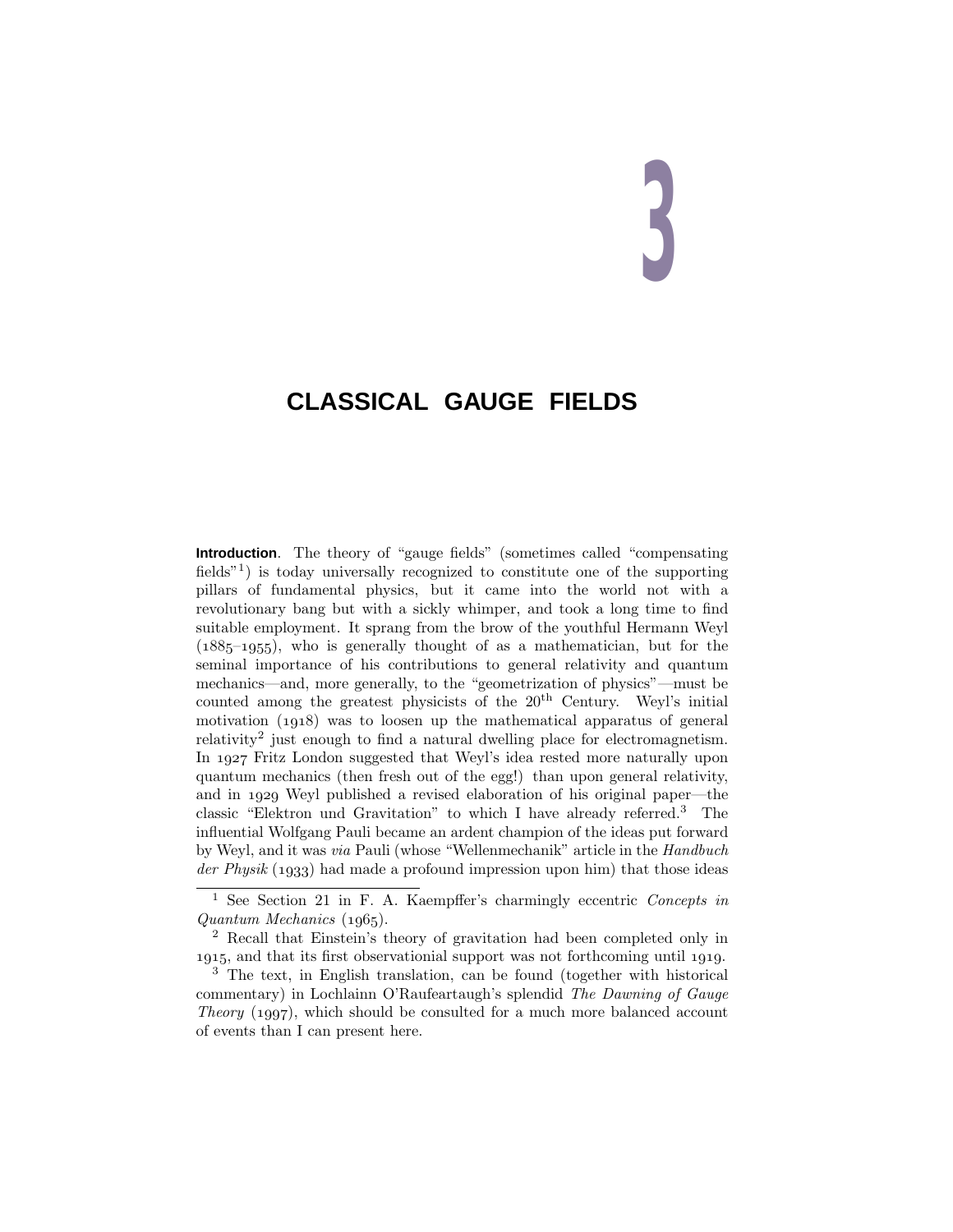came to the attention of C. N. Yang, in the early  $1950$ 's. The attempt by Yang  $&$  Mills (1954) to construct a "gauge theory of nuclear forces" failed, for reasons (it became clear in retrospect) having to do with the fact that the nuclear force is too densely phenomenological—too far removed from fundamentals—to admit of any elegantly simple theory. The Yang–Mills theory did serve to bring gauge theory to the general attention of theorists, but several developments had to transpire*...*

- attention had to shift from the interaction of nucleons to the physics interior to nucleons (this development hinged upon the invention of the quark, by Gell-Mann and Zweig in  $1964$ )
- the ideas had to come into place which made possible the development (by Weinberg and Salam in  $1967$  of a unified theory of electromagnetic and weak interactions<sup>4</sup>

... before it became evident (by the early 1970's) how gauge field theory fit within the Grand Scheme of Things.

The developments to which I have alluded, insofar as they refer to particle physics, are profoundly quantum mechanical. But the associated gauge field theory is, to a remarkable degree, susceptible to description in the language of classical field theory, and it is to that language—to the physics of "classical gauge fields"—that I here confine myself;  $\hbar$ 's will intrude, but they will always be "soft  $\hbar$ 's," inserted for dimensional reasons but stripped of their quantum mechanical burden.

**Basic objective of the theory, as standardly conceived**. It is a familiar fact that the physical output of quantum theory is phase insensitive—invariant, that is to say, under

$$
\psi \longrightarrow \psi' \equiv e^{i\omega} \psi \tag{1}
$$

We may attribute this circumstance to the reality of the Schrödinger Lagrangian

$$
\mathcal{L} = \frac{1}{2}i\hbar(\psi_t^*\psi - \psi^*\psi_t) + \frac{\hbar^2}{2m}\nabla\psi^*\cdot\nabla\psi + \psi^*U\psi \tag{2}
$$

from which at (1–91) we extracted the Noetherean conservation law

$$
\frac{\partial}{\partial t}(\psi^*\psi) + \mathbf{\nabla} \cdot (\text{probability current}) = 0
$$

If we adopt the polar representation  $\psi = R \exp\left\{\frac{i}{\hbar}S\right\}$  then becomes<sup>5</sup>

$$
\mathcal{L} = R^2 \left[ S_t + \frac{1}{2m} \nabla S \cdot \nabla S + U \right] + \frac{\hbar^2}{2m} \nabla R \cdot \nabla R
$$

which is manifestly invariant under this reformulation of (1):

$$
S \longrightarrow S + \text{constant} \tag{3}
$$

<sup>4</sup> For a good brief account of the developments to which I refer, see Chapter 1 in David Griffiths' *Introduction to Elementary Particles*  $(1987)$ .

 $5$  See again (1–78).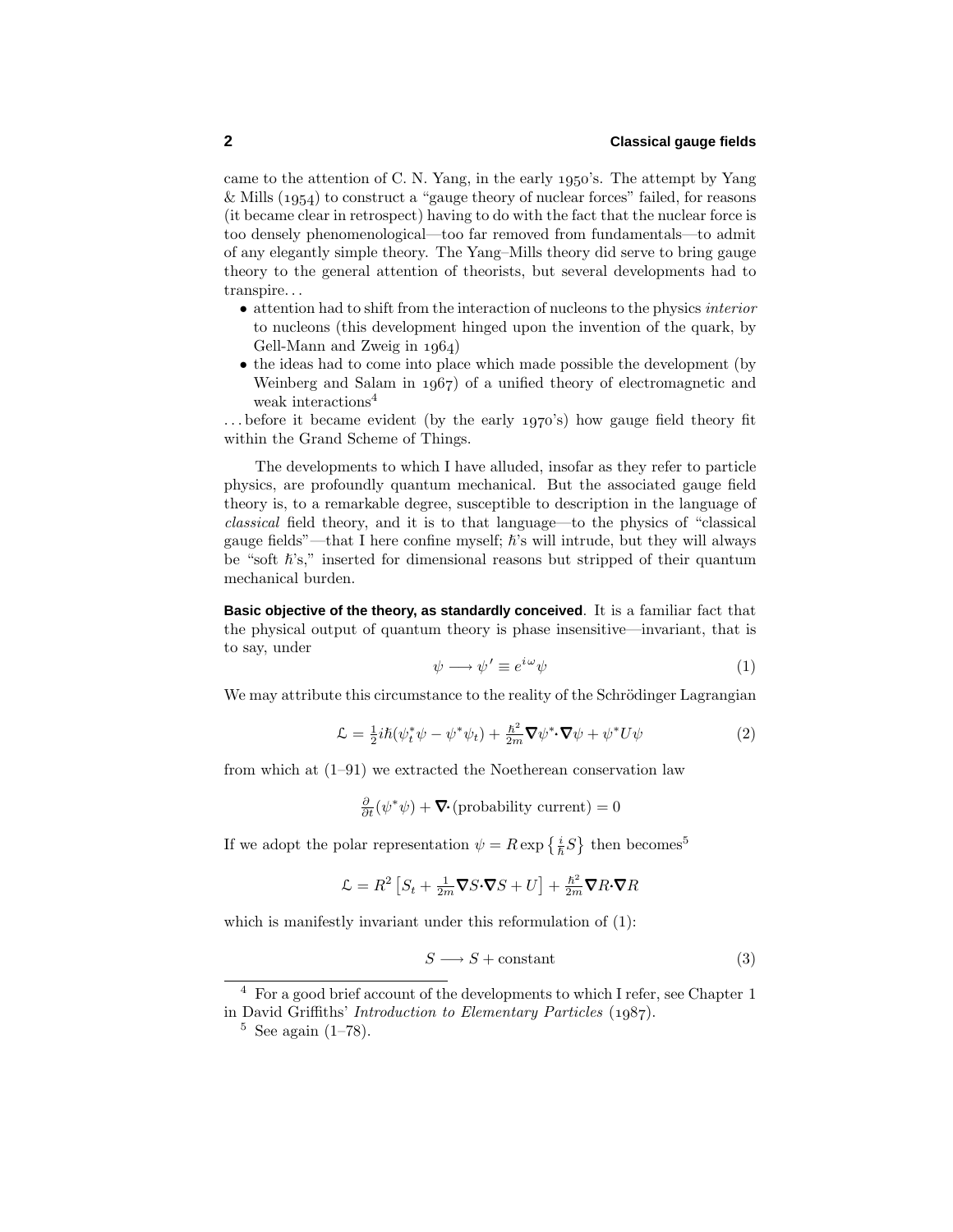### **Basic objective of the theory 3**

Dropping the final term in the preceding Lagrangian, we obtain precisely the Lagrangian

$$
\mathcal{L} = R^2 \left[ S_t + \frac{1}{2m} \nabla S \cdot \nabla S + U \right] \tag{4}
$$

which was seen at  $(1-108)$  to give rise to classical Hamilton-Jacobi theory; the evident invariance of that theory under (3) can by

$$
S=\int L\,dt
$$

be attributed to the well-known fact that the physical output from Lagrangian mechanics is insensitive to gauge transformations

$$
L \longrightarrow L + \frac{d}{dt}(\text{anything})
$$

Pauli, in a paper<sup>6</sup> which was influential in the history of thus subject, called

- physics-preserving transformations-by-*multiplicative*-adjustment (such as our (1)) "gauge transformations of the  $1<sup>st</sup>$  type," and
- physics-preserving transformations-by-*additive*-adjustment (such as  $(3)$ ) "gauge transformations of the  $2<sup>nd</sup>$  type."

In gauge field theory the two tend to be joined at the hip, and in casual usage the term "gauge transformation" may refer to either.

Write (1) more carefully

$$
\psi(x,t) \longrightarrow \psi'(x,t) \equiv e^{i\omega}\psi(x,t) \tag{5}
$$

to emphasize the presumed  $\{x, t\}$ -independence of the phase factor, which we have in mind when we refer to the "global" character of the gauge transformation. The "local" analog of (5) reads

$$
\psi(x,t) \longrightarrow \psi'(x,t) \equiv e^{ig\Omega(x,t)} \psi(x,t) \tag{6}
$$

—the point being that the phase factor is allowed now to vary from point to *point*. Evidently  $\psi^*\psi$  is invariant under (6), but from

$$
\partial \psi(x,t) \longrightarrow \partial \psi'(x,t) \equiv e^{ig\Omega(x,t)} \{ \partial \psi(x,t) + ig[\partial \Omega(x,t)] \psi \}
$$
(7)

we see that the adjustment  $(5) \rightarrow (6)$  serves to disrupt the invariance of expressions assembled from derivatives (unless  $\partial\Omega = 0$ , which would take us back to the global theory). Gauge field theory presents a general mechanism for restoring gauge invariance to theories which the adjustment

$$
global \rightarrow local
$$

<sup>6</sup> "Relativistic theories of elementary particles," Rev. Mod. Phys. **13**, 203 (1941). See the text subsequent to equations (23) in Part I, Section 2.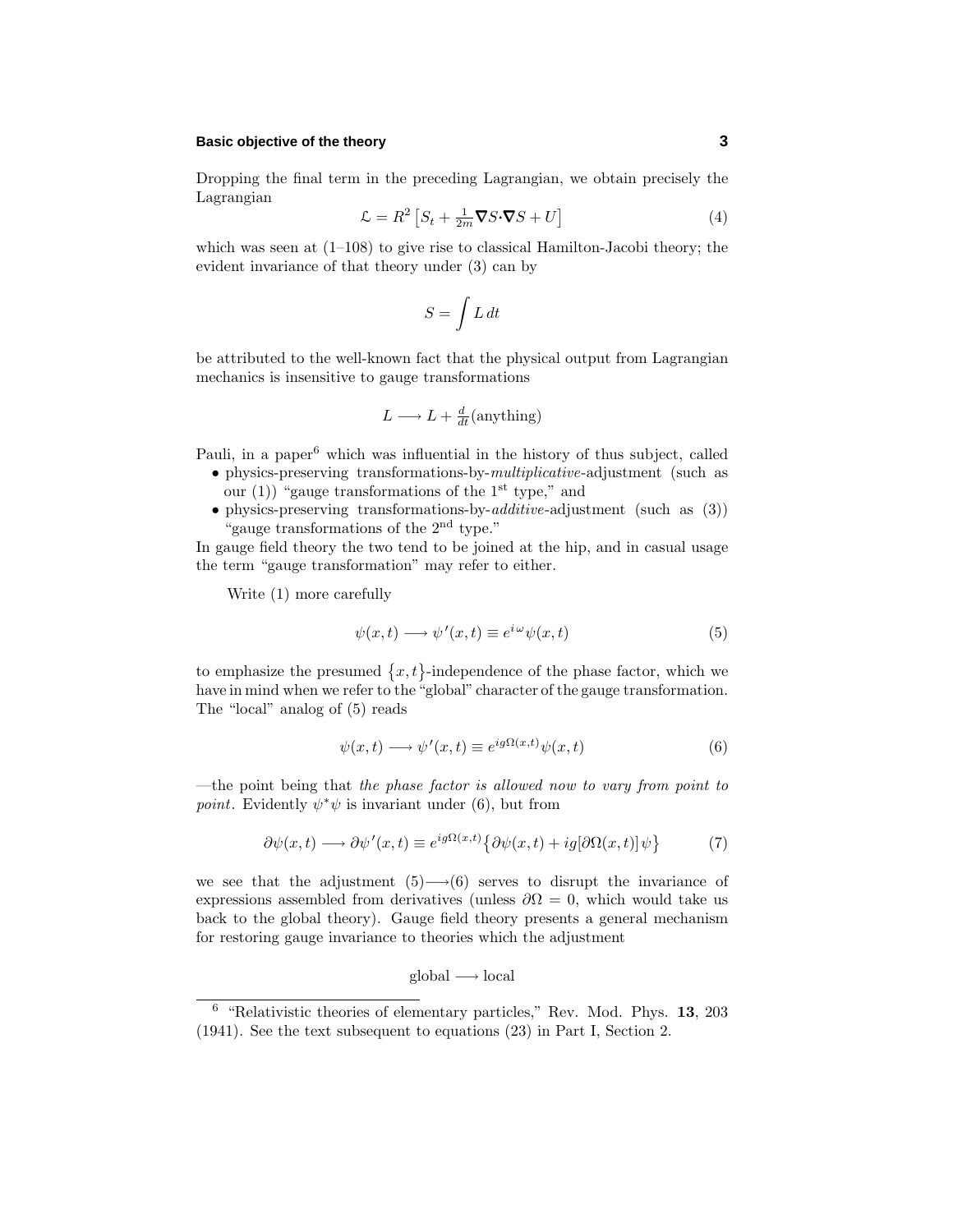has served to disrupt. That mechanism, in its most frequently encountered (but, as will emerge, not its simplest) manifestation, can be described as follows:<sup>7</sup>

STEP ONE Make everywhere the substitutional replacement

$$
\begin{array}{l} \partial_\mu \\ \downarrow \\ \partial_\mu - i g A_\mu \end{array}
$$

where  $A_\mu(x)$  is a "gauge field" ("compensating field"), endowed with properties soon to be specified. Consider (7) to have, in consequence, become

$$
(\partial_{\mu} - igA_{\mu})\psi \longrightarrow (\partial_{\mu} - igA'_{\mu})\psi' = e^{ig\Omega} \{ (\partial_{\mu} - igA'_{\mu})\psi + ig\frac{\partial \Omega}{\partial x^{\mu}}\psi \}
$$

and strep two assign to the "local gauge transformation" concept this enlarged meaning

$$
\psi \longrightarrow \psi' = e^{ig\Omega} \cdot \psi
$$
  
\n
$$
A_{\mu} \longrightarrow A'_{\mu} = A_{\mu} + \frac{\partial \Omega}{\partial x^{\mu}}
$$
 (8)

so as to achieve

$$
\mathcal{D}_{\mu}\psi \longrightarrow \mathcal{D}'_{\mu}\psi' = e^{ig\Omega} \cdot \mathcal{D}_{\mu}\psi \tag{9}
$$

$$
\mathcal{D}_{\mu} \equiv \partial_{\mu} - igA_{\mu} \tag{10}
$$

which mimics the structure of the first of equations (8).

Given interest in a system  $\mathcal{L}_0(\varphi, \partial \varphi)$ , STEP THREE look to the modified system

$$
\mathcal{L}_1(\varphi, \partial \varphi, A) \equiv \mathcal{L}_0(\varphi, \mathcal{D}\varphi) \tag{11}
$$

which will be locally gauge invariant if the initial system was globally so.

To see how this works in a particular case, let us look to the relativistic complex scalar field system (2–19)

$$
\mathcal{L}_0(\psi, \psi^*, \partial \psi, \partial \psi^*) = \frac{\hbar^2}{2m} \left\{ g^{\alpha\beta} \psi^*_{,\alpha} \psi_{,\beta} - \varkappa^2 \psi^* \psi \right\} \tag{12}
$$

where I have set  $K = mc^2/\varkappa^2 = \hbar^2/2m$  in order to achieve

$$
[\psi^*\psi] = 1/(\text{length})^3
$$

The invariance of  $L_0$  under the *global* gauge transformation  $(1)$  is manifest, and was shown at  $(2-21)$  to entail conservation of the real-valued Noetherean current

$$
Q^{\mu} \equiv \frac{\hbar}{m} g^{\mu \alpha} \left\{ \frac{\psi_{,\alpha}^* \psi - \psi^* \psi_{,\alpha}}{2i} \right\} \tag{13}
$$

<sup>7</sup> Gauge field theory is not intrinsically/essentially relativistic, but it is (like field theory generally) "relativistically predisposed," and I find that it serves expository simplicity to make use here of the notational conventions of relativity.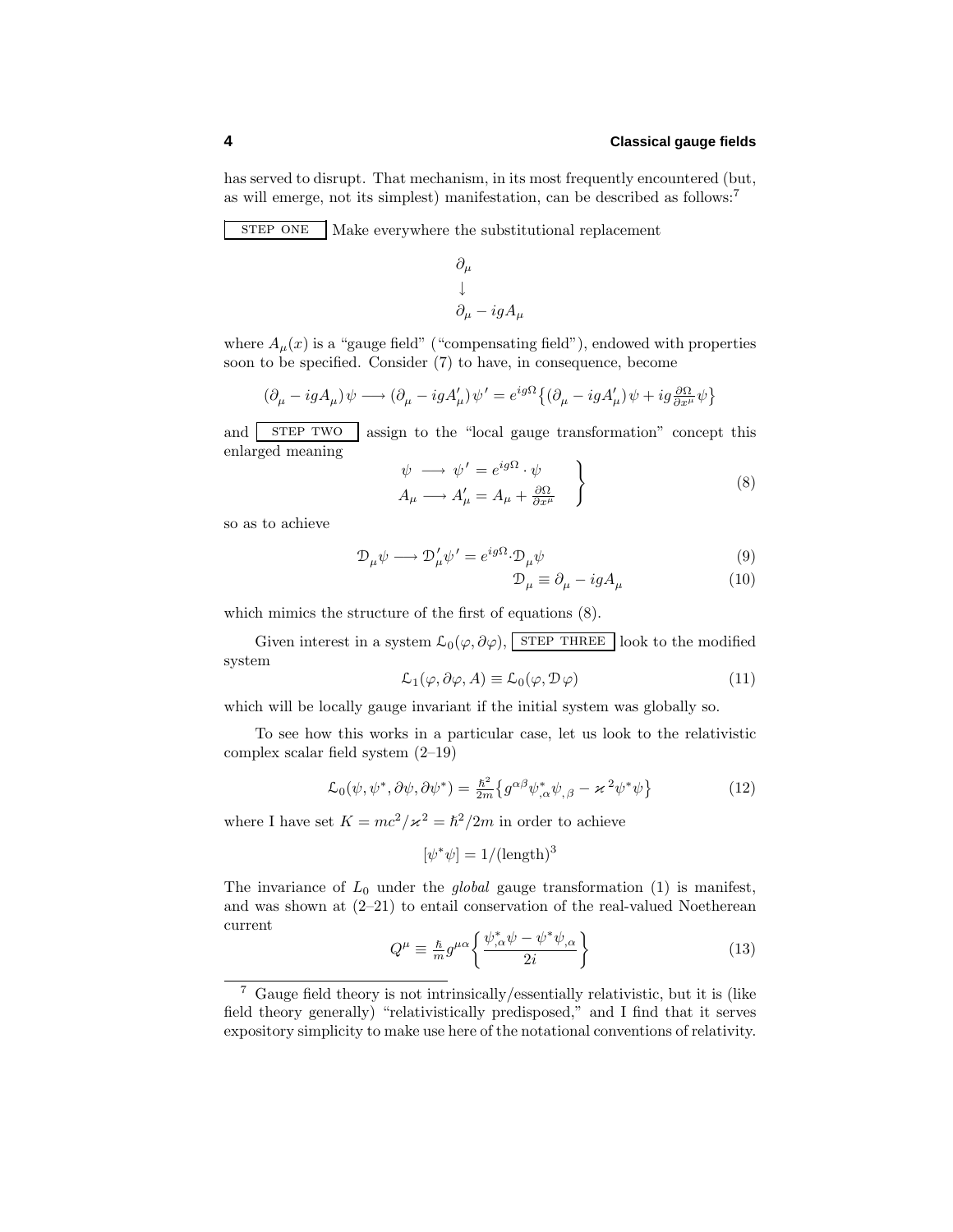### **Basic objective of the theory 5**

where the  $\hbar/m$  was introduced in order to achieve  $|Q|=1/(area\cdot time)$ . To achieve *local* phase invariance we look to the modified system

$$
\mathcal{L}_1(\psi, \psi^*, \partial \psi, \partial \psi^*, A) = \frac{\hbar^2}{2m} \left\{ g^{\alpha\beta} (\psi^*_{,\alpha} + igA_{\alpha}\psi^*) (\psi_{,\beta} - igA_{\beta}\psi) - \varkappa^2 \psi^* \psi \right\}
$$
  
=  $\mathcal{L}_0(\psi, \psi^*, \partial \psi, \partial \psi^*) + \underbrace{ig\frac{\hbar^2}{2m} (\psi^* \psi_{,\alpha} - \psi^*_{,\alpha}\psi) A^{\alpha}}_{g\hbar Q_{\alpha} A^{\alpha}} + g^2 \frac{\hbar^2}{2m} (\psi^* \psi) A_{\alpha} A^{\alpha}$ 

Looking to the equations of motion, we find by calculation that

$$
\left\{\partial_{\nu}\frac{\partial}{\partial\psi^{*}_{,\nu}} - \frac{\partial}{\partial\psi^{*}}\right\}\mathcal{L} = 0 \quad \text{becomes} \quad (g^{\alpha\beta}\mathcal{D}_{\alpha}\mathcal{D}_{\beta} + \varkappa^{2})\psi = 0 \quad (14.1)
$$

$$
\left\{\partial_{\nu}\frac{\partial}{\partial\psi_{,\nu}} - \frac{\partial}{\partial\psi}\right\}\mathcal{L} = 0 \quad \text{gives the conjugated equation} \tag{14.2}
$$

Finally—in what is perhaps the most amazingly productive step in the entire procedure—we step  $\vert$  step four launch the gauge field into motion by introducing some

- quadratic
- gauge-invariant, and (in relativistic field theory also)
- $\bullet$  Lorentz-invariant

*∂A*<sub>µ</sub>-dependence into the Lagrangian. To that end, we note that

$$
F_{\mu\nu} \equiv \partial_{\mu}A_{\nu} - \partial_{\nu}A_{\mu}
$$
 is transparently gauge-invariant (15)

and that  $F_{\alpha\beta}F^{\alpha\beta}$  answers to our other requirements; we look, therefore, to the twice-modified system

$$
\mathcal{L}_2(\psi, \psi^*, \partial \psi, \partial \psi^*, A, \partial A) = \mathcal{L}_0(\psi, \psi^*, \partial \psi, \partial \psi^*) + \mathcal{L}_{int}(\psi, \psi^*, \partial \psi, \partial \psi^*, A) + \mathcal{L}(A, \partial A)
$$
\n(16.0)

where the "interaction term"

$$
\mathcal{L}_{\text{int}}(\psi, \psi^*, \partial \psi, \partial \psi^*, A) = ig \frac{\hbar^2}{2m} (\psi^* \psi_{,\alpha} - \psi^*_{,\alpha} \psi) A^{\alpha} + g^2 \frac{\hbar^2}{2m} (\psi^* \psi) A_{\alpha} A^{\alpha} \quad (16.1)
$$

was developed already at the top of the page, and where the "free gauge field" will be governed by

$$
\mathcal{L}(A, \partial A) = \frac{1}{4} F_{\alpha\beta} F^{\alpha\beta}
$$
\n
$$
= \frac{1}{4} g^{\alpha\rho} g^{\beta\sigma} (A_{\beta,\alpha} - A_{\alpha,\beta}) (A_{\sigma,\rho} - A_{\rho,\sigma})
$$
\n
$$
= \frac{1}{2} (g^{\alpha\rho} g^{\beta\sigma} - g^{\alpha\sigma} g^{\beta\rho}) A_{\alpha,\beta} A_{\rho,\sigma}
$$
\n(16.2)

Notice also that  $\mathcal{L}(A, \partial A)$  is in fact  $A_\mu$ -independent; we have been forced to omit an anticipated  $(\varkappa^2 A_\alpha A^\alpha)$ -term for the simple but deeply consequential reason that

$$
A_{\alpha}A^{\alpha}\quad \hbox{is not gauge-invariant} \\
$$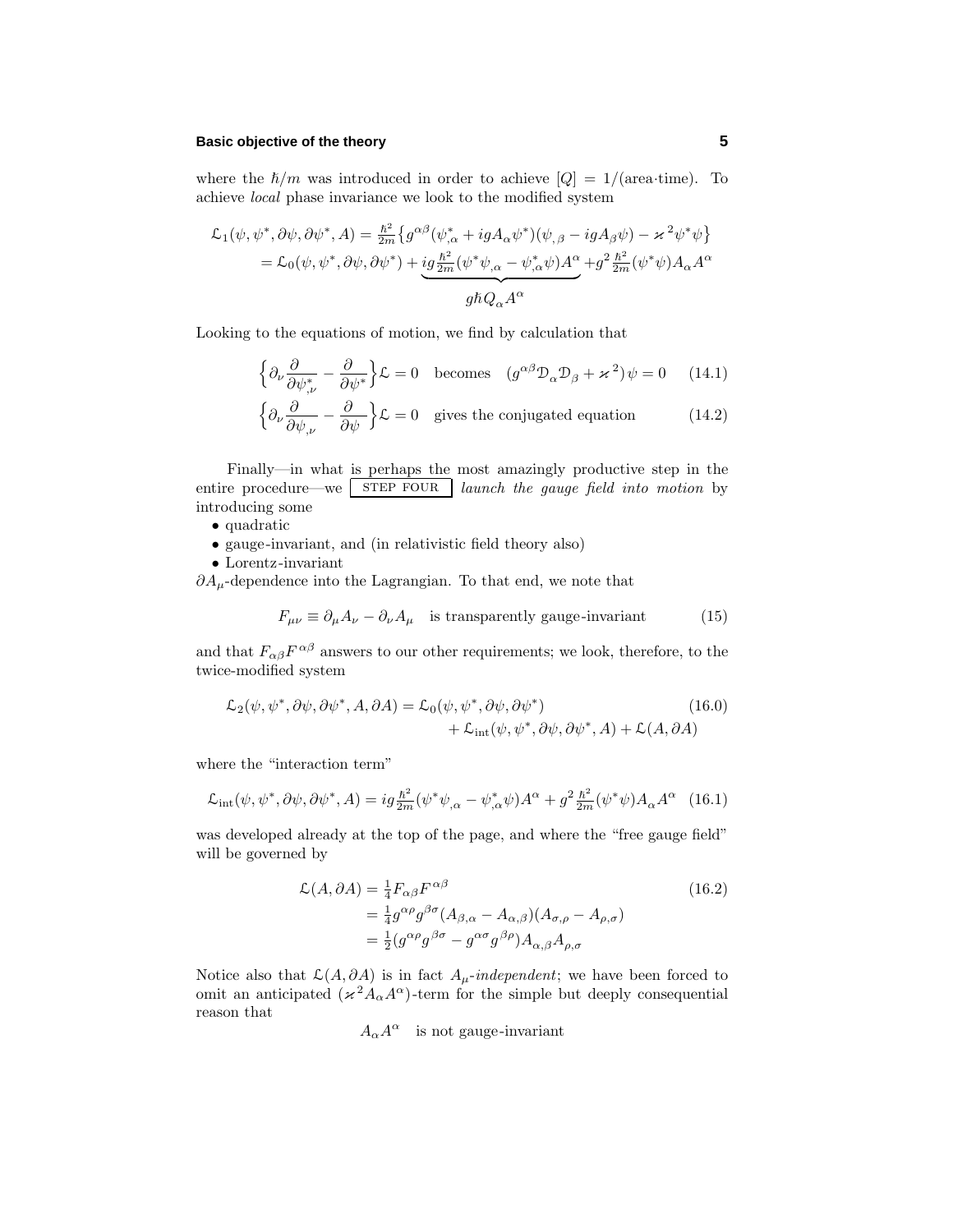Notice also that (16.2) requires  $[F_{\alpha\beta}F^{\alpha\beta}] =$  (energy density), which entails  $[A_\mu] = \sqrt{\text{energy/length}}$ . And this—if we are to achieve  $[gA_\mu] = 1/(\text{length})$ , as required by the definition of  $\mathcal{D}_{\mu}$ —in turn entails

$$
[g^2] = 1/(\text{energy-length}) = [1/\hbar c] = 1/(\text{electric charge})^2
$$

giving  $[g\hbar c] =$  (electric charge). It is on this basis that we will adopt  $e \equiv g\hbar c$ as a suggestive notational device.

Working now from the twice-modified Lagrangian (16), we in place of (14.2) obtain

$$
\partial_{\mu}F^{\mu\nu} = \frac{\partial}{\partial A_{\mu}}\mathcal{L}_{int}(\psi, \psi^*, \partial \psi, \partial \psi^*, A)
$$
  
=  $\frac{1}{c}J^{\nu}$  (17)

with

$$
J^{\nu} \equiv g\hbar c \left\{ Q^{\nu} + g\frac{\hbar}{m}(\psi^*\psi)A^{\nu} \right\}
$$

$$
=j^{\nu} + \frac{e^2}{mc}\psi^* A^{\nu}\psi\tag{18.1}
$$

$$
j^{\nu} \equiv e Q^{\nu} = J \Big|_{A \to 0} \tag{18.2}
$$

The gauge-invariance of  $J^{\nu}$ —required for the self-consistency of  $(17)$ —is not obvious (certainly not "manifest"), but is readily established.

The field equation (14.1) can be written

$$
g^{\alpha\beta} \left(\frac{\hbar}{i}\partial_{\alpha} - \frac{e}{c}A_{\alpha}\right) \left(\frac{\hbar}{i}\partial_{\beta} - \frac{e}{c}A_{\beta}\right)\psi = (mc)^2\psi\tag{19}
$$

and in this form can be considered to have resulted by ordinary Schrödinger quantization from a classical process of the form

$$
g^{\alpha\beta}p_{\alpha}p_{\beta} = (mc)^2
$$
  

$$
\downarrow
$$
  

$$
g^{\alpha\beta}(p_{\alpha} - \frac{e}{c}A_{\alpha})(p_{\beta} - \frac{e}{c}A_{\beta}) = (mc)^2
$$
 (20)

Note also that

$$
[j^{\nu}] = [J^{\nu}] = \frac{\text{electrical charge}}{\text{area-time}} = \text{electrical current density}
$$

and that we are now in position to write

$$
\mathcal{L}_{int} = \frac{1}{c} j^{\alpha} A_{\alpha} + \underbrace{\frac{e^2}{2mc^2} (\psi^* A^{\alpha} \psi)}_{= \frac{1}{2} (J^{\alpha} - j^{\alpha})} A_{\alpha}
$$
\n
$$
= \frac{1}{c} \frac{1}{2} (J^{\alpha} + j^{\alpha}) A_{\alpha}
$$
\n(21)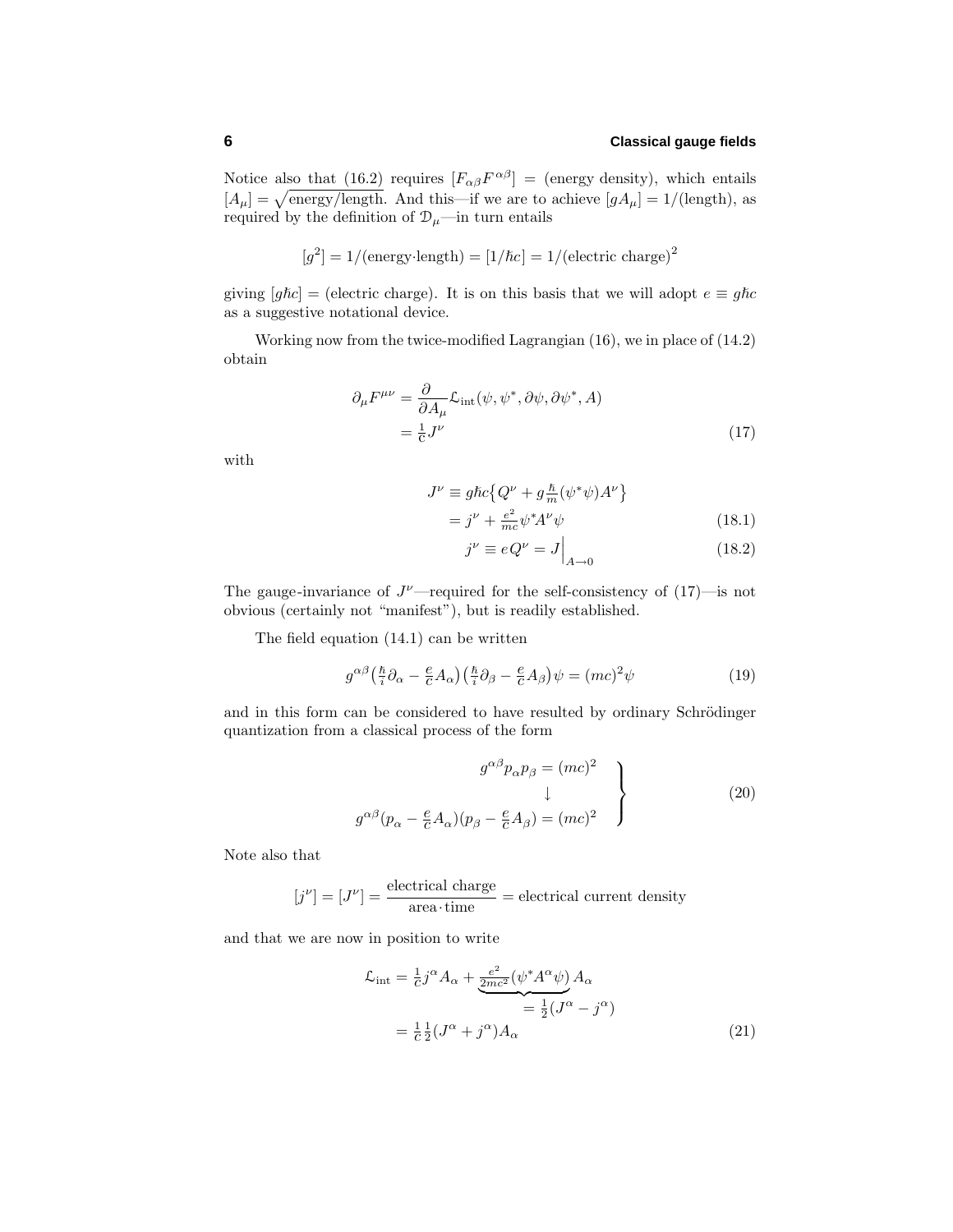### **Basic objective of the theory 7**

Assuredly,

local gauge invariance =⇒ global gauge invariance

and from the manifest invariance of the twice-modified Lagrangian (16) under the global instance

$$
\psi \longrightarrow \psi' = e^{+i\omega} \cdot \psi
$$

$$
A_{\mu} \longrightarrow A'_{\mu} = A_{\mu}
$$

of (8)—which infinitesimally becomes

$$
\psi \longrightarrow \psi + \delta \psi \quad \text{with} \quad \delta \psi = +i\psi \cdot \delta \omega
$$
  

$$
\psi^* \longrightarrow \psi^* + \delta \psi^* \quad \text{with} \quad \delta \psi^* = -i\psi \cdot \delta \omega
$$
  

$$
A_{\mu} \longrightarrow A_{\mu} + \delta A_{\mu} \quad \text{with} \quad \delta A_{\mu} = 0
$$

—we are, by Noether's theorem, led to the conservation of

$$
-(e/\hbar)\left\{\frac{\partial \mathcal{L}}{\partial \psi_{,\nu}}(+i\psi) + \frac{\partial \mathcal{L}}{\partial \psi_{,\nu}^*}(-i\psi^*)\right\} = j^{\nu} - (e/\hbar)\left\{\frac{\partial \mathcal{L}_{\text{int}}}{\partial \psi_{,\nu}}(i\psi) - \frac{\partial \mathcal{L}_{\text{int}}}{\partial \psi_{,\nu}^*}(i\psi^*)\right\}
$$

$$
= j^{\nu} + \frac{e^2}{mc}\psi^*A^{\nu}\psi
$$

$$
= J^{\nu}
$$

(i.e., to  $\partial_{\mu}J^{\mu} = 0$ ) which at (17) was presented as an automatic consequence of the antisymmetry of  $F^{\mu\nu}$ . Prior to introduction of the gauge field  $A_{\mu}$  we had  $\partial_{\mu}j^{\mu} = 0$ . We can in this light understand the adjustment

$$
j^{\nu}(\psi, \psi^*, \partial \psi, \partial \psi^*) \quad \longrightarrow \quad J^{\nu}(\psi, \psi^*, \partial \psi, \partial \psi^*, A)
$$

as a price paid in our effort

$$
\mathcal{L}_0(\psi, \psi^*, \partial \psi, \partial \psi^*) \quad \longrightarrow \quad \mathcal{L}_2(\psi, \psi^*, \partial \psi, \partial \psi^*, A, \partial A)
$$

to achieve local gauge invariance.

The effort to which I have just referred has yield up (amongst others) the equations

$$
F_{\mu\nu} = \partial_{\mu}A_{\nu} - \partial_{\nu}A_{\mu} \text{ and } \partial_{\mu}F^{\mu\nu} = \frac{1}{c}J^{\nu}
$$

It has, in short, delivered Maxwellian electrodynamics to us on a platter. If we were to "turn off" the  $\psi$ -field (or set the coupling constant  $e = 0$ ) we would retain free-field electrodynamics as a kind of residue—a gift, for having shopped in the Gauge Store. The "compensating field" has been found in this instance to lead a busy physical life of its own, even when it has nothing to compensate. It was this development which first suggested that gauge field theory might, in fact, be good for something.

We have been supplied, moreover, with a detailed account of how the electromagnetic field  $F^{\mu\nu}$  and the *ψ*-field are coupled—a "theory of field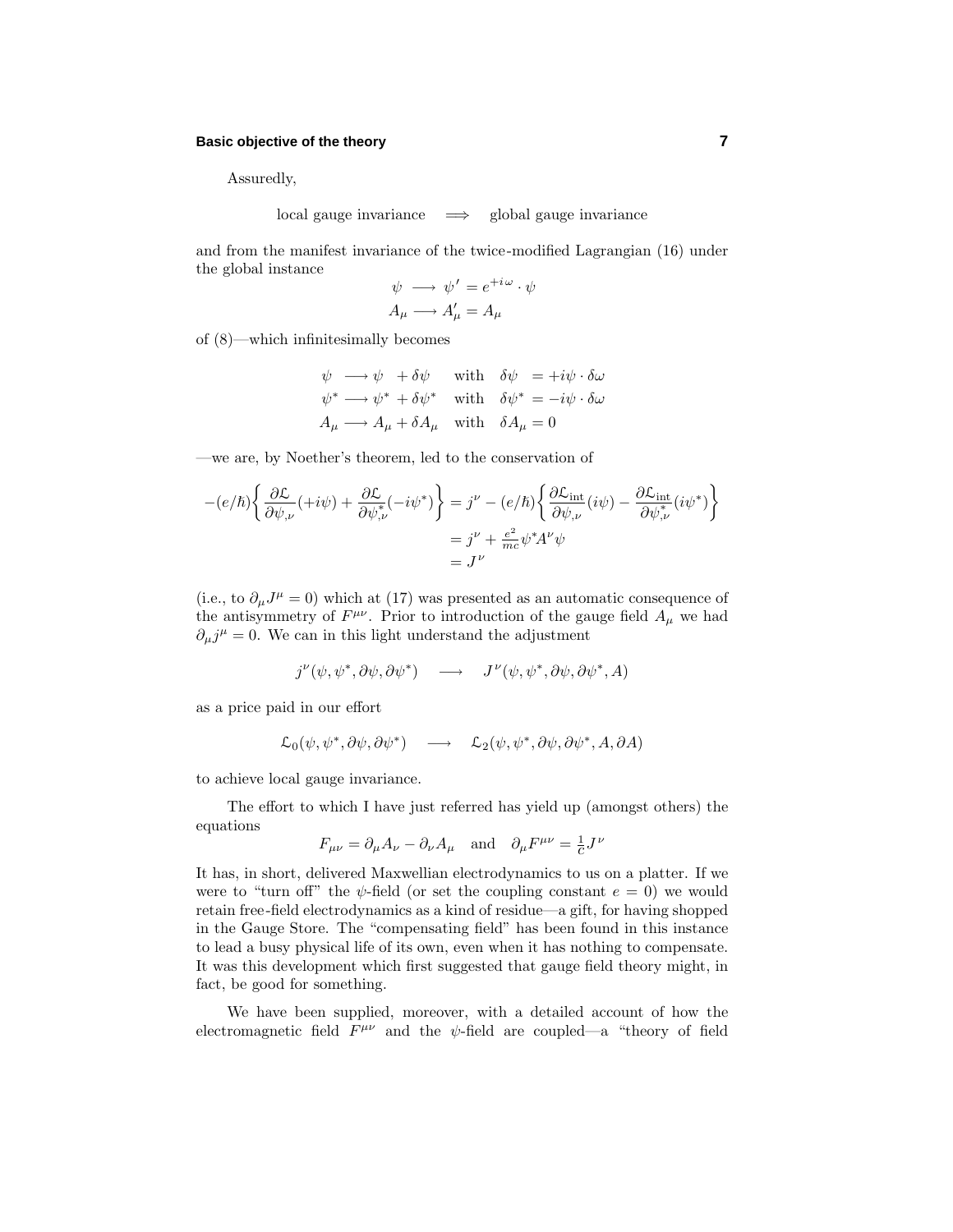interactions." It was, in fact, a quest for a general theory of field interactions which led Ronald Shaw—in  $1953/54$  a graduate student of Abdus Salam at Cambridge, working under the influence of Schwinger to the invention of gauge field theory, independently of (and almost simultaneously with) Yang  $\&$  Mills.<sup>8</sup>

The electromagnetic aspects of the theory to which we have been led do, however, present one problematic (or at least surprising) aspect: the current term  $J^{\nu}$  which "stimulates" the electromagnetic field was found at (18) to *itself* depend upon the field (through the 4-potential  $A_\mu$ ). As we move farther into our subject we will remain on the alert for developments which may serve to clarify that circumstance.

**Gauge theory of a non-relativistic classical particle**. Gauge field theory was born of general/special relativistic parents, and has spent its adult life married to quantum mechanics. It may be well, therefore, to be reminded that the central idea is so robust that it can flourish even when deprived of either or both of those controlling influences. To illustrate the point, I lookto the classical Hamilton-Jacobi theory of a non-relativistic particle:

Assume the Hamiltonian to have the form  $H(\mathbf{p}, \mathbf{x}) = \frac{1}{2m}\mathbf{p} \cdot \mathbf{p} + U(\mathbf{x})$ . The Hamilton-Jacobi equation then reads

$$
\frac{1}{2m}\nabla S \cdot \nabla S + U(\mathbf{x}) + S_t = 0
$$
\n(22.1)

and<sup>9</sup> when joined by its companion

$$
R_t + \nabla \cdot \left(\frac{1}{m} R \nabla S\right) = 0\tag{22.2}
$$

can be consider to derive from the Lagrangian

$$
\mathcal{L}_0(S, \partial S, R) = R \cdot \left\{ \frac{1}{2m} \left[ (\partial_x S)^2 + (\partial_y S)^2 + (\partial_z S)^2 \right] + U + (\partial_t S) \right\}
$$
(23)

This Lagrangian is manifestly invariant under the global gauge transformations

$$
S \longrightarrow S' = S + \hbar\omega
$$
  
\n
$$
R \longrightarrow R' = R
$$
\n(24)

which—compare (5)—are, in Pauli's terminology, "gauge transformations of the  $2<sup>nd</sup>$  kind," into which  $\hbar$  has been introduced as a "soft constant of the action" in order to preserve the dimensionlessness of *ω*. To achieve the

global gauge  $\implies$  local gauge

<sup>&</sup>lt;sup>8</sup> Relevant sections of Shaw's thesis (1955) are reprinted in O'Raifeartaigh.<sup>3</sup>

<sup>&</sup>lt;sup>9</sup> See again the discussion which culminated in  $(1-108)$ .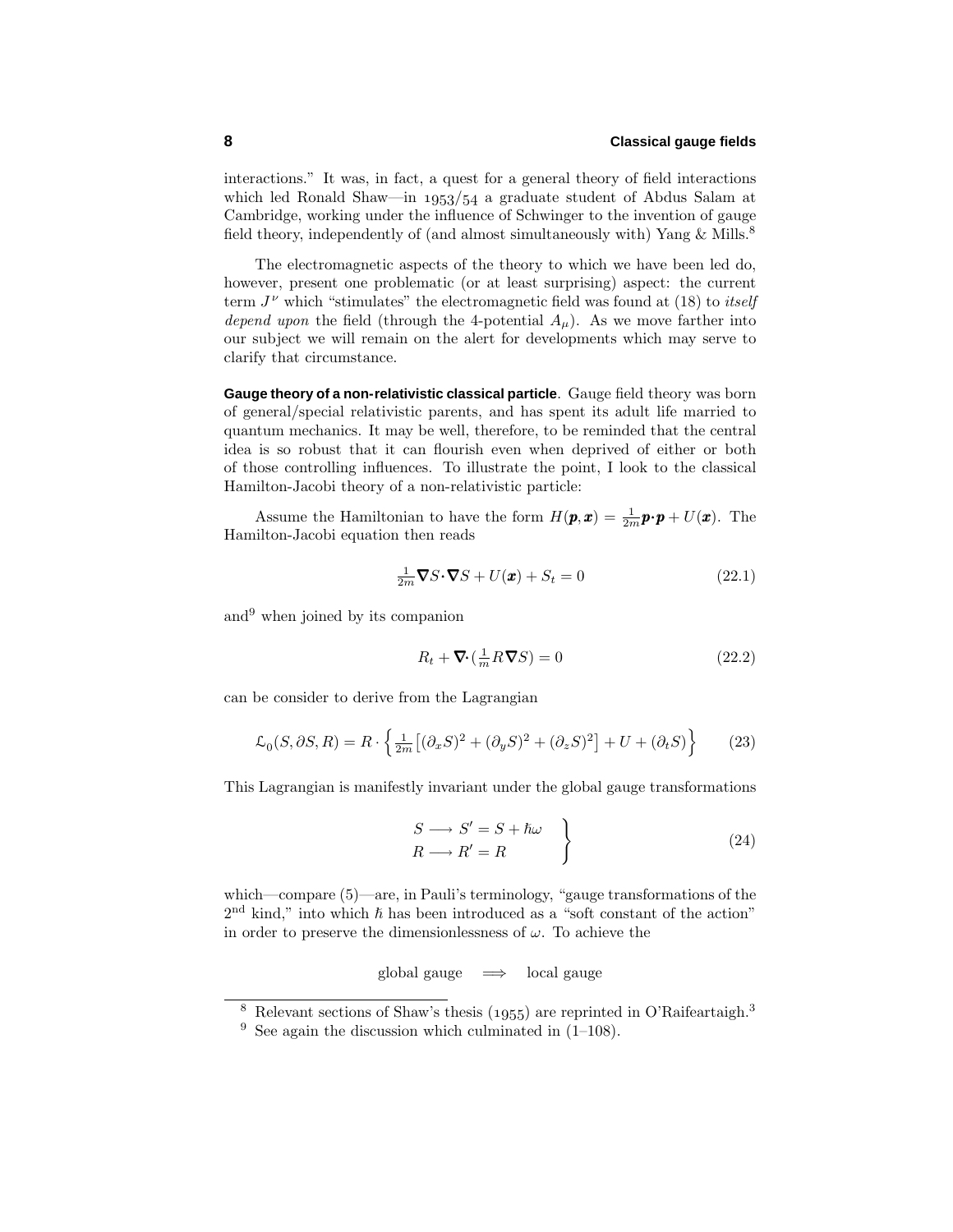### **Gauged non-relativistic Hamilton-Jacobi theory 9**

symmetry enhancement we adjust the design of the system

$$
\mathcal{L}_0(S, \partial S, R)
$$
\n
$$
\downarrow
$$
\n
$$
\mathcal{L}_0(S, \partial S, R) = R \cdot \left\{ \frac{1}{2m} \left[ (\partial_x S + g \hbar C_x)^2 + (\partial_y S + g \hbar C_y)^2 + (\partial_z S + g \hbar C_z)^2 \right] + U + (\partial_t S + g \hbar C_t) \right\}
$$
\n
$$
= \mathcal{L}_1(S, \partial S, R, C_x, C_y, C_z, C_t) \tag{25}
$$

and—so as to achieve

$$
\partial_x S' + g \hbar C_x' = \partial_x S + g \hbar C_x , \text{ etc.}
$$

—assign to the notion of a "local gauge transformation" an enlarged meaning

$$
S \longrightarrow S' = S + g\hbar\Omega(\boldsymbol{x}, t)
$$
  
\n
$$
R \longrightarrow R' = R
$$
  
\n
$$
C_x \longrightarrow C'_x = C_x - \partial_x\Omega(\boldsymbol{x}, t)
$$
  
\n
$$
C_y \longrightarrow C'_y = C_y - \partial_y\Omega(\boldsymbol{x}, t)
$$
  
\n
$$
C_z \longrightarrow C'_z = C_z - \partial_y\Omega(\boldsymbol{x}, t)
$$
  
\n
$$
C_t \longrightarrow C'_t = C_t - \partial_t\Omega(\boldsymbol{x}, t)
$$
\n(26)

which in the global case  $g\Omega(\boldsymbol{x}, t) = \omega$  gives back essentially (24).

I turn now to remarks intended to help us mix some gauge-invariant *∂C*-dependence into (25), and thus to lauch the gauge fields *C* into dynamical motion. We proceed from the observation that the expressions<sup>10</sup>

$$
\frac{1}{c}(\partial_t C_x - \partial_x C_t) \qquad \frac{1}{c}(\partial_t C_y - \partial_y C_t) \qquad \frac{1}{c}(\partial_t C_z - \partial_z C_t) \n(\partial_x C_y - \partial_y C_x) \qquad (\partial_x C_z - \partial_z C_x) \n(\partial_y C_z - \partial_z C_y)
$$

are individually gauge-invariant (because the cross partials of  $\Omega$  are equal). To keep our theory from coming *rotationally* unstuck, we must require that

$$
\begin{pmatrix} C_x \\ C_y \\ C_z \end{pmatrix}
$$
 transforms like  $\nabla S$ ; i.e., as a vector

Let us agree to write

$$
\begin{pmatrix} C_x \\ C_y \\ C_z \end{pmatrix} \equiv -\mathbf{A} \text{ and } C_t \equiv c\phi
$$

<sup>10</sup> Some "soft *c*" factors have been introduced so as to render all entries co-dimensional.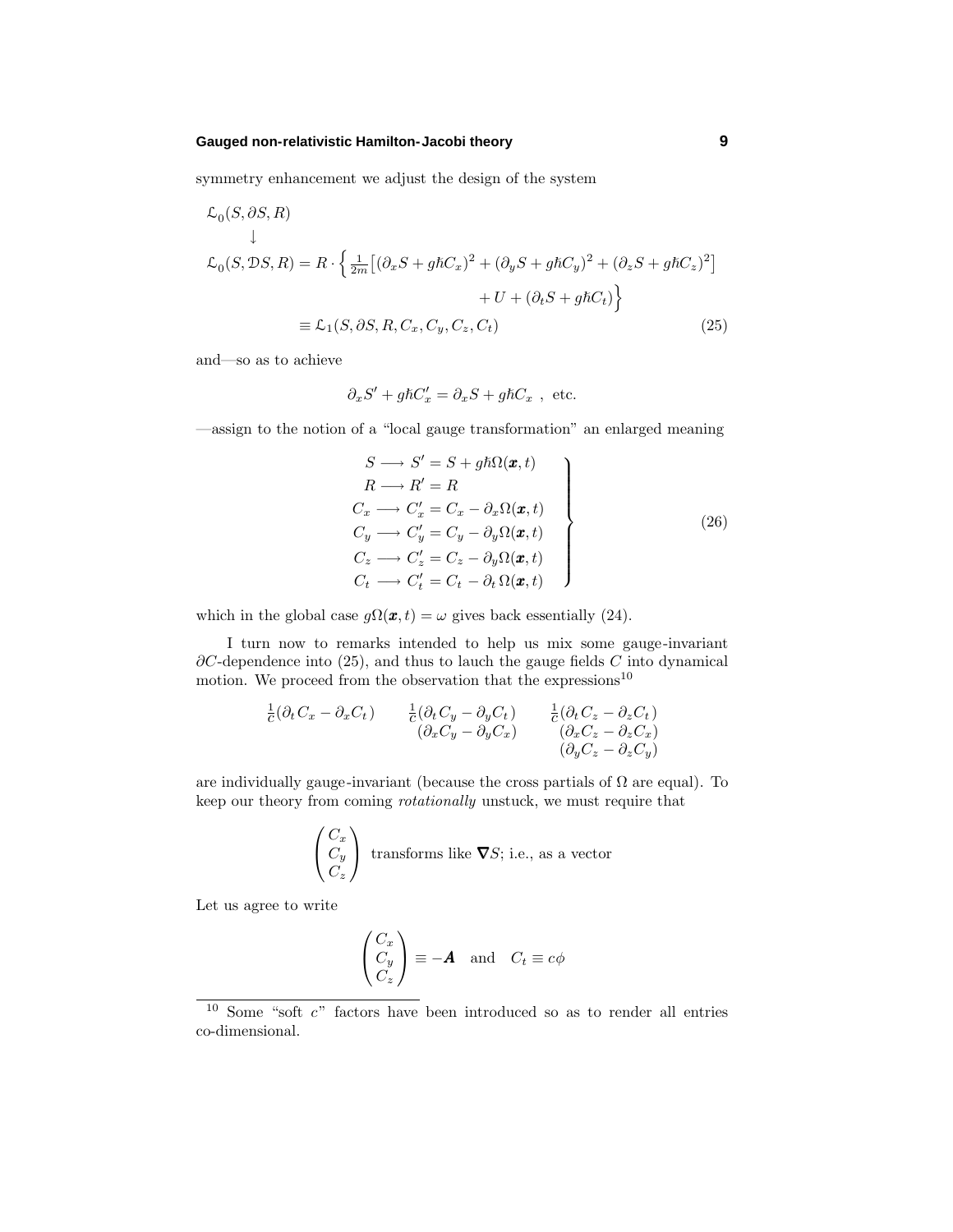where a sign has been introduced to establish contact with pre-established convention. The preceding tableau then becomes

$$
\begin{array}{ccc}\n(-\frac{1}{c}\partial_t \boldsymbol{A} - \boldsymbol{\nabla} \phi)_x & & (-\frac{1}{c}\partial_t \boldsymbol{A} - \boldsymbol{\nabla} \phi)_y & & (-\frac{1}{c}\partial_t \boldsymbol{A} - \boldsymbol{\nabla} \phi)_z \\
 & & + (\boldsymbol{\nabla} \times \boldsymbol{A})_z & & -(\boldsymbol{\nabla} \times \boldsymbol{A})_y \\
 & & + (\boldsymbol{\nabla} \times \boldsymbol{A})_x\n\end{array}
$$

which we will agree to abbreviate

$$
\begin{array}{ll}(\boldsymbol{E})_x & (\boldsymbol{E})_y & (\boldsymbol{E})_z \\ & -(\boldsymbol{B})_z & +(\boldsymbol{B})_y \\ & -(\boldsymbol{B})_x & \end{array}
$$

The expressions *E*·*E*, *E*·*B* and *B*·*B* are

- quadratic in *∂C*
- gauge-invariant, and
- rotationally invariant

and candidates, therefore, for independent inclusion into the design of a modified Lagrangian. Our most recent Lagrangian (25) can, in present notation, be written $11$ 

$$
\mathcal{L}_1 = R \cdot \left\{ \frac{1}{2m} \left( \nabla S - \frac{e}{c} \mathbf{A} \right) \cdot \left( \nabla S - \frac{e}{c} \mathbf{A} \right) + U + \left( \partial_t S + e \phi \right) \right\} \tag{27}
$$

and we are led by the preceding remarks to consider Lagrangians of the modified form

$$
\mathcal{L}_2(S, \partial S, R, \mathbf{A}, \phi, \partial \mathbf{A}, \partial \phi) = \mathcal{L}_1 + \frac{1}{2} p \mathbf{E} \cdot \mathbf{E} + q \mathbf{E} \cdot \mathbf{B} + \frac{1}{2} r \mathbf{B} \cdot \mathbf{B}
$$
(28)  

$$
= \mathcal{L}_1 + \frac{1}{2} p \left( \frac{1}{C} \partial_t \mathbf{A} + \nabla \phi \right) \cdot \left( \frac{1}{C} \partial_t \mathbf{A} + \nabla \phi \right)
$$

$$
- q \left( \frac{1}{C} \partial_t \mathbf{A} + \nabla \phi \right) \cdot (\nabla \times \mathbf{A})
$$

$$
+ \frac{1}{2} r \left( \nabla \times \mathbf{A} \right) \cdot (\nabla \times \mathbf{A})
$$

Look to the associated field equations and conservation laws. From

$$
\left\{\partial_t \frac{\partial}{\partial R_t} + \mathbf{\nabla} \cdot \frac{\partial}{\partial \mathbf{\nabla} R} - \frac{\partial}{\partial R}\right\} \mathcal{L}_2 = 0
$$

we obtain  $12$ 

$$
\frac{1}{2m}(\nabla S - \frac{e}{c}\mathbf{A}) \cdot (\nabla S - \frac{e}{c}\mathbf{A}) + U + (\partial_t S + e\phi) = 0
$$
 (28.1)

<sup>12</sup> Compare this with the  $H = \frac{1}{2m}(\mathbf{p} - \frac{e}{c}\mathbf{A}) \cdot (\mathbf{p} - \frac{e}{c}\mathbf{A}) + e\phi$  which appears, for example, as  $(8-27)$  in Goldstein's *Classical Mechanics*  $(2<sup>nd</sup>$  edition 1980). There it arises from  $L = \frac{1}{2}m\dot{x}\cdot\dot{x} + \frac{e}{c}\dot{x}\cdot\vec{A} - e\phi$ , which hinges on the observation that  $\text{the Lorentz force law } \boldsymbol{F} = e(\boldsymbol{E} + \frac{1}{c}\boldsymbol{\dot{x}} \times \boldsymbol{B}) = e\big\{-\boldsymbol{\nabla}\phi - \frac{1}{c}\frac{\partial}{\partial t}\boldsymbol{A} + \frac{1}{c}\boldsymbol{\dot{x}} \times \boldsymbol{\nabla} \times \boldsymbol{A}\big\} \text{ can}$ be obtained by Lagrange differentiation of  $U = e(\phi - \frac{1}{c}\dot{x} \cdot \mathbf{A})$ . See Goldstein's §1–5 for details.

<sup>&</sup>lt;sup>11</sup> One needs to notice that the compensating fields  $C$  have—by contrivance the same physical dimension as the gauge fields formerly notated  $A<sub>u</sub>$  (to which they are really identical), and that consequently it still makes sense to write  $g\hbar = e/c$ .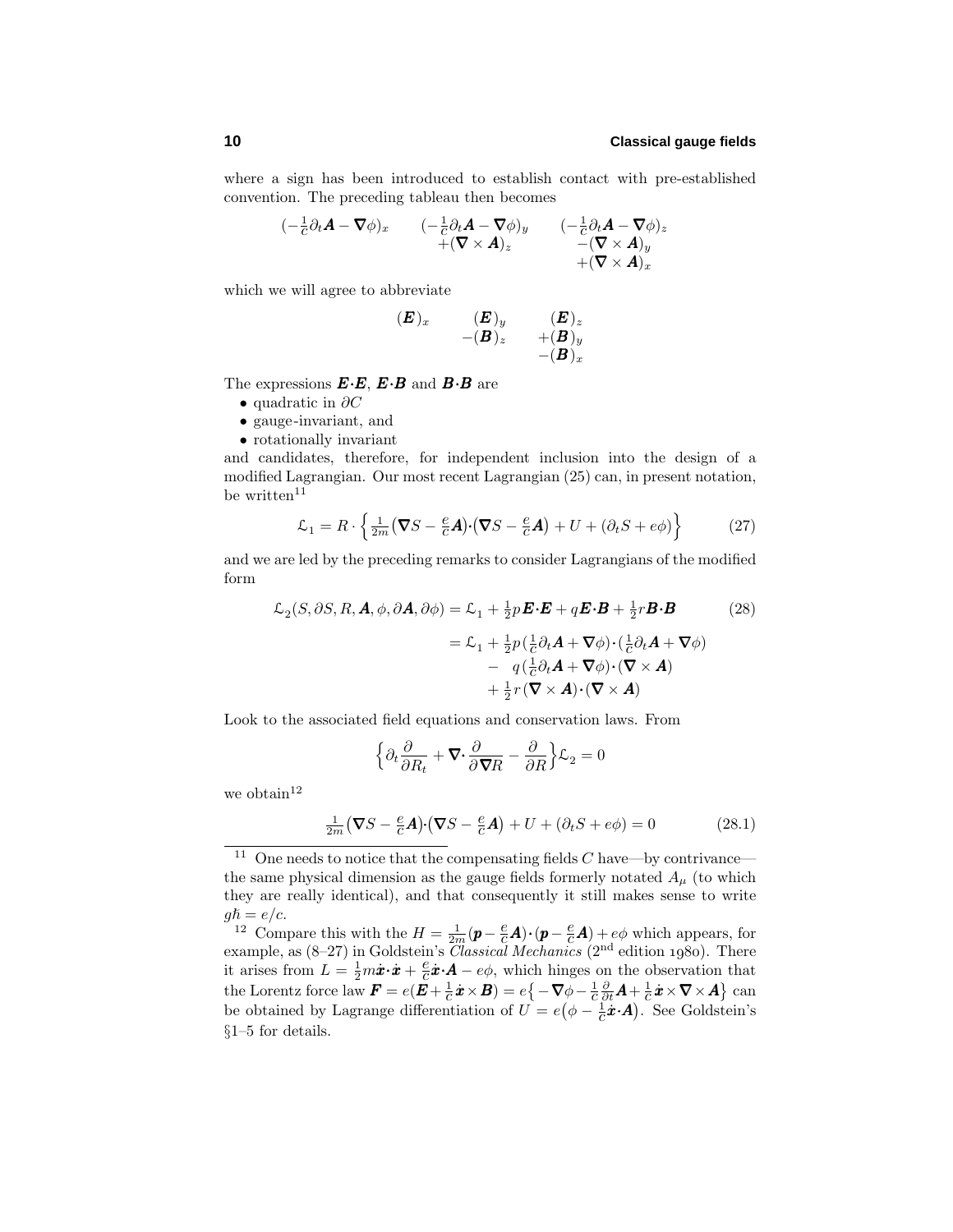### **Gauged non-relativistic Hamilton-Jacobi theory 11**

while

$$
\Big\{\partial_t\frac{\partial}{\partial S_t}+\pmb{\nabla}\cdot\frac{\partial}{\partial\pmb{\nabla}S}-\frac{\partial}{\partial S}\Big\}\mathcal{L}_2=0
$$

gives

$$
\partial_t R + \nabla \cdot \frac{1}{m} R (\nabla S - \frac{e}{c} \mathbf{A}) = 0 \tag{28.2}
$$

Interestingly, this last field equation displays the design of a continuity equation, and is in fact precisely conservation law which by Noether's theorem arises as an expression of the global gauge invariance of the locally gauge-invariant Lagrangian (27). A simple dimensional argument gives  $[R] = 1/(length)^3$ , so if we introduce the notations

$$
\rho \equiv eR \qquad : \text{ charge density} \qquad}
$$
  
\n
$$
\mathbf{J} \equiv \frac{e}{m} R (\nabla S - \frac{e}{c} \mathbf{A}) \qquad : \text{ current density} \qquad (29)
$$

then (28.2) can be read as a statement

$$
\partial_t \rho + \nabla \cdot \mathbf{J} = 0 \tag{30}
$$

of charge conservation. Looking finally to the dynamics of the gauge fields: from

$$
\Big\{\partial_t\frac{\partial}{\partial \phi_t} + \mathbf{\nabla}\cdot\frac{\partial}{\partial \mathbf{\nabla}\phi} - \frac{\partial}{\partial \phi}\Big\}\mathcal{L}_2 = 0
$$

we obtain  $\nabla \cdot \left\{ p(\frac{1}{c}\partial_t \mathbf{A} + \nabla \phi) - q\nabla \times \mathbf{A} \right\} - eR = 0$  which (recall that div curl always vanishes) can be expressed  $-p\nabla \cdot \mathbf{E} = \rho$ , while

$$
\left\{\partial_t\frac{\partial}{\partial A_{x,t}} + \partial_x\frac{\partial}{\partial A_{x,x}} + \partial_y\frac{\partial}{\partial A_{x,y}} + \partial_z\frac{\partial}{\partial A_{x,z}} - \frac{\partial}{\partial A_x}\right\}\mathcal{L}_2 = 0
$$

is found after simplifications to yield the *x*-component of

$$
p_{\overline{c}}^{\underline{1}} \partial_t \boldsymbol{E} + q \left( \frac{1}{c} \partial_t \boldsymbol{B} + \boldsymbol{\nabla} \times \boldsymbol{E} \right) + r \boldsymbol{\nabla} \times \boldsymbol{B} = \frac{1}{c} \boldsymbol{J}
$$

But from the standing definitions

$$
\boldsymbol{E} \equiv -\frac{1}{c}\partial_t \boldsymbol{A} - \boldsymbol{\nabla}\phi \quad \text{and} \quad \boldsymbol{B} \equiv \boldsymbol{\nabla} \times \boldsymbol{A} \tag{31}
$$

it follows automatically that

$$
\nabla \cdot \boldsymbol{B} = 0
$$
\n
$$
\frac{1}{c} \partial_t \boldsymbol{B} + \nabla \times \boldsymbol{E} = 0
$$
\n(32.1)

and from  $\mathcal{L}_2$  we have obtained this additional information:

$$
-p\nabla \cdot \mathbf{E} = \rho
$$
  
\n
$$
p_{\overline{C}}^{\perp} \partial_t \mathbf{E} + r\nabla \times \mathbf{B} = \frac{1}{C} \mathbf{J}
$$
 (32.2)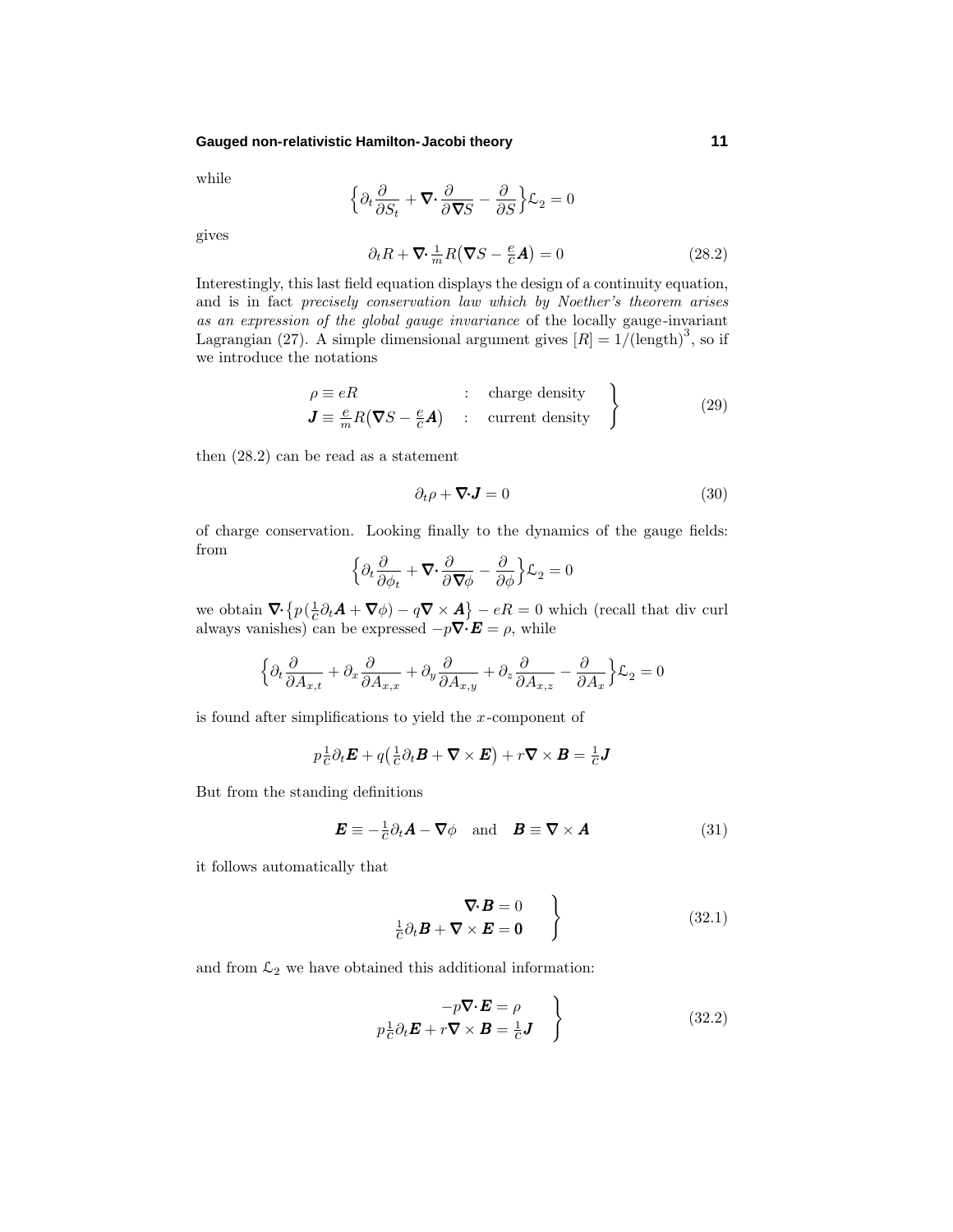Note that (32.2) renders  $\partial_t \rho + \nabla \cdot \mathbf{J} = 0$  automatic in all cases (as it must, since the continuity equation derives from built-in global gauge invariance), and that equations (32.2)

become precisely the sourcey Maxwell equations in the case  $r = -p = 1$ 

But what heretofore neglected physical principle serves to enforce such conditions? An answer emerges from study of the energy/momentum/angular momentum properties of the gauged Hamilton-Jacobi field system.

By way of preparation, we look first to those properties as they refer to the ungauged system  $\mathcal{L}_0$  which provided our point of departure. A little exploratory tinkering motivates these definitions:

$$
\mathcal{E} \equiv -\left[\left\{R_t \frac{\partial}{\partial R_t} + S_t \frac{\partial}{\partial S_t}\right\} \mathcal{L}_0 - \mathcal{L}_0\right]
$$
(33.10)

$$
= R \cdot \left\{ \frac{1}{2m} \left[ (\partial_x S)^2 + (\partial_y S)^2 + (\partial_z S)^2 \right] + U \right\}
$$
  
=  $R \cdot H(\nabla S, \mathbf{x})$  (33.11)

$$
\mathcal{F}^{x} \equiv -\Big[\Big\{R_t\frac{\partial}{\partial R_x} + S_t\frac{\partial}{\partial S_x}\Big\}\mathcal{L}_0\Big]
$$
(33.20)  
\n
$$
= -\Big[R\cdot\frac{1}{m}(\partial_x S)\Big]S_t, \text{ with } \mathcal{F}^{y} \text{ and } \mathcal{F}^{z} \text{ described similarly}
$$
\n
$$
= +\Big[R\cdot\frac{1}{m}(\partial_x S)\Big]\cdot H(\boldsymbol{\nabla}S, \boldsymbol{x}) \text{ by the Hamilton-Jacobi equation}
$$
\n
$$
\downarrow
$$
\n
$$
\mathcal{F} = \Big[\frac{1}{m}R\boldsymbol{\nabla}S\Big]\cdot H(\boldsymbol{\nabla}S, \boldsymbol{x})
$$
(33.21)

$$
\mathcal{P}_x \equiv + \left[ \left\{ R_x \frac{\partial}{\partial R_t} + S_x \frac{\partial}{\partial S_t} \right\} \mathcal{L}_0 \right] \n= R \cdot (\partial_x S), \quad \text{with } \mathcal{P}_y \text{ and } \mathcal{P}_z \text{ described similarly}
$$
\n(33.30)

$$
\Psi = R \nabla S \tag{33.31}
$$

$$
\mathcal{T}^{u}{}_{v} \equiv + \left[ \left\{ R_{v} \frac{\partial}{\partial R_{u}} + S_{v} \frac{\partial}{\partial S_{u}} \right\} \mathcal{L}_{0} - \delta^{u}{}_{v} \mathcal{L}_{0} \right] ; \ \{u, v\} \in \{x, y, z\} \quad (33.40)
$$

$$
=R \cdot \left[\frac{1}{m} S_u S_v - H \delta^u{}_v\right] \tag{33.41}
$$

It is not difficult to establish that

$$
\frac{\partial}{\partial t} \mathcal{E} + \nabla \cdot \mathbf{F} = +R \frac{\partial}{\partial t} U
$$
\n
$$
= 0 \quad \text{if } U \text{ is } t \text{-independent}
$$
\n(34.1)

$$
\frac{\partial}{\partial t}\mathcal{P}_x + \frac{\partial}{\partial x}\mathcal{T}^x{}_x + \frac{\partial}{\partial y}\mathcal{T}^y{}_x + \frac{\partial}{\partial z}\mathcal{T}^z{}_x = -R\frac{\partial}{\partial x}U : \text{ditto with } x \to y, z \qquad (34.2)
$$

$$
= 0 \quad \text{if } U \text{ is } x\text{-independent}
$$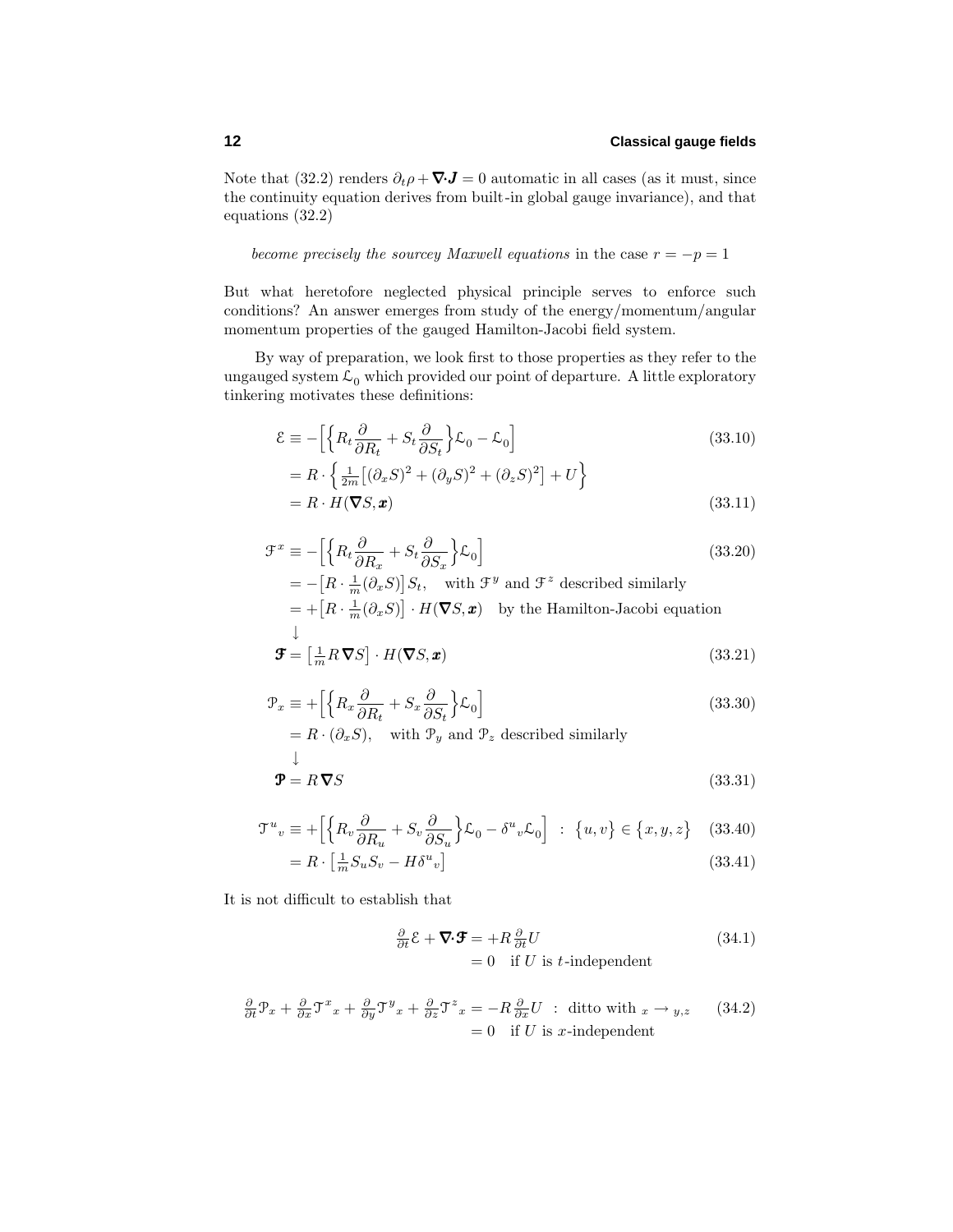### **Gauged non-relativistic Hamilton-Jacobi theory 13**

and from the manifest *symmetry* of  $\mathcal{T}^u$ <sub>v</sub> it follows that angular momentum is locally conserved at points where the "torque density"  $\mathbf{x} \times (-\nabla U)$  vanishes. These are physically satisfying results, but my main point has been to identify the contrasting signs which enter most sensibly into the preceding definitions.

Preserving those sign conventions, we look now to the energy/momentum desnities/fluxes which arise from

$$
\mathcal{L}_{\text{free gauge field}} = \frac{1}{2} p \left( \frac{1}{C} \partial_t \mathbf{A} + \nabla \phi \right) \cdot \left( \frac{1}{C} \partial_t \mathbf{A} + \nabla \phi \right) + \frac{1}{2} r \left( \nabla \times \mathbf{A} \right) \cdot \left( \nabla \times \mathbf{A} \right) \n= \frac{1}{2} p \mathbf{E} \cdot \mathbf{E} + \frac{1}{2} r \mathbf{B} \cdot \mathbf{B}
$$
\n(35)

where the originally conjectured  $q$ -term, since it made no contribution to the field equations (32.2), has been dropped, and where it is for present computational purposes most efficient to write

$$
\mathcal{L}_{\text{free gauge field}} = -p\boldsymbol{E} \cdot \begin{pmatrix} \frac{1}{C} A_{x,t} + \phi_{,x} \\ \frac{1}{C} A_{y,t} + \phi_{,y} \\ \frac{1}{C} A_{z,t} + \phi_{,z} \end{pmatrix} + r\boldsymbol{B} \cdot \begin{pmatrix} A_{z,y} - A_{y,z} \\ A_{x,z} - A_{z,x} \\ A_{y,x} - A_{x,y} \end{pmatrix}
$$

Looking first to the energy density of the free gauge field system, we find

$$
\tilde{\mathcal{E}} = -\Big[\Big\{\phi_{,t}\frac{\partial}{\partial \phi_{,t}} + A_{x,t}\frac{\partial}{\partial A_{x,t}} + A_{y,t}\frac{\partial}{\partial A_{y,t}} + A_{z,t}\frac{\partial}{\partial A_{z,t}}\Big\} - 1\Big]\mathcal{L}_{\text{gauge}}
$$
\n
$$
= -\Big[-p\frac{1}{c}A_t \cdot \mathbf{E} - \frac{1}{2}p\mathbf{E} \cdot \mathbf{E} - \frac{1}{2}r\mathbf{B} \cdot \mathbf{B}\Big]
$$
\n
$$
= -\frac{1}{2}p\mathbf{E} \cdot \mathbf{E} + \frac{1}{2}r\mathbf{B} \cdot \mathbf{B} - p\mathbf{E} \cdot \nabla \phi \qquad \text{by} \quad -\frac{1}{c}\partial_t \mathbf{A} = \mathbf{E} + \nabla \phi \qquad (36.1)
$$
\n
$$
\mathcal{E}_{\text{gauge}}
$$
\n
$$
\Big[\text{gauge-dependent term, soon discarded}\Big]
$$

and notice that  $\mathcal{E} \geq 0$  requires  $p < 0$  and  $r > 0$ . Without loss of generality (since the numerical part of *p* can be absorbed into the definition of *e*) we

Set 
$$
p = -1
$$

whereupon (32.2) become

$$
\nabla \cdot \mathbf{E} = \rho
$$
  

$$
r \nabla \times \mathbf{B} = \frac{1}{c} \{ \mathbf{J} + \frac{1}{c} \partial_t \mathbf{E} \}
$$
 (32.2')

For the components of energy flux we have

$$
\tilde{\mathcal{F}}^{x} = -\left[\phi_{,t}\frac{\partial}{\partial\phi_{,x}} + A_{x,t}\frac{\partial}{\partial A_{x,x}} + A_{y,t}\frac{\partial}{\partial A_{y,x}} + A_{z,t}\frac{\partial}{\partial A_{z,x}}\right] \mathcal{L}_{gauge}
$$
\n
$$
= -\left[\phi_{t}E_{x} + rA_{y,t}B_{z} - rA_{z,t}B_{y}\right], \text{ with } \tilde{\mathcal{F}}^{y} \text{ and } \tilde{\mathcal{F}}^{z} \text{ described similarly}
$$
\n
$$
\tilde{\mathbf{F}} = -\left[r(\partial_{t}\mathbf{A}) \times \mathbf{B} + \mathbf{E}\partial_{t}\phi\right]
$$
\n
$$
= \underbrace{r c(\mathbf{E} \times \mathbf{B})}_{\mathbf{F}_{gauge}} + \underbrace{\left\{r c \nabla \phi \times \mathbf{B} - \mathbf{E}\partial_{t}\phi\right\}}_{\text{gauge-dependent term, soon discarded}}
$$
\n(36.2)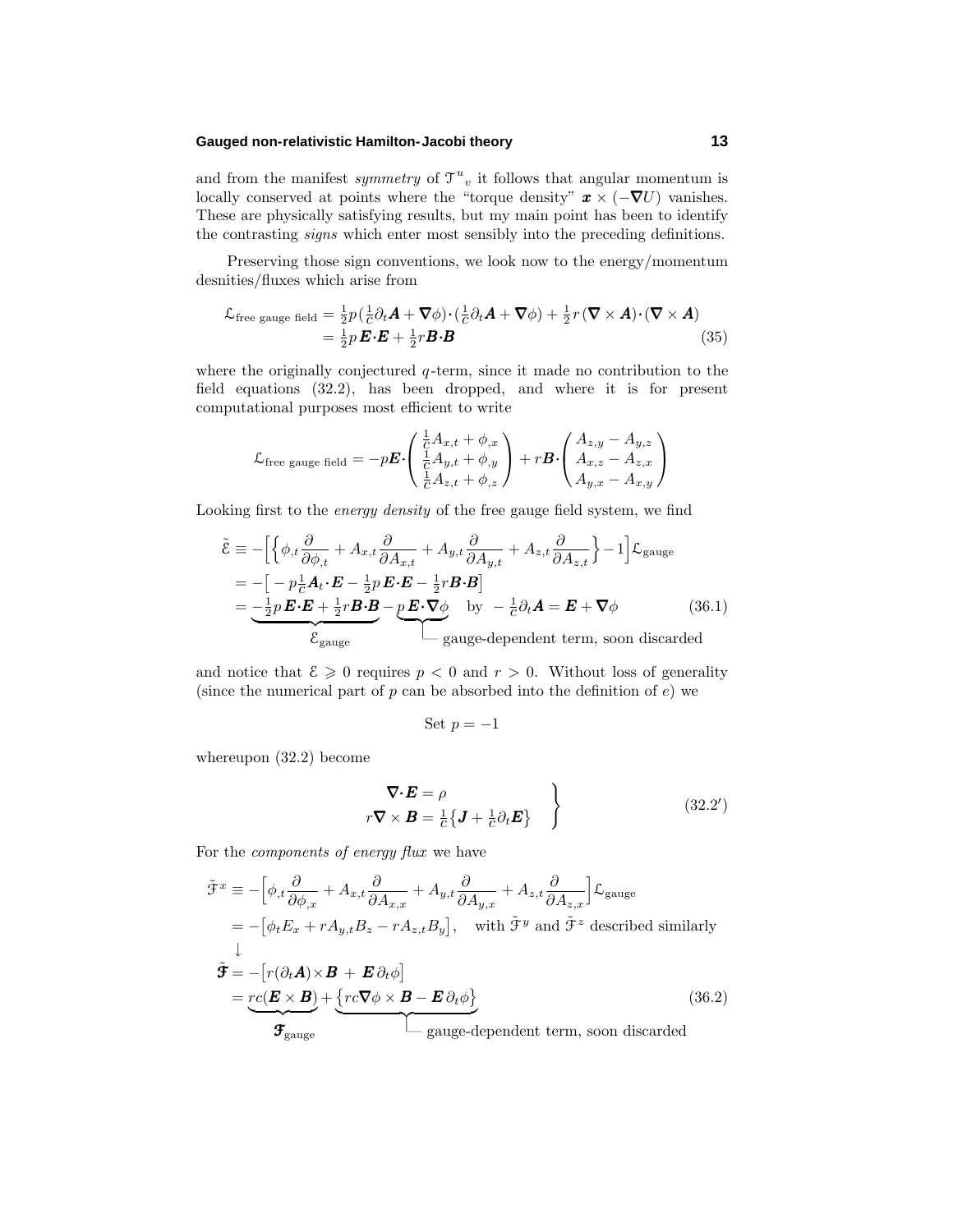The "gauge-dependent terms" which enter additively into equations (36) cannot participate in the physical output of the theory, but from results already in hand it follows readily that

$$
\frac{\partial}{\partial t}(\mathbf{E}\cdot\nabla\phi) + \nabla\cdot\left\{rc\nabla\phi\times\mathbf{B} - \mathbf{E}\,\partial_t\phi\right\} = -\left\{\mathbf{J}\cdot\nabla + \rho\,\partial_t\right\}\phi\tag{37}
$$
\n
$$
= 0 \quad \text{in the absence of sources}
$$

so those terms can be discarded on grounds that they make no contribution to the total energy resident in the gauge field system. Notice that *r* remains still indeterminate.

Looking next to the components of momentum density in the free gauge field system, we have

$$
\tilde{\mathcal{P}}_x \equiv \left[ \phi_{,x} \frac{\partial}{\partial \phi_{,t}} + A_{x,x} \frac{\partial}{\partial A_{x,t}} + A_{y,x} \frac{\partial}{\partial A_{y,t}} + A_{z,x} \frac{\partial}{\partial A_{z,t}} \right] \mathcal{L}_{\text{gauge}}
$$
\n
$$
= \frac{1}{c} \left[ \mathbf{E} \cdot (\partial_x \mathbf{A}) \right], \quad \text{with } \tilde{\mathcal{P}}_y \text{ and } \tilde{\mathcal{P}}_z \text{ described similarly}
$$

which (by a seldom-encountered but easily established identity) yields

$$
\tilde{\mathbf{\Psi}} = \frac{1}{c} \begin{pmatrix} \boldsymbol{E} \cdot (\partial_x \boldsymbol{A}) \\ \boldsymbol{E} \cdot (\partial_y \boldsymbol{A}) \\ \boldsymbol{E} \cdot (\partial_z \boldsymbol{A}) \end{pmatrix} = \frac{1}{c} \boldsymbol{E} \times (\nabla \times \boldsymbol{A}) + \frac{1}{c} (\boldsymbol{E} \cdot \nabla) \boldsymbol{A}
$$
\n
$$
= \frac{1}{c} \boldsymbol{E} \times \boldsymbol{B} + \text{gauge-dependent term}
$$
\n
$$
\mathbf{\mathcal{P}}_{\text{gauge}}
$$
\n(38.1)

Looking finally to the *components of the*  $3 \times 3$  *stress tensor* (i.e., of momentum flux), we use

$$
\tilde{\mathbf{T}}^u{}_v=\Big[\phi_{,v}\frac{\partial}{\partial \phi_{,u}}+A_{x,v}\frac{\partial}{\partial A_{x,u}}+A_{y,v}\frac{\partial}{\partial A_{y,u}}+A_{z,v}\frac{\partial}{\partial A_{z,u}}-\delta^u{}_v\Big]\mathcal{L}_{\text{gauge}}
$$

and writing

$$
\|\tilde{\mathbf{J}}^{u}{}_{v}\| = \left(\begin{array}{c} \left(\begin{matrix} \tilde{\mathbf{J}}^{x}{}_{x} \\ \tilde{\mathbf{J}}^{y}{}_{x} \\ \tilde{\mathbf{J}}^{z}{}_{x} \end{matrix}\right) & \left(\begin{matrix} \tilde{\mathbf{J}}^{x}{}_{y} \\ \tilde{\mathbf{J}}^{y}{}_{y} \\ \tilde{\mathbf{J}}^{z}{}_{y} \end{matrix}\right) & \left(\begin{matrix} \tilde{\mathbf{J}}^{x}{}_{z} \\ \tilde{\mathbf{J}}^{y}{}_{z} \\ \tilde{\mathbf{J}}^{z}{}_{z} \end{matrix}\right) \right)
$$

compute

$$
\begin{pmatrix} \tilde{\mathfrak{T}}^x{}_x \\ \tilde{\mathfrak{T}}^y{}_x \\ \tilde{\mathfrak{T}}^z{}_x \end{pmatrix} = \boldsymbol{E} (\partial_x \phi) + r(\partial_x \boldsymbol{A}) \times \boldsymbol{B} + \left\{ \frac{1}{2} \boldsymbol{E} \cdot \boldsymbol{E} - \frac{1}{2} r \boldsymbol{B} \cdot \boldsymbol{B} \right\} \begin{pmatrix} 1 \\ 0 \\ 0 \end{pmatrix}, \text{etc.}
$$

which (by a seldom-encountered and not-so-easily established population of identities—see below) yields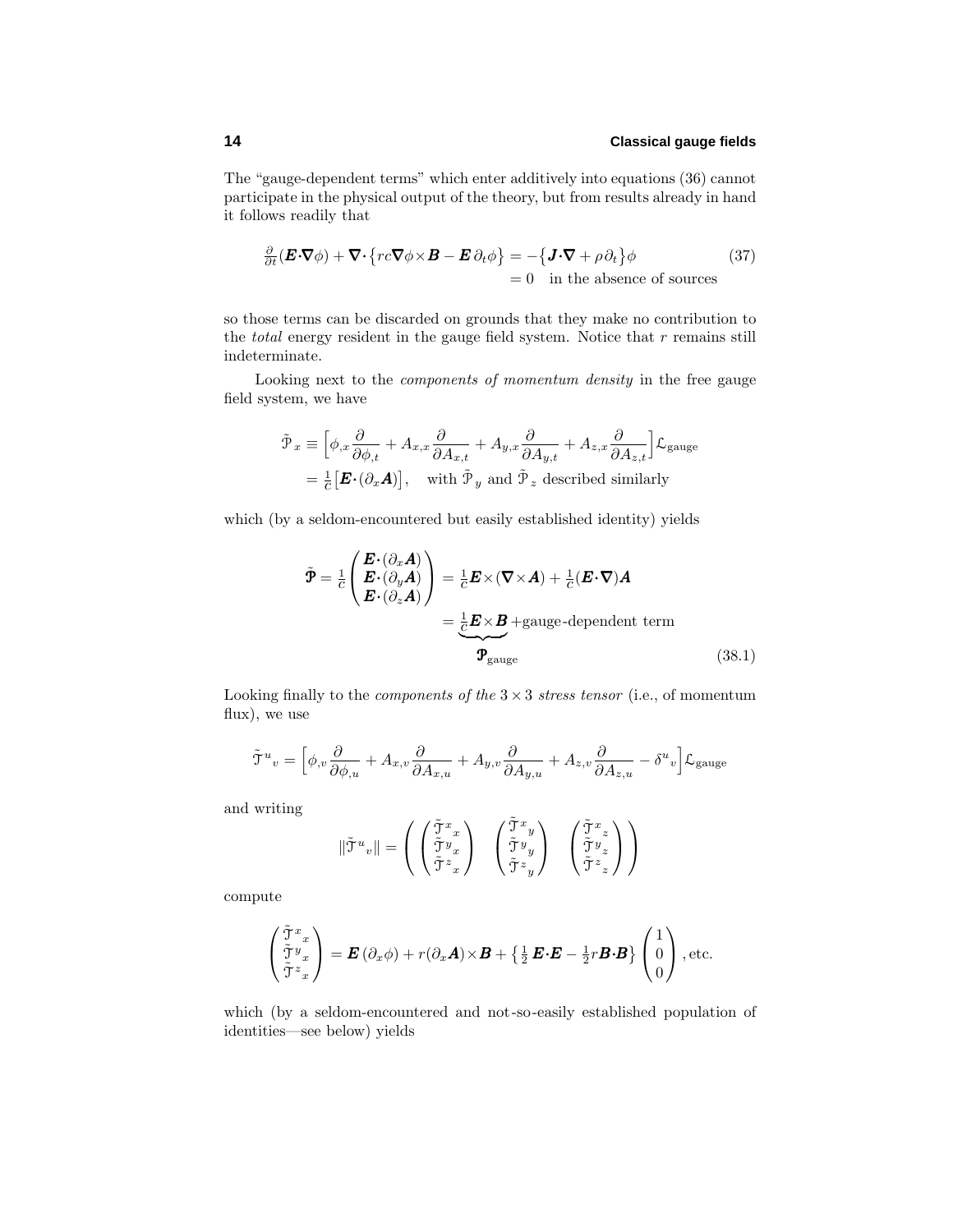**Gauged non-relativistic Hamilton-Jacobi theory 15**

$$
= -\boldsymbol{E}E_x - r\boldsymbol{B}B_x + \left\{\frac{1}{2}\boldsymbol{E}\cdot\boldsymbol{E} + \frac{1}{2}r\boldsymbol{B}\cdot\boldsymbol{B}\right\}\begin{pmatrix} 1\\0\\0 \end{pmatrix}
$$

$$
- \frac{1}{c}\boldsymbol{E}(\partial_t A_x) - r(\boldsymbol{B}\times\nabla)A_x
$$

$$
= \begin{pmatrix} \mathcal{T}^x{}_x \\ \mathcal{T}^y{}_x \\ \mathcal{T}^z{}_x \end{pmatrix}_{\text{gauge}} + \underbrace{\left\{-\frac{1}{c}\boldsymbol{E}(\partial_t A_x) - r(\boldsymbol{B}\times\nabla)A_x\right\}}_{\text{gauge-dependent term}}
$$
(38.2)

with

$$
\begin{pmatrix} \mathfrak{T}^x{}_x \\ \mathfrak{T}^y{}_x \\ \mathfrak{T}^z{}_x \end{pmatrix}_{\text{gauge}} \equiv \begin{pmatrix} -E_x E_x - rB_x B_x + \left\{ \frac{1}{2} \mathbf{E} \cdot \mathbf{E} + \frac{1}{2} r \mathbf{B} \cdot \mathbf{B} \right\} \\ -E_y E_x - rB_y B_x \\ -E_z E_x - rB_z B_x \end{pmatrix}
$$

But—looking now more closely to the gauge-dependent terms—we find

$$
\frac{\partial}{\partial t} \left\{ \frac{1}{c} (\boldsymbol{E} \cdot \nabla) A_x \right\} + \nabla \cdot \left\{ -\frac{1}{c} \boldsymbol{E} (\partial_t A_x) - r (\boldsymbol{B} \times \nabla) A_x \right\} \n= \left\{ -\frac{1}{c} \boldsymbol{j} + r \nabla \times \boldsymbol{B} \right\} \cdot \nabla A_x + \frac{1}{c} \boldsymbol{E} \cdot \nabla (\partial_t A_x) \n- \frac{1}{c} \boldsymbol{E} \cdot \nabla (\partial_t A_x) - \frac{1}{c} \rho (\partial_t A_x) - r \nabla \cdot (\boldsymbol{B} \times \nabla) A_x \n= -\frac{1}{c} \left\{ \boldsymbol{J} \cdot \nabla + \rho \partial_t \right\} A_x + r \underbrace{\left\{ \nabla \times \boldsymbol{B} \cdot \nabla - \nabla \cdot (\boldsymbol{B} \times \nabla) \right\}}_{0, \text{ by quick demonstration} A_x \n= 0 \text{ in the absence of sources}
$$
\n(39)

This result supplies the familiar grounds on which we will abandon the gauge-sensitive terms. Postponing discussion of the results now in hand*...*

I digress now to establish the identity

$$
\begin{pmatrix}\n\left[\left(\partial_x \mathbf{A}\right) \times \mathbf{B}\right]_x \\
\left[\left(\partial_x \mathbf{A}\right) \times \mathbf{B}\right]_y \\
\left[\left(\partial_x \mathbf{A}\right) \times \mathbf{B}\right]_z\n\end{pmatrix} = \begin{pmatrix}\n-B_x B_x + \mathbf{B} \cdot \mathbf{B} \\
-B_y B_x \\
-B_z B_x\n\end{pmatrix} - \begin{pmatrix}\n(\mathbf{B} \times \nabla)_x A_x \\
(\mathbf{B} \times \nabla)_y A_x \\
(\mathbf{B} \times \nabla)_z A_x\n\end{pmatrix}
$$
\n(40)

used in the argument which led to (38.2). By way of preparation, we note that

$$
\boldsymbol{B} \times \boldsymbol{B} = \boldsymbol{B} \times (\boldsymbol{\nabla} \times \boldsymbol{A}) = \boldsymbol{0} \quad \Rightarrow \quad \begin{cases} B_y A_{y,x} - B_y A_{y,x} = B_z A_{x,z} - B_z A_{z,x} \\ B_z A_{z,y} - B_z A_{y,z} = B_x A_{y,x} - B_x A_{x,y} \\ B_x A_{x,z} - B_x A_{z,x} = B_y A_{z,y} - B_y A_{y,z} \end{cases}
$$

and that

$$
\mathbf{B} \cdot \mathbf{B} = B_x (A_{z,y} - A_{z,y}) + B_y (A_{x,z} - A_{z,x}) + B_z (A_{y,x} - A_{x,y})
$$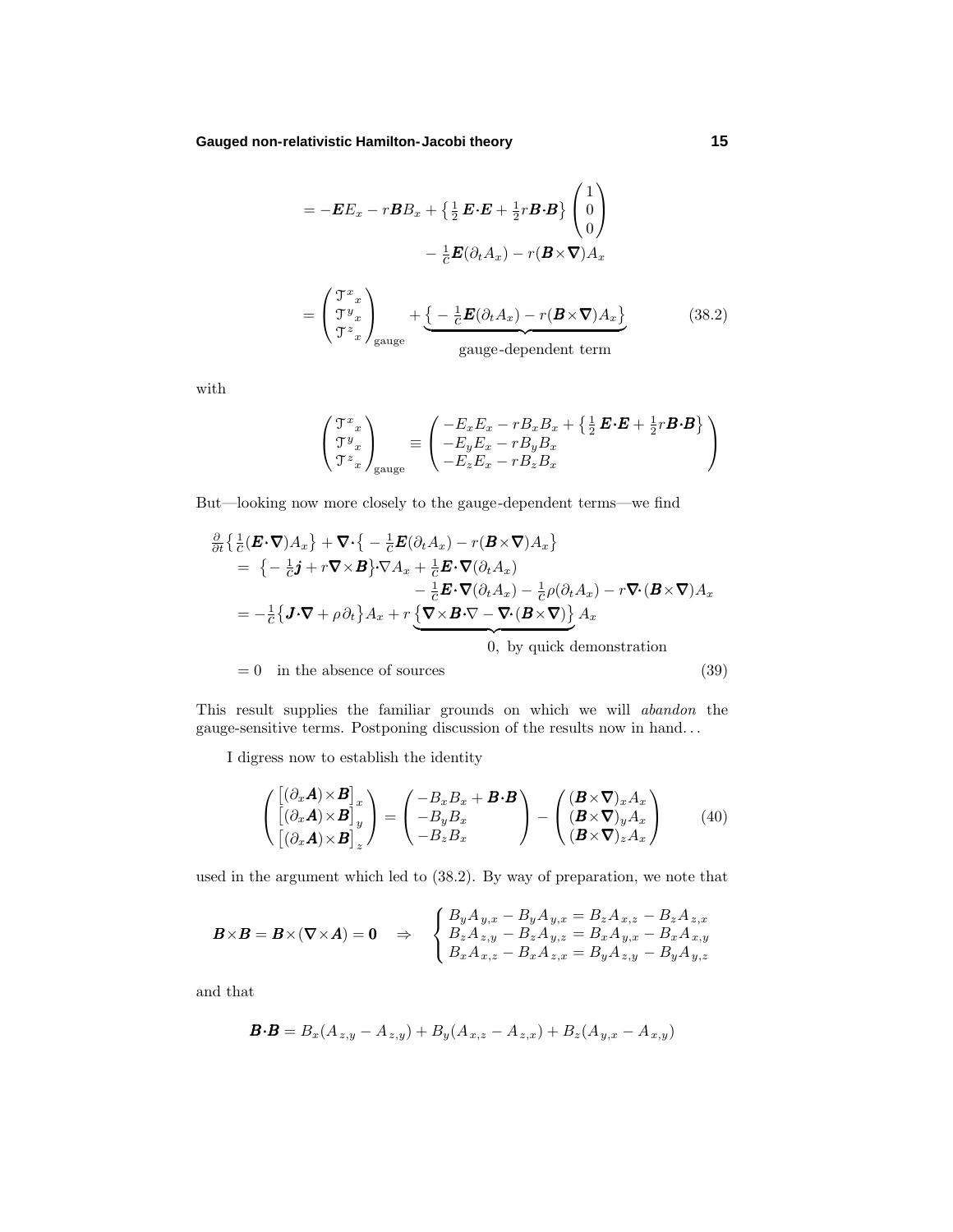Drawing without specific comment upon those facts, we have

$$
[(\partial_x \mathbf{A}) \times \mathbf{B}]_x = B_z A_{y,x} - B_y A_{z,x}
$$
  
\n
$$
= -B_x B_x + \mathbf{B} \cdot \mathbf{B} + \{B_z A_{y,x} - B_y A_{z,x} - B_y B_y - B_z B_z\}
$$
  
\n{etc.} =  $B_z A_{y,x} - B_y A_{z,x} - B_y A_{x,z} + B_y A_{z,x} - B_z A_{y,x} + B_z A_{x,y}$   
\n
$$
= -B_y A_{x,z} + B_z A_{x,y}
$$
  
\n
$$
= -(\mathbf{B} \times \nabla)_x A_x
$$
  
\n
$$
[(\partial_x \mathbf{A}) \times \mathbf{B}]_y = B_x A_{z,x} - B_z A_{x,x}
$$
  
\n
$$
= -B_y B_x + \{B_x A_{z,x} - B_z A_{x,x} + B_y (A_{z,y} - A_{y,z})\}
$$
  
\n{etc.} =  $B_x A_{z,x} - B_z A_{x,x} + B_x (A_{x,z} - A_{z,x})$   
\n
$$
= -B_z A_{x,x} + B_x A_{x,z}
$$
  
\n
$$
= -(\mathbf{B} \times \nabla)_y A_x
$$
  
\n
$$
[(\partial_x \mathbf{A}) \times \mathbf{B}]_z = B_y A_{x,x} - B_x A_{y,x}
$$
  
\n
$$
= -B_z B_x + \{B_y A_{x,x} - B_x A_{y,x} + B_z (A_{z,y} - A_{y,z})\}
$$
  
\n{etc.} =  $B_y A_{x,x} - B_x A_{y,x} + B_x (A_{y,x} - A_{x,y})$   
\n
$$
= -B_x A_{x,y} + B_y A_{x,x}
$$
  
\n
$$
= -(\mathbf{B} \times \nabla)_z A_x
$$

which serve to establish the identity in question. Companion identities are obtained by cyclic permutation on  $\{x, y, z\}$ .

The results recently acquired are summarized in the following display:

$$
\begin{pmatrix}\n\xi & \mathcal{P}_x & \mathcal{P}_y & \mathcal{P}_z \\
\mathcal{F}^x & \mathcal{T}^x_x & \mathcal{T}^x_y & \mathcal{T}^x_z \\
\mathcal{F}^y & \mathcal{T}^y_x & \mathcal{T}^y_y & \mathcal{T}^y_z \\
\mathcal{F}^z & \mathcal{T}^z_x & \mathcal{T}^z_y & \mathcal{T}^z_z\n\end{pmatrix} = \begin{pmatrix}\n\xi & \frac{1}{C} (\mathbf{E} \times \mathbf{B})^{\mathrm{T}} \\
r_c \mathbf{E} \times \mathbf{B} & \mathbb{T}\n\end{pmatrix} (41)
$$

where  $\mathcal{E} \equiv \frac{1}{2}(E^2 + rB^2)$  and

$$
\mathbb{T} \equiv \begin{pmatrix} \mathcal{E} - E_x E_x - r B_x B_x & -E_x E_y - r B_x B_y & -E_x E_z - r B_x B_z \\ -E_y E_x - r B_y B_x & \mathcal{E} - E_y E_y - r B_y B_y & -E_y E_z - r B_y B_z \\ -E_z E_x - r B_z B_x & -E_z E_y - r B_z B_y & \mathcal{E} - E_z E_z - r B_z B_z \end{pmatrix}
$$

These results (except, perhaps, for the intrusion of the *r*-factors, concerning which I will have more to say in a moment) are of precisely the design supplied by Maxwellian electrodynamics.<sup>13</sup> The symmetry  $\mathbb{T}^{\top} = \mathbb{T}$  of the "stress tensor" is manifest (no Belinfante symmetrization was required after abandonment of the gauge-sensitive terms), and has been shown to assure angular momentum conservation in the free gauge field system.

 $13$  See D. Griffiths' *Introduction to Electrodynamics* (1981) §7.5; CLASSICAL  $ELECTRODYNAMICS (1980), p. 300.$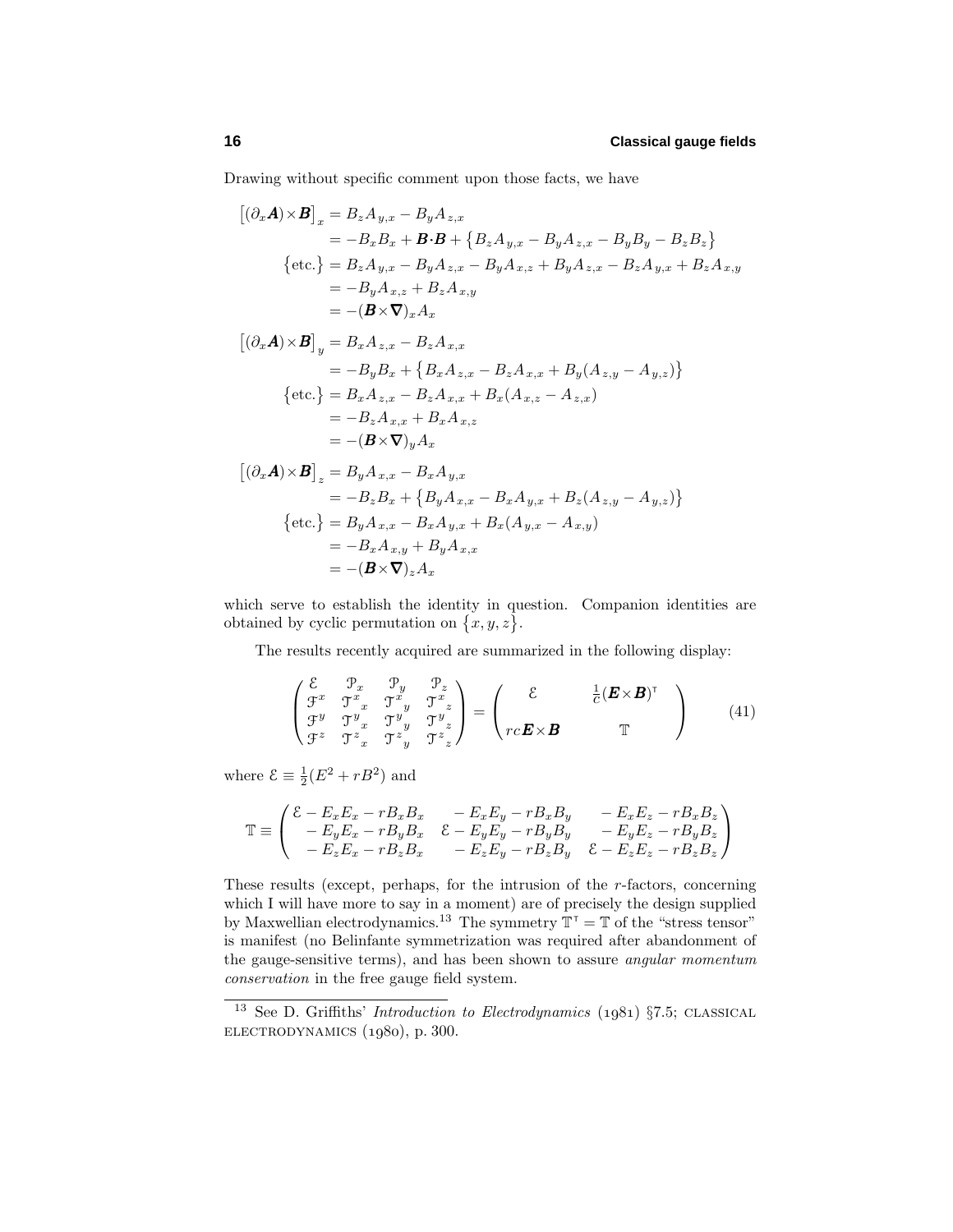### **Gauged non-relativistic Hamilton-Jacobi theory 17**

We have been led from the non-relativistic classical mechanics written into the non-relativistic Hamilton-Jacobi Lagrangian (23) to the two-parameter class of gauge field theories implicit in the locally gauge-invariant Lagrangian (28) (from which we may consider the physically inconsequential *q* -term to have been dropped). A physical consideration ( $\mathcal{E} \geq 0$ ) has led us to require

$$
p < 0 < r
$$

but has placed no restrictions upon the numerical values of *p* and *r*; we found it convenient at one point to set  $p = -1$ , but were certainly under no obligation to do so. Suppose we set  $p = -s$  (with  $s > 0$ ) and rewrite (32) as follows:

$$
\nabla \cdot [\mathbf{B}/c] = 0
$$
\n
$$
\nabla \times \mathbf{E} = -\partial_t [\mathbf{B}/c]
$$
\n
$$
\nabla \cdot \mathbf{E} = \frac{1}{\epsilon} [\epsilon \rho / s]
$$
\n
$$
\nabla \times [\mathbf{B}/c] = \frac{s}{rc^2 \epsilon} [\epsilon \mathbf{J}/s] + \frac{s}{rc^2} \partial_t \mathbf{E}
$$
\n
$$
= \mu [\epsilon \mathbf{J}/s] + \mu \epsilon \partial_t \mathbf{E} \quad \text{with} \quad c^2 \mu \epsilon \equiv s/r = -p/r
$$
\n(42)

Notational adjustments

$$
[\mathbf{B}/c]\longrightarrow\mathbf{B},\quad [\epsilon\rho/s]\longrightarrow\rho,\quad [\epsilon\mathbf{J}/s]\longrightarrow\mathbf{J}
$$

lead then to "Maxwell equations" identical to those presented by Griffiths<sup>13</sup> at the beginning of his §7.3.3. In short: gauge theory has led us to a population of field theories, any one of which we are prepared by our experience to call "Maxwellian electrodynamics in an isotropic homogeneous medium." Each of those theories has a "relativistic lookabout it," but only one is relativistic in the Einsteinian sense—namely the one which results when (in effect) one sets

 $-p = r = 1$  and  $c =$  the observed constant of Nature

In that case (35) reads

$$
\mathcal{L}_{\text{free gauge field}} = -\frac{1}{2} \left( \frac{1}{c} \partial_t \mathbf{A} + \nabla \phi \right) \cdot \left( \frac{1}{c} \partial_t \mathbf{A} + \nabla \phi \right) + \frac{1}{2} \left( \nabla \times \mathbf{A} \right) \cdot \left( \nabla \times \mathbf{A} \right) \n= -\frac{1}{2} \left( \mathbf{E} \cdot \mathbf{E} - \mathbf{B} \cdot \mathbf{B} \right)
$$
\n(43)

which is familiar<sup>14</sup> as a Lorentz invariant

$$
=-\tfrac{1}{4}F^{\alpha\beta}F_{\beta\alpha}
$$

associated with the electromagnetic field in vacuuo. The take-home lesson: gauge theory is "relativistically predisposed," but does not force relativity upon us.

<sup>14</sup> See p. 256 in the notes just cited.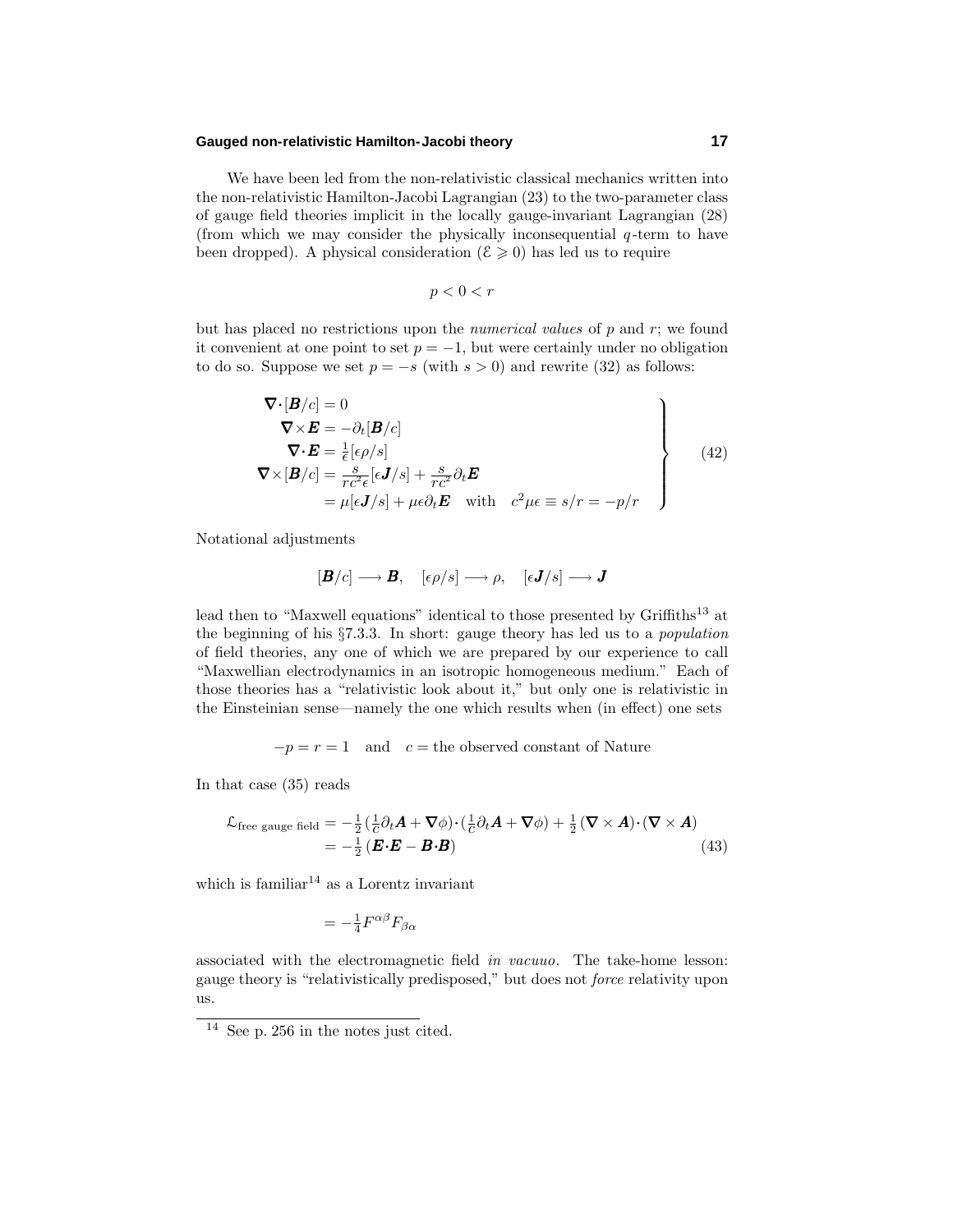The discussion subsequent to (35) was off-puttingly dense. I might have made it less so by using sprinkled "it can be shown"s to surpress details (which I included because they frequently take surprising turns), but it seems well to recognize  $why$  the discussion was so cluttered: it was, in substantial part, because we worked non-relativistically—deprived of the organizing principles and unifying simplifications inherent in special relativity.

The strategy by which we have achieved

global gauge  $\implies$  local gauge

has "summoned electrodynamics into being," and has at the same time *lent* specific structure to the particle–field interaction. These concluding remarks are intended to expose more clearly some details associated with the latter aspect of our subject. Recall that at (33), working from the ungauged Lagrangian  $\mathcal{L}_0$ , we extracted definitions

 $\mathcal{E} = R \cdot \frac{1}{2m} \nabla S \cdot \nabla S \equiv RH$  and  $\mathcal{F} = \frac{1}{m} \mathcal{E} \nabla S = \left(\frac{1}{m} R \nabla S\right) H$ 

and found

$$
\mathcal{E}_t + \nabla \cdot \mathbf{F} = \underbrace{\left\{ R_t + \nabla \cdot \left( \frac{1}{m} R \nabla S \right) \right\}}_{0} H + \frac{1}{m} R \underbrace{\left\{ \nabla S \cdot \nabla S_t + \nabla S \cdot \nabla H \right\}}_{0}
$$

 $= 0$  by the ungauged Hamilton-Jacobi equations (22)

To discover the effect of turning on the gauge field we return to (33.10) and (33.20), make the replacement  $\mathcal{L}_0 \to \mathcal{L}_1$ , and find

$$
\mathcal{E} \to \mathcal{E}' = R \cdot H'
$$
  
\n
$$
\mathcal{F} \to \mathcal{F}' = \left[\frac{1}{m}R(\nabla S - \frac{e}{c}\mathbf{A})\right] \cdot H'
$$
\n(44)

with  $H' \equiv \frac{1}{2m} (\nabla S - \frac{e}{c} \mathbf{A}) \cdot (\nabla S - \frac{e}{c} \mathbf{A}) + e \phi$ .<sup>15</sup> We obtain  $\mathcal{E}'_t + \nabla \cdot \mathbf{F}' = \left\{ R_t + \nabla \cdot \left[ \frac{1}{m} R (\nabla S - \frac{e}{c} \mathbf{A}) \right] \right\}$  $\frac{1}{2}$  by (98.9)  $H' + R\left\{H'_t + \left[\frac{1}{m}R\left(\nabla S - \frac{e}{c}A\right)\right]\cdot\nabla H'\right\}$ 0 by (28.2)  $= R\left\{\frac{1}{m}(\nabla S - \frac{e}{c}\mathbf{A})\cdot(\nabla S_t - \frac{e}{c}\mathbf{A}_t) + e\phi_t\right\} - \left[\frac{1}{m}R(\nabla S - \frac{e}{c}\mathbf{A})\right]\cdot\nabla S_t$  $= -\frac{e}{m}R(\nabla S - \frac{e}{c}A)\cdot \frac{1}{c}A_t + eR\phi_t$  $=\frac{1}{c} \mathbf{J} \cdot \mathbf{E} + (\mathbf{J} \cdot \nabla + \rho \partial_t) \phi$  (45)

On the other hand, for the gauge field we found the energy density and flux to be given by

$$
\tilde{\mathcal{E}} = \frac{1}{2} (\boldsymbol{E} \cdot \boldsymbol{E} + r \boldsymbol{B} \cdot \boldsymbol{B}) + \text{gauge term}
$$
  

$$
\tilde{\mathcal{F}} = rc\boldsymbol{E} \times \boldsymbol{B} + \text{gauge term}
$$

<sup>15</sup> I have found it convenient, for the purposes of this discussion to turn the impressed potential *U* off; i.e., to assume that our Hamilton-Jacobi theory refers to the motion of particles which—except for gauge field effects—move freely.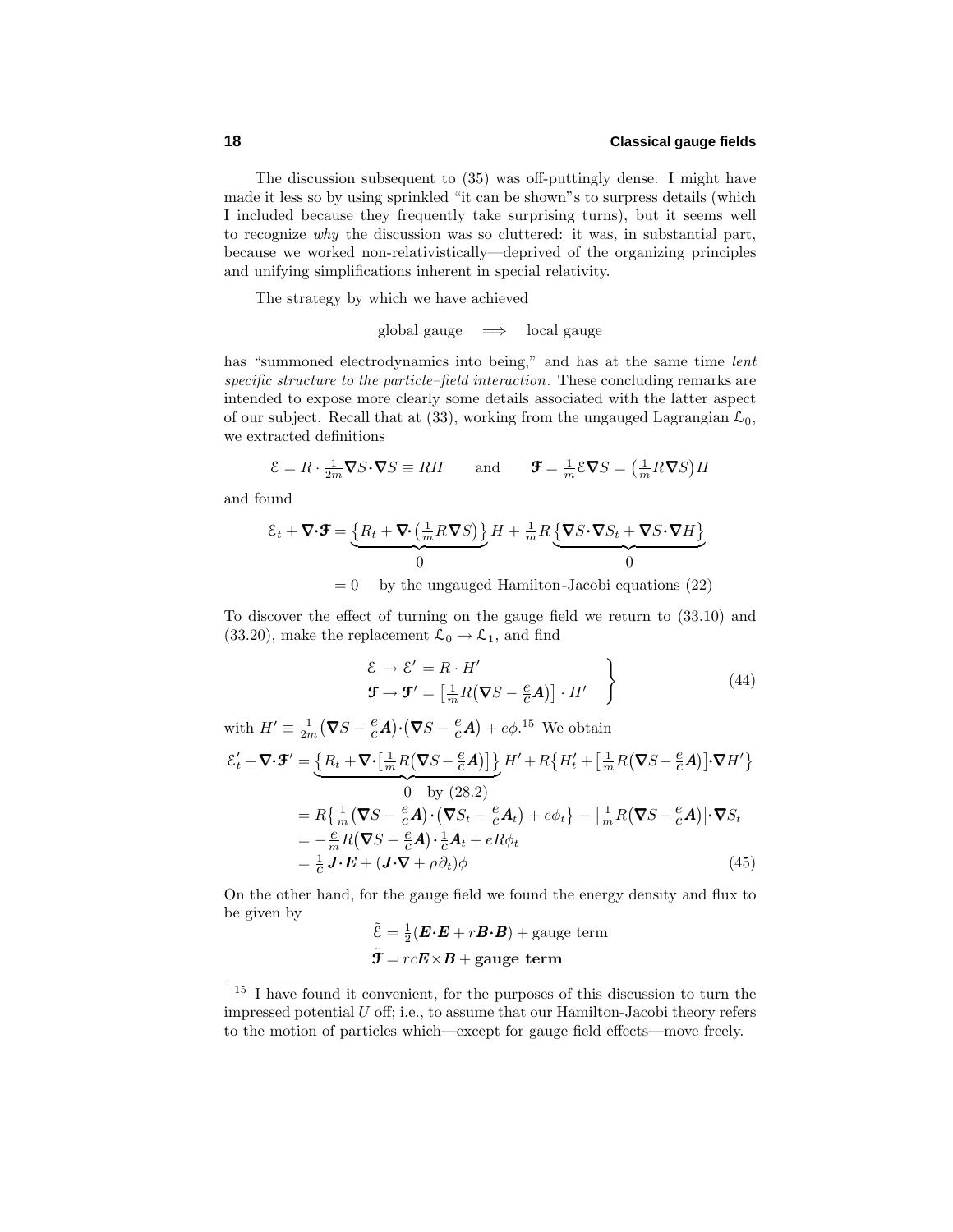### **Gauged non-relativistic Hamilton-Jacobi theory 19**

It follows readily from the field equations (32) that

$$
\frac{\partial}{\partial t} \left[ \frac{1}{2} (\boldsymbol{E} \cdot \boldsymbol{E} + r \boldsymbol{B} \cdot \boldsymbol{B}) \right] + \nabla \cdot \left[ r c \boldsymbol{E} \times \boldsymbol{B} \right] = -\frac{1}{c} \boldsymbol{J} \cdot \boldsymbol{E}
$$
(46.1)

while we established at (37) that

$$
\frac{\partial}{\partial t} \left[ \text{gauge term} \right] + \nabla \cdot \left[ \text{gauge term} \right] = -(\mathbf{J} \cdot \nabla + \rho \partial_t) \phi \tag{46.2}
$$

From  $(45/46)$  we obtain

$$
\frac{\partial}{\partial t} \left[ \mathcal{E}' + \tilde{\mathcal{E}} \right] + \nabla \cdot \left[ \mathbf{\mathcal{F}}' + \tilde{\mathbf{\mathcal{F}}} \right] = 0 \tag{47}
$$

which attributes detailed local balance to the energy exchange between the matter field and the gauge field. Three similar results, established by similar means, pertain to local momentum balance.<sup>16</sup>

Note finally that our final (locally gauge-invariant) Lagrangian (28) can be developed (compare (16))

## $\mathcal{L}_{\text{free Hamilton-Jacobi}} + \mathcal{L}_{\text{interaction}} + \mathcal{L}_{\text{free gauge field}}$

where  $\mathcal{L}_{\text{free Hamilton-Jacobi}}$  is just the  $\mathcal{L}_0$  which at (23) provided our point of departure,  $\mathcal{L}_{\text{free gauge field}} = -\frac{1}{2} (\mathbf{E} \cdot \mathbf{E} - r \mathbf{B} \cdot \mathbf{B})$  is (35) with  $p = -1$ , and, reading from (27),

$$
\mathcal{L}_{\text{interaction}} = -\frac{1}{c} \frac{e}{m} R (\nabla S - \frac{e}{c} \mathbf{A}) \cdot \mathbf{A} - R \frac{1}{2m} \left(\frac{e}{c}\right)^2 \mathbf{A} \cdot \mathbf{A} + eR\phi
$$
\n
$$
= \rho \phi - \frac{1}{c} (\mathbf{J} + R \frac{e^2}{2mc} \mathbf{A}) \cdot \mathbf{A}
$$
\n
$$
= \rho \phi - \frac{1}{c} \frac{1}{2} (\mathbf{J} + \mathbf{j}) \cdot \mathbf{A}
$$
\n(48)

$$
\boldsymbol{j} \equiv \frac{e}{m} R \boldsymbol{\nabla} S = \boldsymbol{J} \Big|_{\boldsymbol{A} \to \boldsymbol{0}} \tag{49}
$$

Equation (48) mimics the design of an equation to which we were led when looking to the gauge theory of a *relativistic complex* scalar field. The agreement  $(48) \leftrightarrow (21)$  becomes in fact precise when one writes<sup>17</sup>

$$
||J^{\mu}|| \equiv \begin{pmatrix} c\rho \\ J \end{pmatrix} \text{ and } ||A^{\mu}|| = \begin{pmatrix} \phi \\ A \end{pmatrix}
$$
 (50)

and uses the Lorentz metric to lower an index. Equation (48) also conforms to the result achieved when one takes the non-relativistic Schrödinger Lagrangian  $(1–76)$  as a point of departure.<sup>18</sup> Pretty clearly: *neither relativity, nor quantum* 

 $16$  Compare (327) on p. 312 of CLASSICAL ELECTRODYNAMICS (1980); the argument there is relativistic, and therefore simpler/briefer.

 $1^7$  See CLASSICAL ELECTRODYNAMICS (1980), pp. 161 & 373.

<sup>&</sup>lt;sup>18</sup> See CLASSICAL FIELD THEORY  $(1979)$ , 188–193.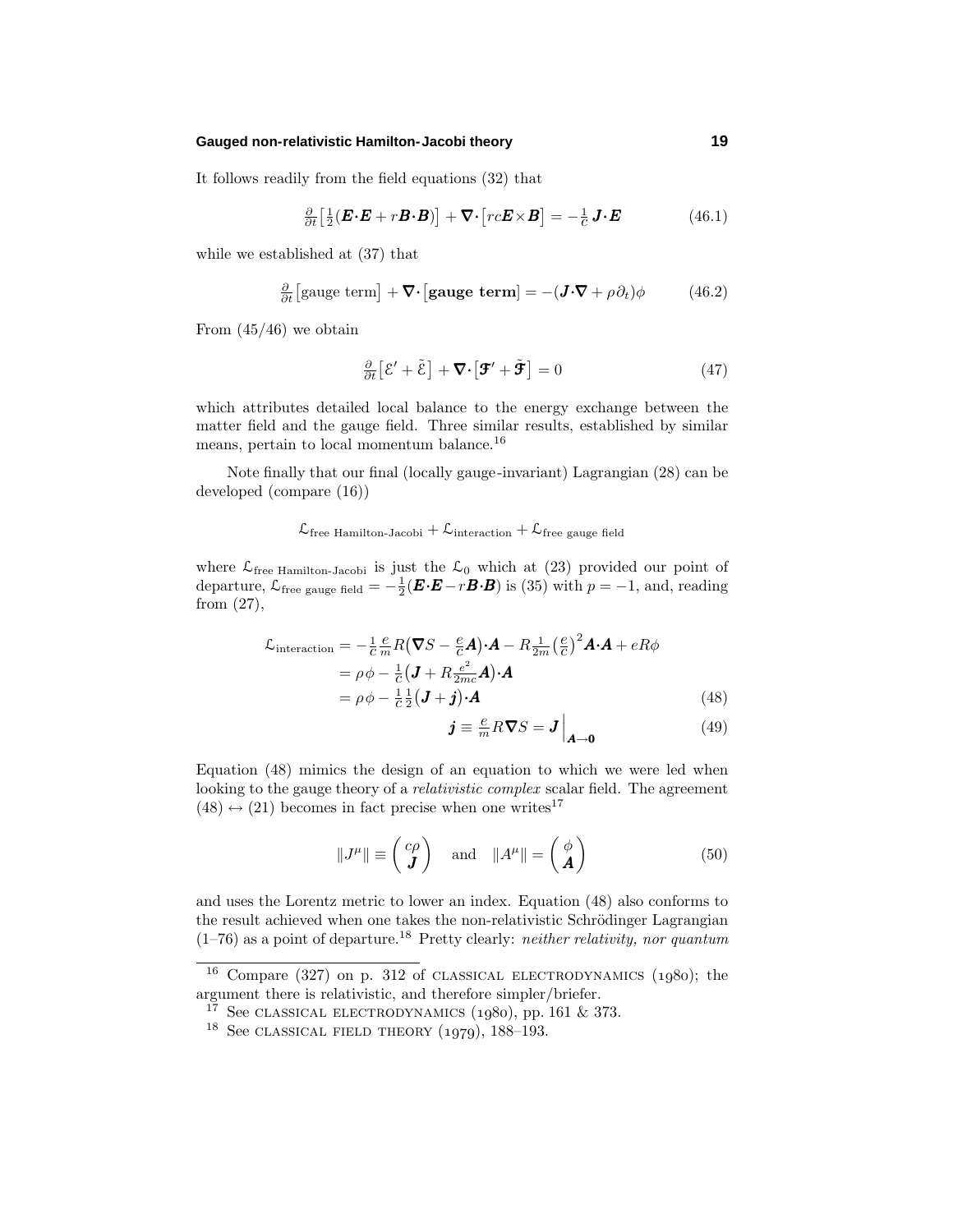mechanics, nor complex-valuedness are essential to the success of the gauge field program. Which was the point at issue—now demonstrated by example.<sup>19</sup>

**"Minimal coupling" and the physical significance of current**. We consider those subjects in reverse order, taking as our point of departure this question: How does electrical current—so "real" it can be measured with an ammeter—come to be represented in theory by an expression which is (on its face) not even gauge-invariant? To expose the points at issue in their simplest and most essential terms I look to the relativistic classical mechanics of a particle.

Let  $x^{\mu}(\tau)$ ,  $u^{\mu}(\tau) \equiv \frac{d}{d\tau}x^{\mu}(\tau)$  and  $a^{\mu}(\tau) \equiv \frac{d}{d\tau}u^{\mu}(\tau)$  refer the position (with respect to an intertial frame), 4-velocity and 4-acceleration of a mass point *m*. From the definition of proper time  $\tau$  it follows that  $(u, u) \equiv g_{\alpha\beta}u^{\alpha}u^{\beta} = c^2$ , and therefore that  $(a, u) = 0$ ; i.e., that  $a \perp u$  in the Lorentzian sense. Minkowski's equation of motion reads  $ma^{\mu} = K^{\mu}$ . Necessarily,  $(K, u) = 0$ : Minkowski forces  $K^{\mu}$  are necessarily velocity-dependent. In the simplest case  $K^{\mu}$  will depend linearly upon 4-velocity:  $K^{\mu} \sim F^{\mu\nu}u_{\nu}$ . From  $K^{\mu}u_{\mu} = 0$  (all *u*) it follows that necessarily  $F^{\mu\nu}$  is *antisymmetric*. We are led thus to consider relativistic systems of the especially simple design

$$
ma^{\mu} = \frac{e}{c} F^{\mu\nu}(x) u_{\nu}
$$
\n(51)

where  $[eF^{\mu\nu}]$  = (force) and *e* is a coupling constant. Passing now from the Minkowskian to the Lagrangian side of the street<sup>20</sup>...

The simplest way to build velocity-dependence into a Lagrangian is to write

$$
L = \frac{1}{2} m g_{\alpha\beta} u^{\alpha} u^{\beta} + \frac{e}{c} A_{\alpha}(x) u^{\alpha}
$$
\n(52)

 $19$  I find the example to be of some intrinsic interest. The possibility of a "gauged Hamilton-Jacobi theory" has been known to me since the spring of 1984, when I wrote the material which appears on pp. 489-502 of CLASSICAL MECHANICS ( $1983-1984$ ), but I had forgotten until this minute that I had ever actually written about the subject; my field theory books provide only the rough seminar notes presented under the title "A sense in which classical mechanics quantizes itself"  $(1980)$  and bound as an appendix to CLASSICAL FIELD THEORY  $(1979)$ . Freshly emerged now from such a writing experience, I am filled with a renewed sense of what a wonderous activity-organizer is the Lagrangian formalism! It asks you to do some occasionally intricate things*...* which, however, seem preordained always to work out. I am impressed also by how awkward life can become when relativity is removed from one's toolbox.

 $20$  This is less easily accomplished than might be supposed, for the constraint  $(u, u) = c^2$  must be folded into the meaning of the variational process  $\delta \int L d\tau$ . Various techniques for accomplishing that objective are described in the iintroductory sections of RELATIVISTIC DYNAMICS  $(1975)$ . But the following discussion leads to equations of motion for which compliance with the constraint becomes—as it happens—automatic, and it is this lucky circumstance which permits us to set such subtleties aside.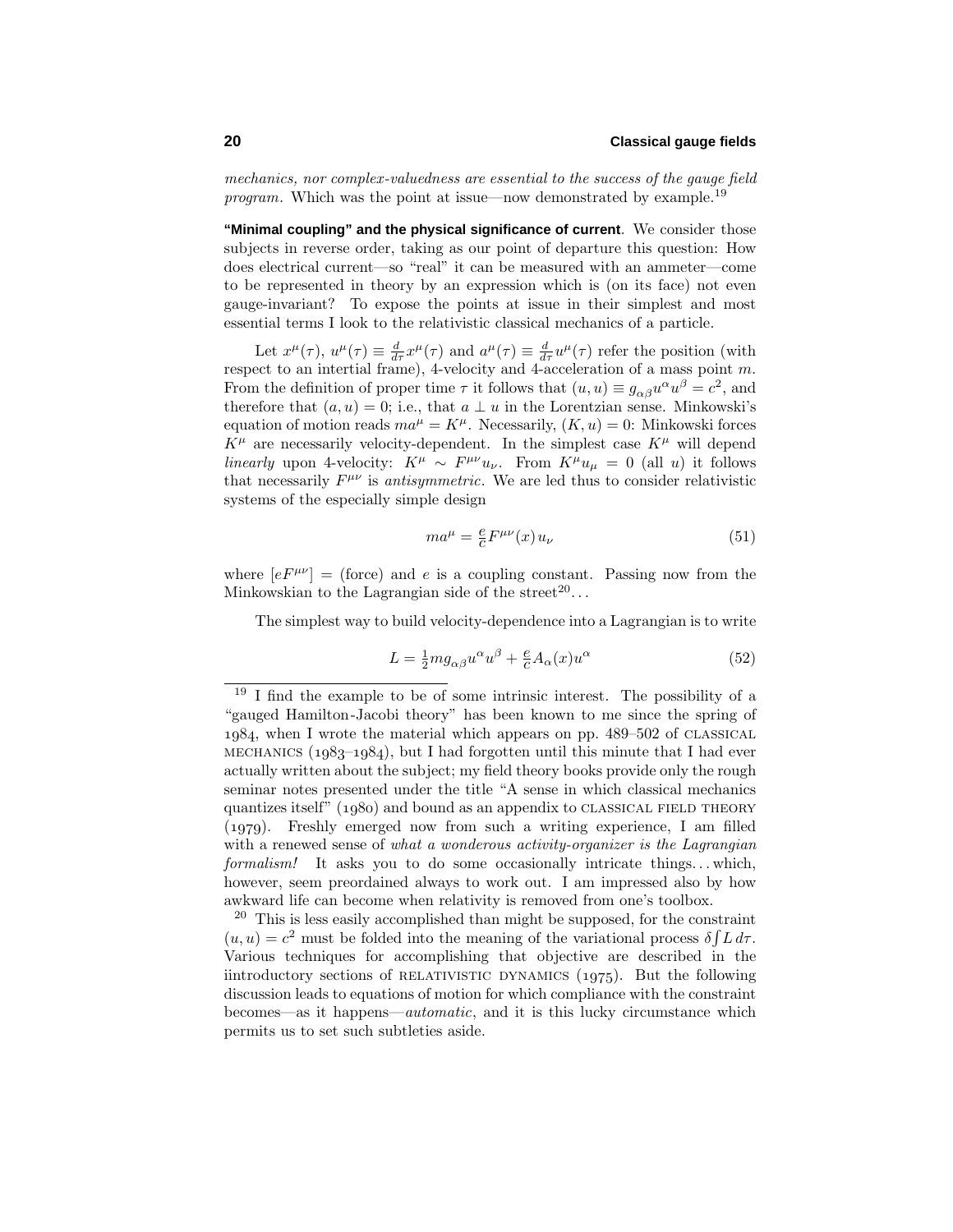### **"Minimal coupling" and the physical significance of current 21**

We are led then to equations of the motion of the form

$$
\Big\{\frac{d}{d\tau}\frac{\partial}{\partial u^\mu}-\frac{\partial}{\partial x^\mu}\Big\}L=ma_\mu+\frac{e}{c}A_{\mu,\alpha}(x)u^\alpha-\frac{e}{c}A_{\alpha,\mu}(x)u^\alpha=0
$$

which can be written

$$
ma^{\mu} = \frac{e}{c}F^{\mu\nu}(x)u_{\nu} \quad \text{with} \quad F_{\mu\nu} = \partial_{\mu}A_{\nu} - \partial_{\nu}A_{\mu} \tag{53}
$$

These equations—which we may interpret to refer to the relativistic motion of a charged mass point in the presence of an impressed electromagnetic field—are invariant under

$$
A_{\mu} \longrightarrow A_{\mu} + \partial_{\mu} \Omega \tag{54.1}
$$

but derive from a Lagrangian which is not gauge-invariant:

$$
L \longrightarrow L + \text{offending term}
$$
  
offending term  $= \frac{e}{c} u^{\alpha} \partial_{\alpha} \Omega = \frac{d}{d\tau} \left[ \frac{e}{c} \Omega(x) \right]$ 

Notice, however, that we have only to assign an expanded meaning

$$
A_{\mu} \longrightarrow A_{\mu} + \partial_{\mu}\Omega \qquad \leadsto \qquad \begin{cases} A_{\mu} \longrightarrow A_{\mu} + \partial_{\mu}\Omega(x) \\ L \longrightarrow L - \frac{d}{d\tau} \left[\frac{e}{c}\Omega(x)\right] \end{cases} \tag{54.2}
$$

to the notion of a "gauge transformation" to acquire gauge-invariance of the Lagrangian, whence of all that follows from the Lagrangian. To illustrate the point:

Working from (52), we find the momentum conjugate to  $x^{\mu}$  to be given by

$$
p_{\mu} = \frac{\partial L}{\partial u^{\mu}} = m u_{\mu} + \frac{e}{c} A_{\mu}
$$
\n(55)

which

 $\bullet$  is not gauge-invariant under the interpretation  $(54.1)$ , but

• is gauge-invariant under the expanded interpretation  $(54.2)$ .

To say the same thing another way: gauge transformations, under the restricted interpretation (54.1), send

$$
\left.\begin{array}{c}\nL \longrightarrow L + \frac{e}{c} u^{\alpha} \partial_{\alpha} \Omega \\
p_{\mu} \longrightarrow p_{\mu} + \frac{e}{c} \partial_{\mu} \Omega\n\end{array}\right\} \tag{56.1}
$$

but under the expanded interpretation (54.2) send

$$
L \longrightarrow \left\{ L - \frac{d}{d\tau} \left[ \frac{e}{c} \Omega(x) \right] \right\} + \frac{e}{c} u^{\alpha} \partial_{\alpha} \Omega = L
$$
  
\n
$$
p_{\mu} \longrightarrow \left\{ p_{\mu} - \frac{\partial}{\partial u^{\mu}} \frac{d}{d\tau} \left[ \frac{e}{c} \Omega(x) \right] \right\} + \frac{e}{c} \partial_{\mu} \Omega = p_{\mu}
$$
 (56.2)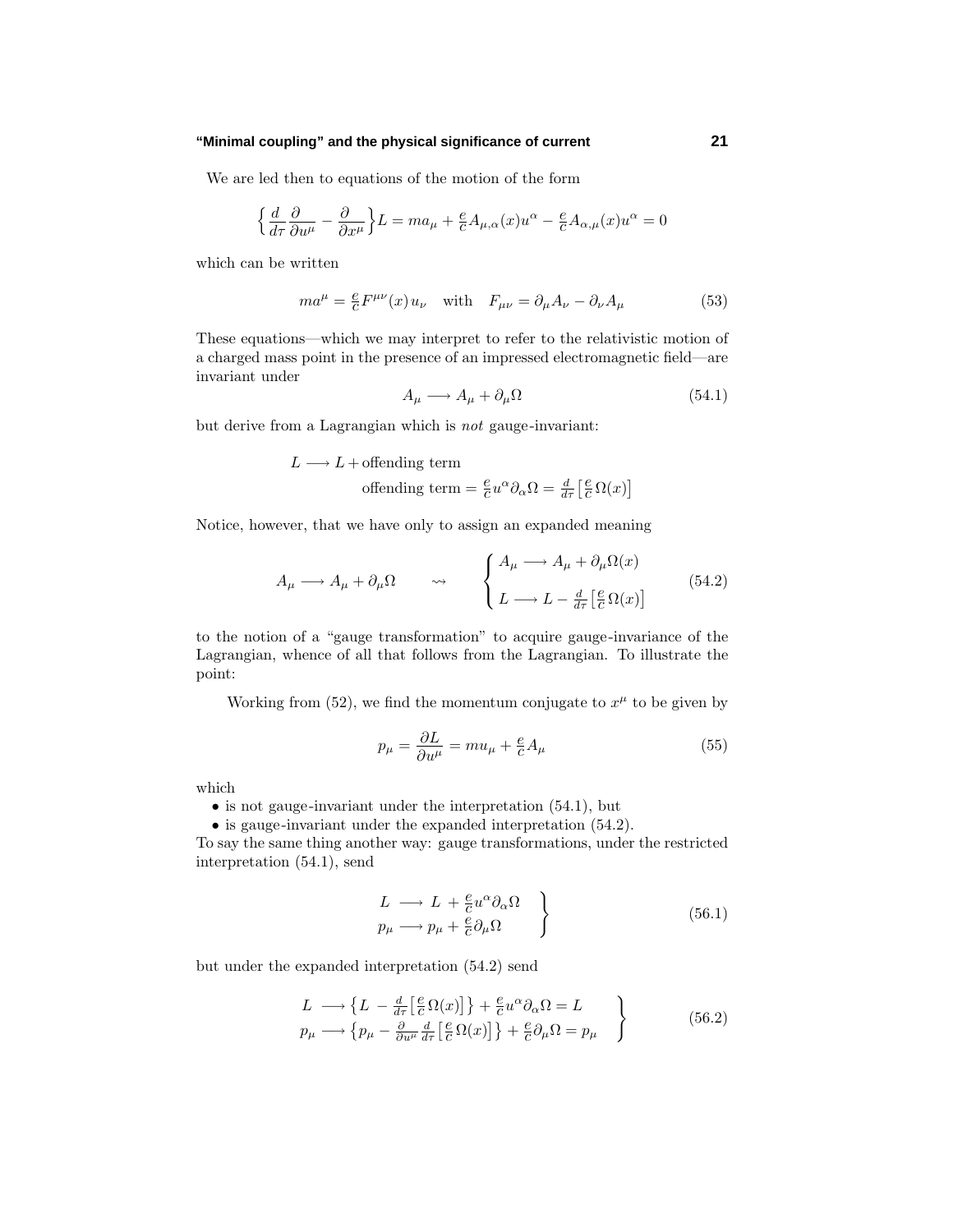Passing now to the Hamiltonian formalism, we find that

$$
H(p,x) = p_{\alpha}u^{\alpha} - L(x,u) \quad \text{with} \quad u \mapsto \frac{1}{m}[p - \frac{e}{c}A] \quad (57)
$$

gives

$$
=\frac{1}{2m}g^{\alpha\beta}\left[p_{\alpha}-\frac{e}{c}A_{\alpha}\right]\left[p_{\beta}-\frac{e}{c}A_{\beta}\right]
$$
\n(58)

The resulting canonical equations

$$
u^{\mu} = +\frac{\partial H}{\partial p_{\mu}} = \frac{1}{m}g^{\mu\alpha} \left[ p_{\alpha} - \frac{e}{c}A_{\alpha} \right]
$$

$$
\frac{d}{d\tau}p_{\mu} = -\frac{\partial H}{\partial x^{\mu}} = \frac{1}{m}g^{\alpha\beta} \left[ p_{\alpha} - \frac{e}{c}A_{\alpha} \right] \frac{e}{c}A_{\beta,\mu}
$$

are readily seen to reproduce  $(53).^{21}$  The gauge transformation properties of the Hamiltonian are somewhat subtle, and to sort them out I need to distinguish "*L*-gauge" ( $L \longrightarrow L + u^{\alpha} \partial_{\alpha} \Lambda(x)$ ) from "*A*-gauge" ( $A_{\mu} \longrightarrow A_{\mu} u + \partial_{\alpha} \Omega(x)$ ). The former causes the  $H(p, x)$  of (57) to go over into

$$
[p_\alpha + \partial_\alpha \Lambda]u^\alpha - [L + u^\alpha \partial_\alpha \Lambda] \qquad \text{with} \qquad u \mapsto \frac{1}{m}([p - \partial \Lambda] - \frac{e}{c}A)
$$

In short (note the cancellation): *L*-gauge causes

$$
H(p,x) \longrightarrow H(p-\partial \Lambda,x)
$$

while reading from (58) we see that that *A*-gauge causes

$$
H(p,x) \longrightarrow H(p-\tfrac{e}{c}\partial\Omega,x)
$$

These elementary remarks expose in new light the central idea of gauge field theory: use one gauge type to cancel the effect of the other, by setting  $\Lambda = -\frac{e}{c}\Omega$ .

Electrical "current" enters the discussion as a by-product of steps we take in order to promote the  $A_\mu$ -field—heretofore considered to have been externally impressed/prescribed—to the status of a dynamical field in its own right. From the *A*-gauge-invariant antisymmetric tensor field  $F^{\mu\nu}$  on can—using  $g_{\mu\nu}$  and  $\epsilon_{\mu\nu\rho\sigma}$  as "glue"—construct a total of three Lorentz invariants:

$$
F^{\mu}{}_{\nu}F^{\nu}{}_{\mu}
$$
,  $F^{\mu}{}_{\nu}G^{\nu}{}_{\mu}$ , and  $G^{\mu}{}_{\nu}G^{\nu}{}_{\mu}$  with  $G_{\mu\nu} \equiv \frac{1}{2}\epsilon_{\mu\nu\rho\sigma}F^{\rho\sigma}$ 

which in index-free notation can be described

$$
\operatorname{tr} \mathbb{F} \mathbb{F}, \quad \operatorname{tr} \mathbb{F} \mathbb{G}, \quad \text{and} \quad \operatorname{tr} \mathbb{G} \mathbb{G}
$$

<sup>21</sup> ... and can be considered to arise as "meta-Lagrange equations"

$$
\left\{\frac{d}{d\tau}\frac{\partial}{\partial \dot{p}_{\mu}} - \frac{\partial}{\partial p_{\mu}}\right\}\mathfrak{L} = 0 \text{ and } \left\{\frac{d}{d\tau}\frac{\partial}{\partial u^{\mu}} - \frac{\partial}{\partial x^{\mu}}\right\}\mathfrak{L} = 0
$$

from the "meta-Lagrangian"

$$
\mathfrak{L} \equiv p_{\alpha}u^{\alpha} - H(p, x)
$$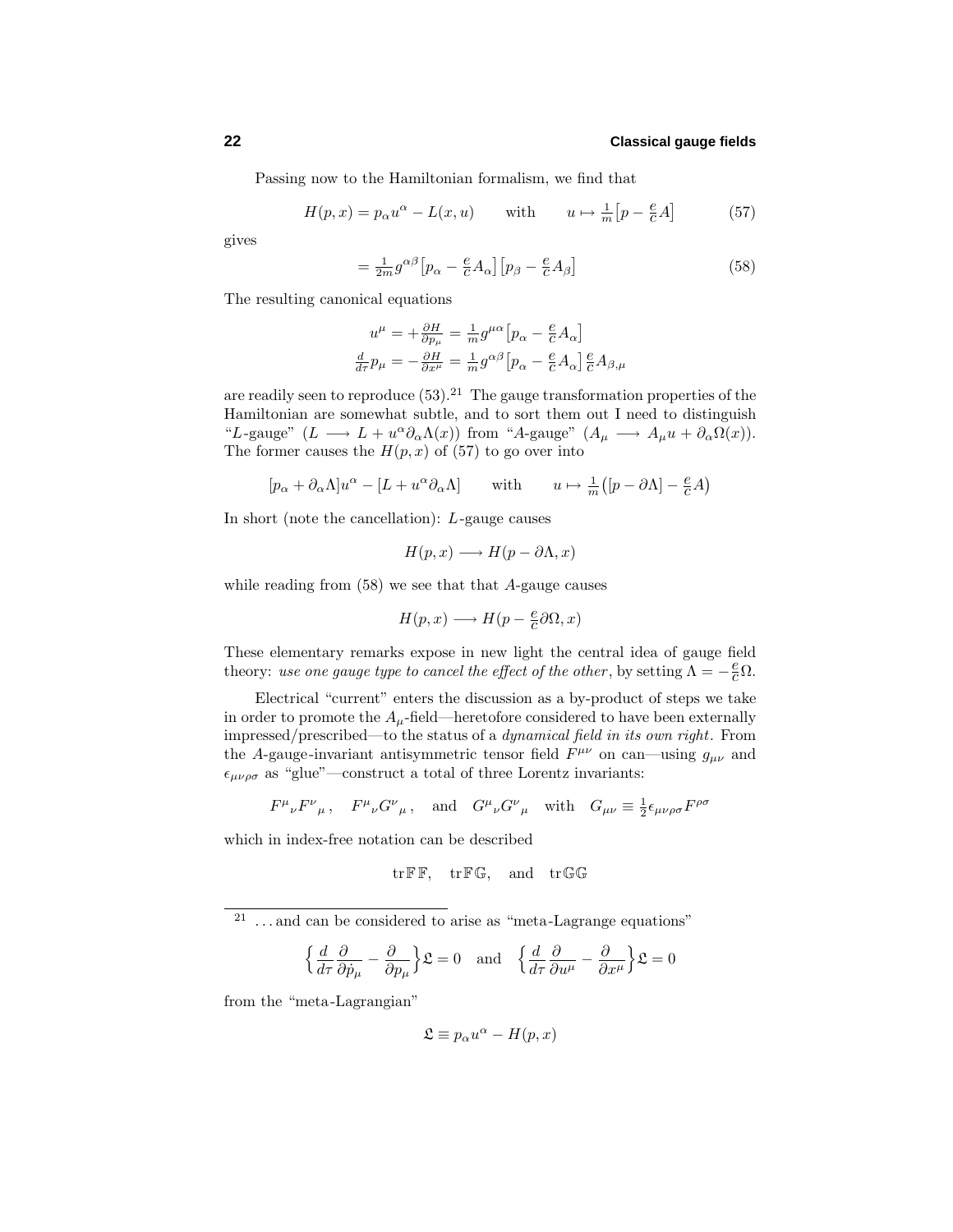### **"Minimal coupling" and the physical significance of current 23**

But it is not difficult to show<sup>22</sup> that

$$
\mathrm{tr}\,\mathbb{G}\,\mathbb{G} \sim \mathrm{tr}\,\mathbb{F}\,\mathbb{F} \quad \text{and} \quad \mathrm{tr}\,\mathbb{F}\,\mathbb{G} \sim \partial_\mu \big[ \epsilon^{\mu\nu\rho\sigma} A_\nu (\partial_\rho A_\sigma - \partial_\sigma A_\rho) \big]
$$

So  $tr \mathbb{F} \mathbb{F}$  and  $tr \mathbb{G} \mathbb{G}$  contribute identically (apart from a trivial factor) when introduced into a Lagrangian, while trFG contributes only an inconsequential gauge term. We are led, therefore, to examine

$$
L_2 = \frac{1}{2} m g_{\alpha\beta} u^{\alpha} u^{\beta} + \frac{e}{c} A_{\alpha}(x) u^{\alpha} + \frac{1}{4} F_{\alpha\beta} F^{\alpha\beta}
$$
  
= 
$$
\frac{1}{2} m g_{\alpha\beta} u^{\alpha} u^{\beta} + \frac{e}{c} A_{\alpha}(x) u^{\alpha} + \frac{1}{2} (g^{\alpha\rho} g^{\beta\sigma} - g^{\alpha\sigma} g^{\beta\rho}) A_{\alpha,\beta} A_{\rho,\sigma}
$$
(59)

From

$$
\left\{\partial_{\mu}\frac{\partial}{\partial A_{\nu,\mu}} - \frac{\partial}{\partial A_{\nu}}\right\} L_{2} = \partial_{\mu}(A^{\nu,\mu} - A^{\mu,\nu}) - \frac{\partial L}{\partial A_{\nu}} = 0
$$

we obtain

$$
\partial_{\mu}F^{\mu\nu} = \frac{1}{c}J^{\nu} \tag{60}
$$

with

$$
J^{\nu} \equiv \frac{\partial L}{\partial A_{\nu}} = eu^{\nu} \tag{61.1}
$$

$$
= \frac{e}{m} \left[ p^{\nu} - \frac{e}{c} A^{\nu} \right] \tag{61.2}
$$

The expression on the right in  $(61.1)$  is—by every interpretation—manifestly gauge-invariant, and conforms precisely to what, on physical grounds, we expect of the "4-current of a charged mass point." The expression of the right in (6.12) is, on the other hand, gauge-invariant only under the expanded interpretation (54.2), and it is under the latter interpretation that the Lagrangian of (59) becomes gauge-invariant. The notation (61.1) permits the interaction term present in (59) to be described

$$
\mathcal{L}_{\text{interaction}} = \frac{1}{c} J^{\alpha} A_{\alpha}(x) \tag{62}
$$

This is the term which appears, on its face, to mess up gauge-invariance, but which becomes gauge-invariant in the expanded sense; it was precisely the gauge-failure of  $\mathcal{L}_{\text{interaction}}$  that the *L*-gauge of the overall Lagrangian was tailored to correct.

Passing from (59) to the equivalent Hamiltonian formalism, one has

$$
H(p,x) = \frac{1}{2m} g^{\alpha\beta} \left[ p_{\alpha} - \frac{e}{c} A_{\alpha} \right] \left[ p_{\beta} - \frac{e}{c} A_{\beta} \right] - \frac{1}{4} F_{\alpha\beta} F^{\alpha\beta} \tag{63}
$$

$$
= \frac{1}{2m} g^{\alpha\beta} \left[ p_{\alpha} - \frac{e}{c} A_{\alpha} \right] \left[ p_{\beta} - \frac{e}{c} A_{\beta} \right] - \frac{1}{2} (g^{\alpha\rho} g^{\beta\sigma} - g^{\alpha\sigma} g^{\beta\rho}) A_{\alpha,\beta} A_{\rho,\sigma}
$$

In this formalism the extended gauge transformation (54.2) lurks behind the scenery, and presents this face:

$$
\begin{aligned}\nA_{\mu} &\longrightarrow A_{\mu} + \partial_{\mu}\Omega(x) \\
p_{\mu} &\longrightarrow p_{\mu} - \frac{e}{c}\partial_{\mu}\Omega(x)\n\end{aligned}\n\bigg\} \tag{64}
$$

 $22$  See CLASSICAL ELECTRODYNAMICS  $(1980)$ , p. 298.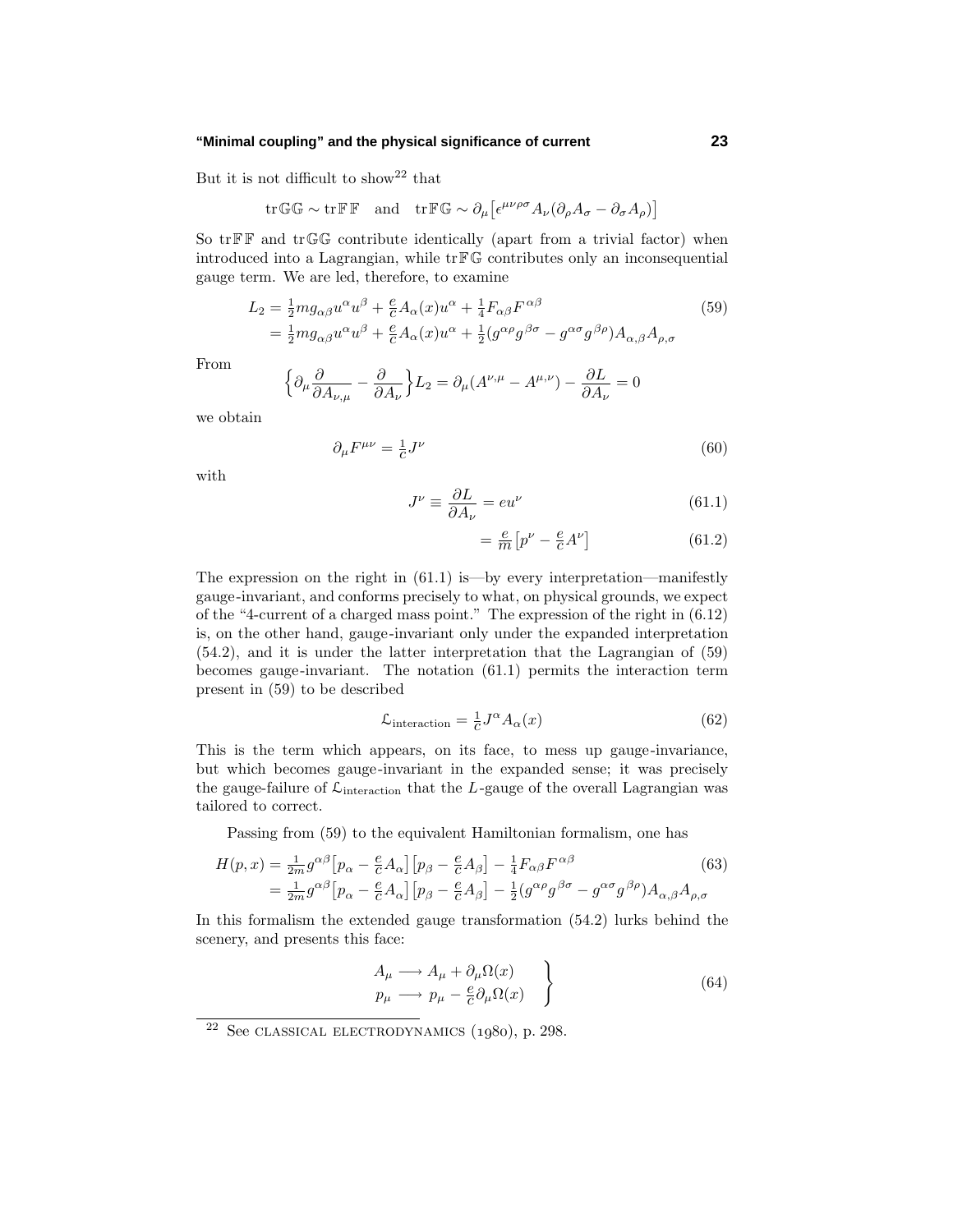The invariance of (63) under (64) is manifest. As was noted already in the discussion subsequent to (58), the canonical equations implicit in (63) reproduce our initial description (53) of the dynamics of the charged particle. But what of the dynamics of the gauge field? Yielding unthinkingly to entrenched habit, we construct

$$
\Big\{\partial_\mu \frac{\partial}{\partial A_{\nu,\mu}}-\frac{\partial}{\partial A_\nu}\Big\}H=-\partial_\mu (A^{\nu,\mu}-A^{\mu,\nu})-\frac{\partial H}{\partial A_\nu}=0
$$

which does indeed give back  $(60/61)$ :

$$
\partial_{\mu}F^{\mu\nu} = -\frac{\partial H}{\partial A_{\nu}} = \frac{e}{mc} \left[ p^{\nu} - \frac{e}{c}A^{\nu} \right] = \frac{1}{c}J^{\nu}
$$

I say "unthinkingly" because we have no secure reason to take the Lagrange derivative of a Hamiltonian! It would, I think, be better form to construct the "meta-Lagrangian"

$$
\mathfrak{L}(p, x, \bullet, u, A, \partial A) = p_{\alpha}u^{\alpha} - \left\{ \frac{1}{2m}g^{\alpha\beta} \left[ p_{\alpha} - \frac{e}{c}A_{\alpha} \right] \left[ p_{\beta} - \frac{e}{c}A_{\beta} \right] - \frac{1}{4}F_{\alpha\beta}F^{\alpha\beta} \right\}
$$

and recover the canonical equations as "meta-Lagrange equations," but we would come out in the same place.<sup>21</sup>

The Hamiltonian (63) can be developed

$$
H = \frac{1}{2m} g^{\alpha\beta} p_{\alpha} p_{\beta} - H_{int} - \frac{1}{4} F_{\alpha\beta} F^{\alpha\beta}
$$
  
\n
$$
H_{int} \equiv \frac{e}{c} \frac{1}{m} \left[ p^{\alpha} - \frac{e}{c} A^{\alpha} \right] A_{\alpha} + \frac{1}{2m} \left( \frac{e}{c} \right)^2 A^{\alpha} A_{\alpha}
$$
  
\n
$$
= \frac{1}{c} J^{\alpha} A_{\alpha} + \frac{e^2}{2mc^2} A^{\alpha} A_{\alpha}
$$
(65)

though to do so entails a term-by-term sacrifice of manifest gauge-invariance. If we borrow notation from (18.1), writing  $J^{\nu} \equiv j^{\nu} - \frac{e^2}{mc} A^{\nu}$ , then we have

$$
= \frac{1}{c} \frac{1}{2} (J^{\alpha} + j^{\alpha}) A_{\alpha}
$$

$$
j^{\alpha} \equiv \frac{e}{m} p^{\alpha} = J^{\alpha} \Big|_{A \to 0}
$$
(66)

which mimics  $(21)$  and  $(48)$ . Notice, however, this curious circumstance: the second term on the right side of (65)—which at (21) read  $\frac{e^2}{2mc^2}(\psi^*A^{\alpha}\psi)A_{\alpha}$ , and at (48) read  $\frac{e^2}{2mc^2}R\mathbf{A}\cdot\mathbf{A}$ —displays now no reference to the particle; only the *e*<sup>2</sup> reveals the "interactive" nature of the term, which we might otherwise be tempted to classify as a "mass term" present in the design of  $H_{\text{free gauge field}}$ .

What have we learned?

People sometimes point to  $(62)$ —i.e., to terms of the design  $\vec{J} \cdot \vec{A}$ , which in Lagrangian formalism serve to describe the interaction of charged matter with the electromagnetic field—as the defining symptom of "minimal coupling." But more standardly, the term is taken<sup>23</sup> to refer to the characteristic matter-field

<sup>&</sup>lt;sup>23</sup> See, for example, M. E. Peskin & D. V. Schroeder, An Introduction to Quantum Field Theory  $(1995)$ , p. 78.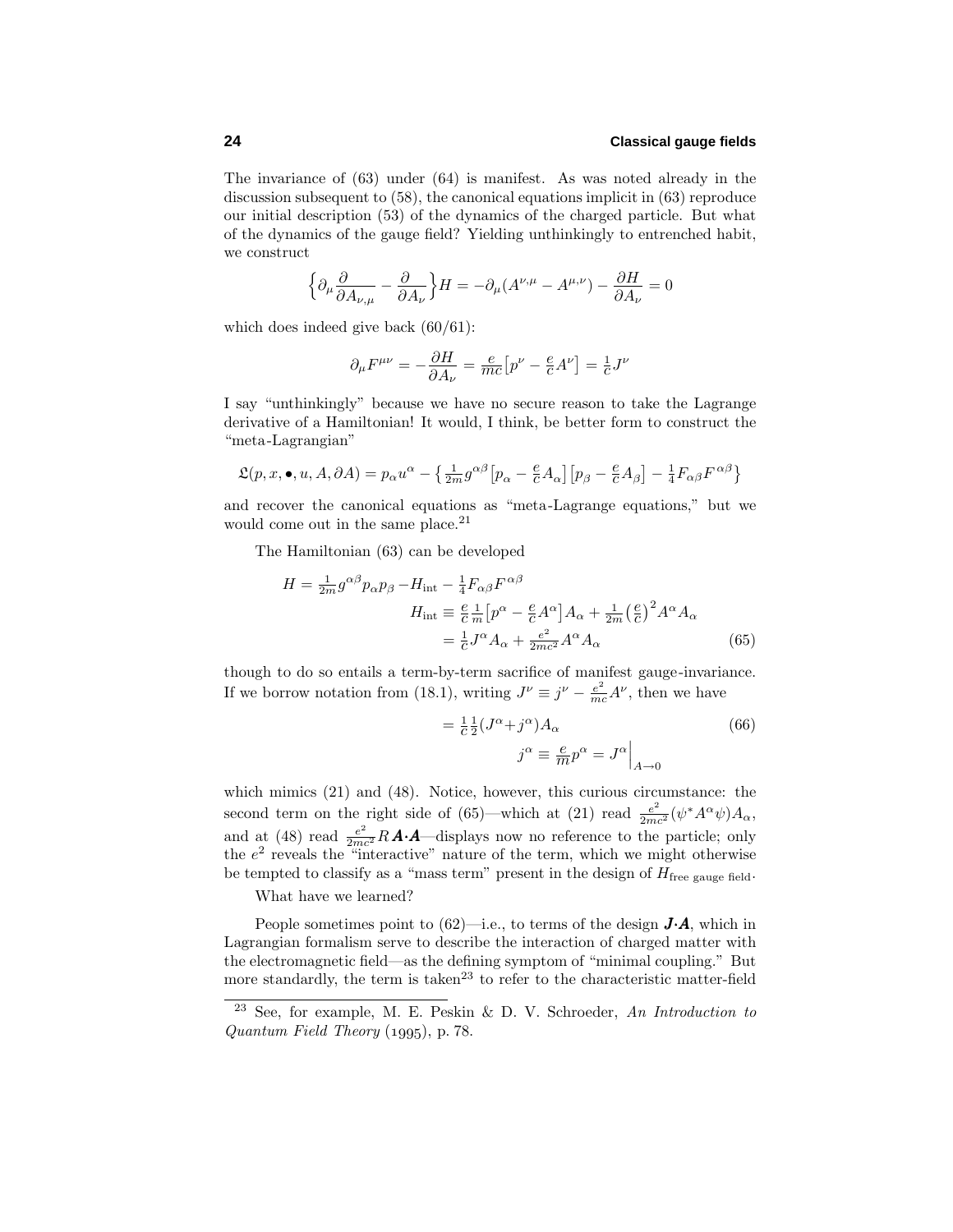### **"Minimal coupling" and the physical significance of current 25**

interaction which arises from pursuit of the gauge field program; i.e., which springs spontaneously from  $p \rightarrow p - (e/c)A$  (or again: from  $\partial \rightarrow \mathcal{D}$ ).

Gauge field theory usually has a quantum mechanical objective, and for that reason is strongly Hamiltonian in spirit, though presented as an exercise in Lagrangian field theory.<sup>24</sup> In the examples we have studied we have been led at (21/48/66) to interaction terms which are "of a type," but more complicated than is suggested by the more purely Lagrangian model (62). We have learned, however, that the isolation of "interaction terms"  $\mathcal{L}_{int}$  typically violates the "principle of manifest gauge-invariance," and thus runs counter to the essential spirit of gauge field theory; it is better to allow the interaction to remain implicit, as (for example) it did when at (19) and (17) we wrote

$$
g^{\alpha\beta} \left( \frac{\hbar}{i} \partial_{\alpha} - \frac{e}{c} A_{\alpha} \right) \left( \frac{\hbar}{i} \partial_{\beta} - \frac{e}{c} A_{\beta} \right) \psi = (mc)^2 \psi
$$

$$
\partial_{\mu} (\partial^{\mu} A^{\nu} - \partial^{\nu} A^{\mu}) = \frac{1}{c} J^{\nu}
$$
with  $J^{\nu} = e \left[ -i \frac{\hbar}{2m} g^{\nu\alpha} \left( \psi_{,\alpha}^* \psi - \psi^* \psi_{,\alpha} \right) + \frac{e}{mc} \left( \psi^* \psi \right) A^{\nu} \right].$ 

Gauge field theory standardly takes a "field theory of matter" as its point of departure, but we have learned that the gauge field concept is so primitive that one can *abandon the initial field theory*: we achieved success when we proceeded from the Lagrangian mechanics of a single relativistic particle*...* and might (with some loss of simplicity) have abandoned the relativity; the resulting theory would have captured the simple essence of our "gauged Hamilton-Jacobi theory."

We have learned that the gauge-invariance of the currents that arise from gauge field theory is invariably present but covert. Our particulate model supplied

$$
J^{\mu} = \frac{e}{m} \left[ p^{\mu} - \frac{e}{c} A^{\mu} \right] = e u^{\mu}
$$

which suggests that the complexity of the expressions that serve, in various contexts, to define  $J^{\mu}$  can be attributed to the familiar complexity of the relationship between "velocity" (a physical observable, at least in particle mechanics) and "conjugate momentum" (a theoretical construct).

In the beginning was a decision—a decision to "allow the phase factor vary from point to point"—which may at the time have seemed willful, arbitrary, justifiable only by the illuminating results to which it could be shown to lead. Our particulate model has allowed that decision to be replaced by a formal act which I find much more natural: require of the formulæ of (meta-)Lagrangian dynamics that they be manifestly invariant under arbitrary gauge-adjustments

$$
L \longrightarrow L + \partial_{\alpha} \Lambda^{\alpha}
$$

I shall on another occasion describe how gauge field theory might procede from such a starting point (that effort will require only rearrangement of what I have

<sup>24</sup> Both remarks, by the way, pertain also to our "gauged Hamilton-Jacobi theory."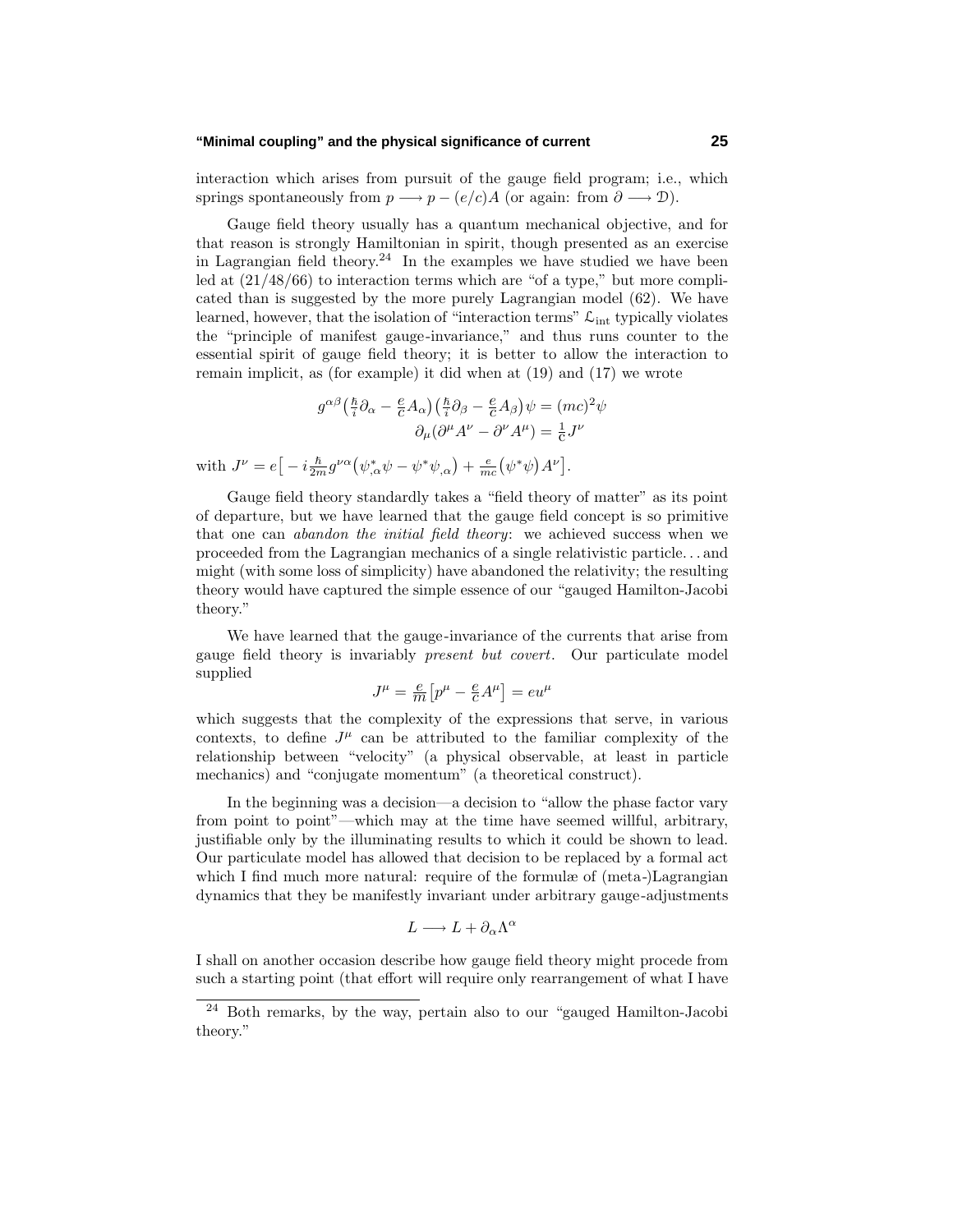already written, and some shifted emphasis), but turn now to more pressing matters.

**Gauged Dirac theory**. We take now as our point of departure the Lagrangian

$$
\mathcal{L}_0(\psi, \tilde{\psi}, \partial \psi, \partial \tilde{\psi}) = \hbar c \Big[ \frac{1}{2} i \big\{ \tilde{\psi} \gamma^\alpha \psi_{,\alpha} - \tilde{\psi}_{,\alpha} \gamma^\alpha \psi \big\} - \varkappa \tilde{\psi} \psi \Big] \tag{67}
$$

which was seen at  $(2-56)$  to yield the Dirac equations

$$
(\gamma^{\mu}\partial_{\mu} + i\varkappa)\psi = 0 \text{ and its adjoint} \qquad (68)
$$

From the manifest global phase-invariance of  $\mathcal{L}_0$ —infinitesimally: from the invariance of  $\mathcal{L}_0$  under

$$
\psi \longrightarrow \psi + \delta_{\omega}\psi \quad \text{with} \quad \delta_{\omega}\psi = +i\psi \cdot \delta\omega
$$
  

$$
\tilde{\psi} \longrightarrow \tilde{\psi} + \delta_{\omega}\tilde{\psi} \quad \text{with} \quad \delta_{\omega}\tilde{\psi} = -i\tilde{\psi} \cdot \delta\omega
$$

—we obtain the conservation law

$$
\partial_{\mu}Q^{\mu} = 0 \tag{69.1}
$$

$$
Q^{\mu} \equiv -\frac{1}{\hbar} \left\{ \frac{\partial \mathcal{L}_0}{\partial \psi_{,\mu}} (i\psi) + \frac{\partial \mathcal{L}_0}{\partial \tilde{\psi}_{,\mu}} (-i\tilde{\psi}) \right\} = c \tilde{\psi} \gamma^{\mu} \psi \tag{69.2}
$$

where an  $h$ -factor has been introduced so as to achieve<sup>25</sup>

$$
[Q^{\mu}] = \frac{1}{\text{area-time}} = \text{number flux}
$$

Our objective is to achieve local phase invariance. Familiar steps lead us, therefore, to construction of the system

$$
\mathcal{L}_{2}(\psi, \tilde{\psi}, \partial \psi, \partial \tilde{\psi}, A, \partial A) = \mathcal{L}_{0}(\psi, \tilde{\psi}, [\partial - i\frac{e}{\hbar c}A]\psi, [\partial + i\frac{e}{\hbar c}A]\tilde{\psi}) + \frac{1}{4}F^{\alpha\beta}F_{\alpha\beta}
$$
\n
$$
= \hbar c \left[ \frac{1}{2}i \left\{ \tilde{\psi}\gamma^{\alpha}(\psi_{,\alpha} - i\frac{e}{\hbar c}A_{\alpha}\psi) - (\tilde{\psi}_{,\alpha} + i\frac{e}{\hbar c}A_{\alpha}\tilde{\psi})\gamma^{\alpha}\psi \right\} - \varkappa \tilde{\psi}\psi \right] + \frac{1}{4}F^{\alpha\beta}F_{\alpha\beta}
$$
\n
$$
= \mathcal{L}_{0}(\psi, \tilde{\psi}, \partial\psi, \partial\tilde{\psi}) + \frac{1}{c}J^{\alpha}A_{\alpha} + \frac{1}{4}F^{\alpha\beta}F_{\alpha\beta}
$$
\n(70)

where the gauge-invariant antisymmetric tensor field  $F_{\mu\nu}$  retains its former definition (15) and where

$$
J^{\mu} \equiv e Q^{\mu} \tag{71}
$$

<sup>&</sup>lt;sup>25</sup> Notice now much simpler  $(69.2)$  is than were its non-relativistic/relativistic scalar counterparts  $(1-87)$  and  $(3-13)$ . That simplicity can be attributed to the circumstance that  $\mathcal{L}_0$  is linear in the derivatives of the complex field. It is, therefore, a simplicity not special to the Dirac theory, but shared by all canonically formulated theories*...* of which the Dirac theory provides merely the simplest instance.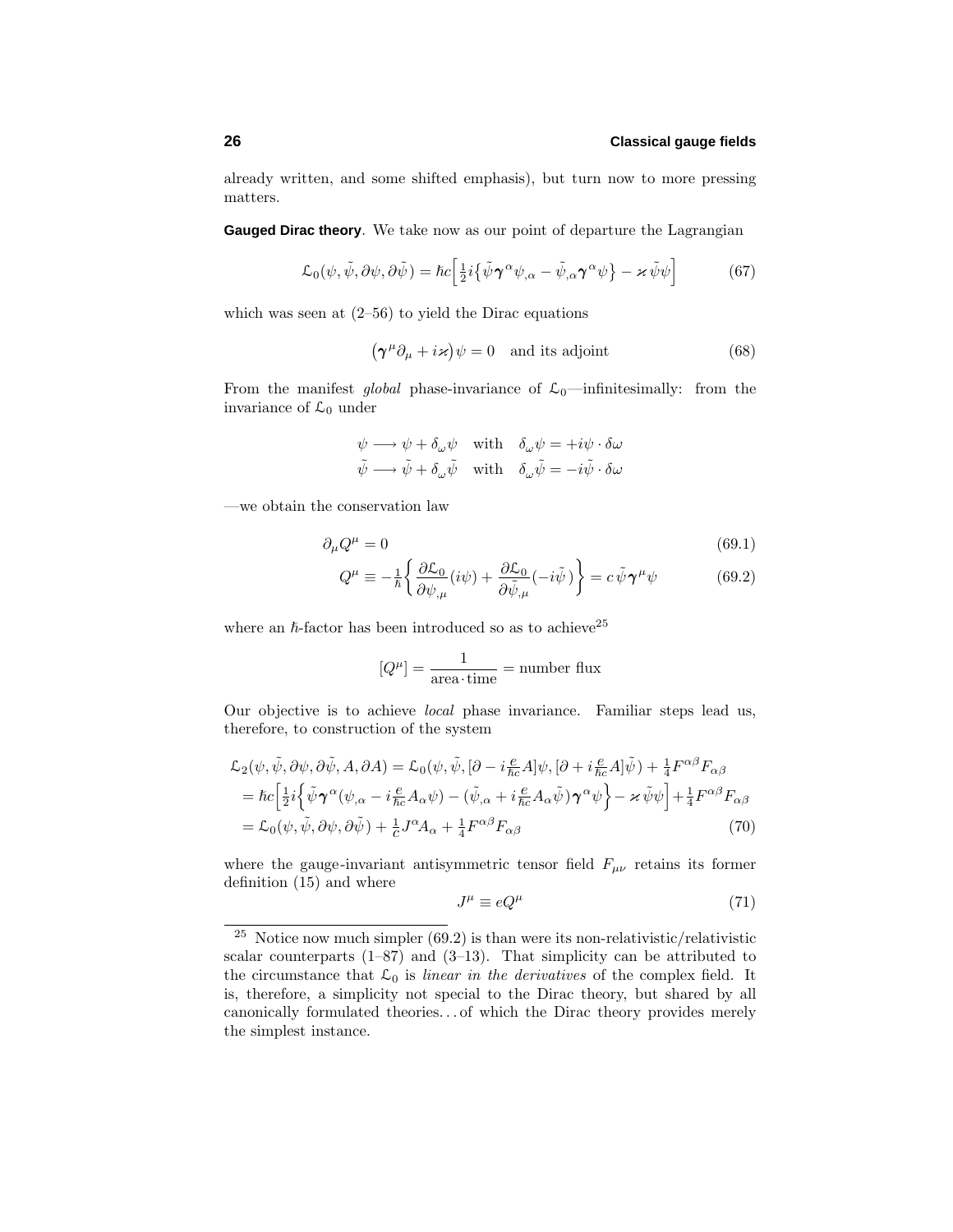### **Gauged Dirac theory 27**

Only once before—at (61.1) and (62), in connection with our particulate model —have we encountered formulæ so simple as those which serve here to describe  $J^{\mu}$  and  $\mathcal{L}_{\text{interaction}}$ ; we note in particular that the distinction between  $J^{\mu}$  and  $j^{\mu}$  does not force itself upon our attention in Dirac theory.

The field equations which arise from the twice-modified (i.e., from the "gauged and launched") Lagrangian (70) read

$$
\left[\boldsymbol{\gamma}^{\mu}(\partial_{\mu} - i\frac{e}{\hbar c}A_{\mu}) + i\varkappa\right]\psi = 0 \text{ and its adjoint}
$$
\n
$$
\partial_{\mu}F^{\mu\nu} = \frac{1}{c}J^{\nu}
$$
\n(72.1)

with 
$$
F_{\mu\nu} \equiv \partial_{\mu}A_{\nu} - \partial_{\nu}A_{\mu} \tag{72.2}
$$

The "synchronized local gauge transformation" with respect to which the theory is—by design—invariant can in present notation be described

$$
\begin{aligned}\n\psi \longrightarrow \psi' &= e^{ig\Omega(x)} \cdot \psi \\
A_{\mu} \longrightarrow A_{\mu}' &= A_{\mu} + \partial_{\mu}\Omega(x)\n\end{aligned} \tag{73}
$$

with  $g = e/\hbar c$ . Those statements were contrived to entail

$$
(\partial_{\mu} - igA_{\mu})\psi \longrightarrow e^{ig\Omega(x)} \cdot (\partial_{\mu} - igA_{\mu})\psi \tag{74}
$$

and it is, to reiterate, that contrivance—first encountered at (9)—which lies at the heart of guage field theory.

**Mathematical interlude: non-Abelian gauge groups**. The operations "multiply by a phase factor"—which when  $\psi$  is an *N*-component complex field have this explicit meaning:

$$
\begin{pmatrix} \psi^1 \\ \psi^2 \\ \vdots \\ \psi^N \end{pmatrix} \longrightarrow \begin{pmatrix} e^{i\omega} & 0 & \dots & 0 \\ 0 & e^{i\omega} & \dots & 0 \\ \vdots & \vdots & \ddots & \vdots \\ 0 & 0 & \dots & e^{i\omega} \end{pmatrix} \begin{pmatrix} \psi^1 \\ \psi^2 \\ \vdots \\ \psi^N \end{pmatrix}
$$

—clearly possess the group property. The abstract group in question is  $U(1)$ , of which the  $1 \times 1$  unitary matrices  $\mathbf{U}(\omega) \equiv \|e^{i\omega}\| = e^{i\omega} \mathbf{I}$  provide the simplest representation. It becomes natural in this light to write

$$
\begin{pmatrix} \psi^1 \\ \psi^2 \\ \vdots \\ \psi^N \end{pmatrix} \longrightarrow \begin{pmatrix} U^1{}_1 & U^1{}_2 & \dots & U^1{}_N \\ U^2{}_1 & U^2{}_2 & \dots & U^2{}_N \\ \vdots & \vdots & \ddots & \vdots \\ U^N{}_1 & U^N{}_2 & \dots & U^N{}_N \end{pmatrix} \begin{pmatrix} \psi^1 \\ \psi^2 \\ \vdots \\ \psi^N \end{pmatrix} \equiv \mathbf{U} \begin{pmatrix} \psi^1 \\ \psi^2 \\ \vdots \\ \psi^N \end{pmatrix}
$$

and to admit the possibility that  $\boldsymbol{U}$  might be an element of the group  $U(N)$ of  $N \times N$  unitary matrices. This is the idea which Yang & Mills (1954) were,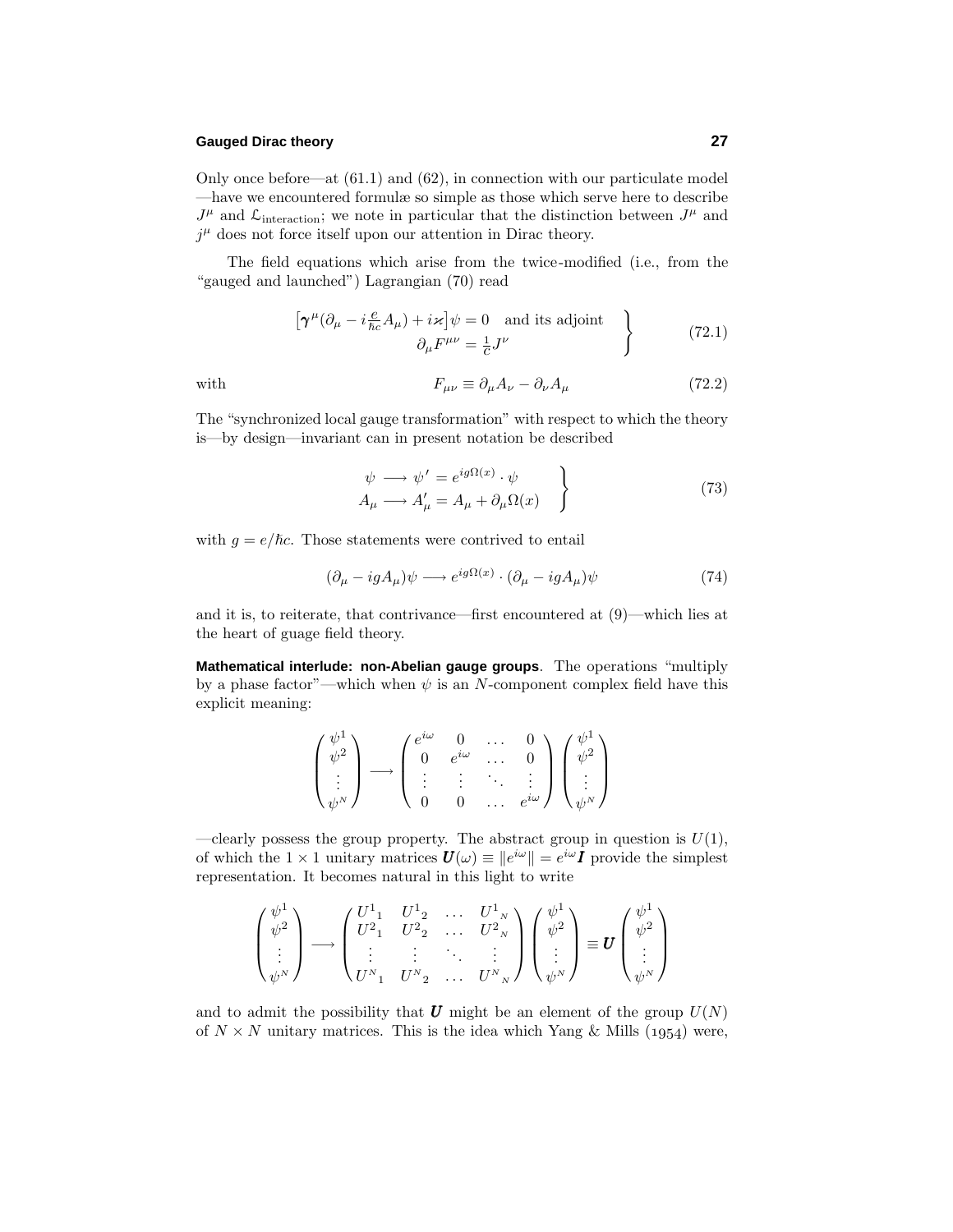for their own good reasons,  $2^6$  the first to explore... with results which first alerted physicists to the possibility that gauge field theory might be put to more informative uses that the "elegant re-invention of electrodynamics." My objective here will to assemble the mathematical material we will need to pursue that idea.

From the unitarity of *U* it follows that  $(\det U)^*(\det U) = 1$ , and therefore that

$$
\det \boldsymbol{U}=e^{i\vartheta}
$$

Write  $U = e^{iH}$  and observe that *U* will be unitarity  $U^{\dagger} = U^{-1}$  if and only if *H* is hermitian. A general identity supplies  $\det U = \exp\{i(\text{tr}H)\}\text{, from which we}$ infer that  $\vartheta = \text{tr}\mathbf{H}$ . If *U* is unitary then so is  $\mathbf{S} \equiv e^{-i\omega}\mathbf{U}$ , and  $\det \mathbf{S} = e^{i(\vartheta - N\omega)}$ , where *N* refers to the *dimension* of *U*. We have only to set  $\omega = \vartheta/N$  to render *S* unimodular; i.e., to achieve det  $S = 1$ . Unimodularity is preserved under multiplication: the  $N \times N$  matrices **S** are elements of a subgroup (denoted  $SU(N)$  and called the "special unitary group") of  $U(N)$ . One writes

$$
U(N) = U(1) \otimes SU(N)
$$

to signify that every element of  $U(N)$  can be written

$$
\boldsymbol{U} = e^{i\omega} \cdot \boldsymbol{S} \quad \text{with} \quad \begin{cases} e^{i\omega} \in U(N) \\ \boldsymbol{S} \in SU(N) \end{cases}
$$

Matrices  $\mathbf{S} \in SU(N)$  can be written

 $S = e^{iH}$  where *H* is a *traceless* hermitian matrix

The most general such matrix  $H$  can be displayed

$$
\boldsymbol{H} = \begin{pmatrix} d_1 & a_1 + ib_1 & a_2 + ib_2 & \cdots \\ a_1 - ib_1 & d_2 & a_N + ib_N & \cdots \\ a_2 - ib_2 & a_N - ib_N & d_3 & \cdots \\ \vdots & \vdots & \vdots & \ddots \end{pmatrix} \text{ with } d_1 + d_2 + \cdots + d_N = 0
$$

and contains  $N^2 - 1$  adjustable constants. The set of such matrices is closed under addition and multiplication by real numbers, so can be considered to comprise a real vector space  $V_N$  of  $N \equiv N^2 - 1$  dimensions. Select any basis  $\{\boldsymbol{h}_1, \boldsymbol{h}_2, \ldots, \boldsymbol{h}_N\}$  in  $V_N$ . The general element of  $V_N$  can then be developed

$$
\boldsymbol{H} = H^1 \boldsymbol{h}_1 + H^2 \boldsymbol{h}_2 + \cdots + H^N \boldsymbol{h}_N
$$

Bases can, of course, be selected in limitlessly many ways, but some algebraic "principles of selection" will soon emerge.

<sup>26</sup> Those reasons are evident already in the title of their paper: "Conservation of isotopic spin and isotopic gauge invariance," Phys. Rev. **96**, 191 (1954).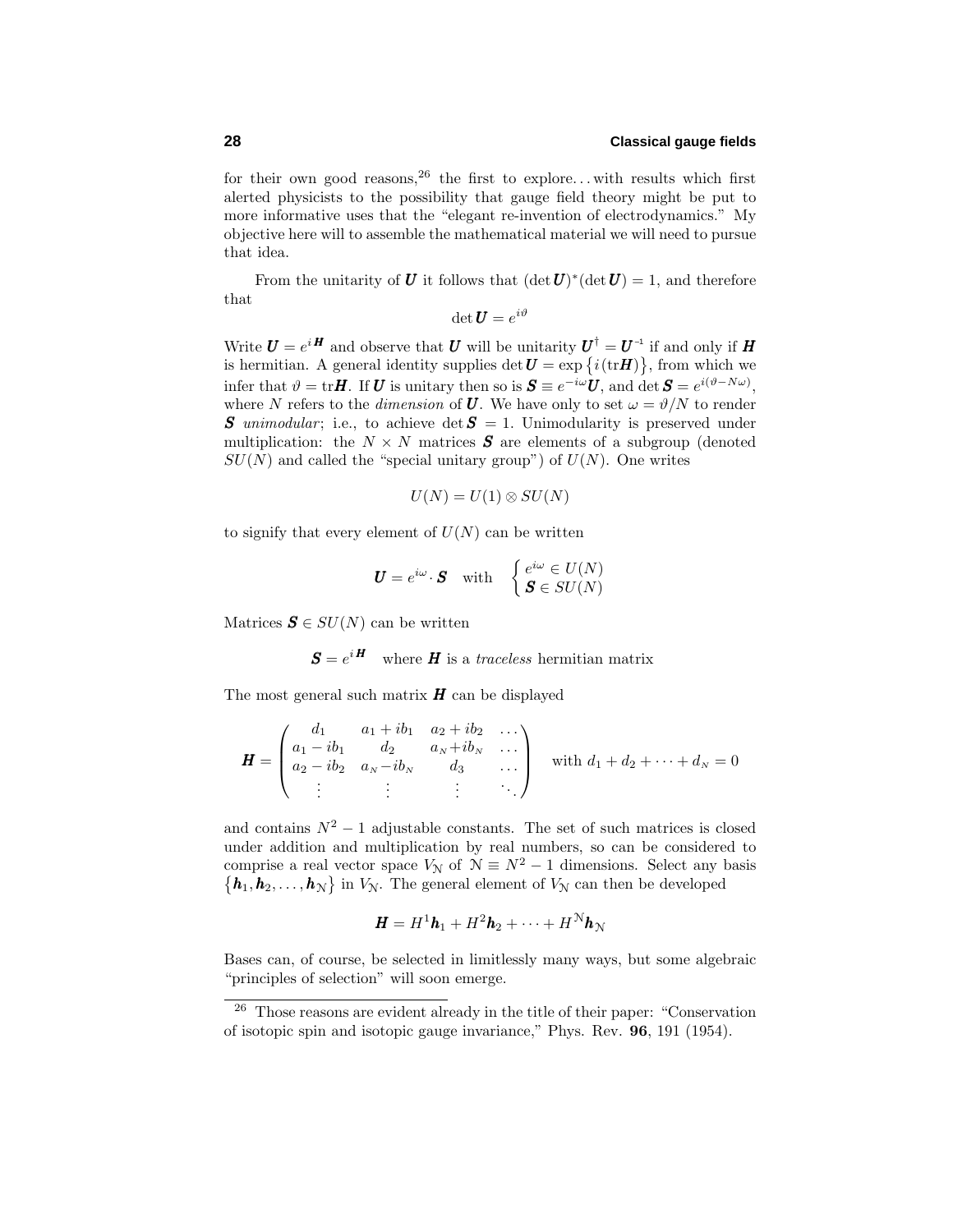### **Non-Abelian gauge groups 29**

Look to the case  $N = 2$ . Pauli (see again  $(2-54)$ ) would in that case have us write

$$
\mathbf{H} = H^1 \sigma_1 + H^2 \sigma_2 + H^3 \sigma_3 = \begin{pmatrix} H^3 & H^1 - iH^2 \\ H^1 + iH^2 & -H^3 \end{pmatrix}
$$
 (75)

for the reason that the *σ*-matrices thus defined are endowed with some especially attractive/useful algebraic properties:

$$
\boldsymbol{\sigma}_1 \boldsymbol{\sigma}_1 = \boldsymbol{\sigma}_2 \boldsymbol{\sigma}_2 = \boldsymbol{\sigma}_3 \boldsymbol{\sigma}_3 = \boldsymbol{I} \equiv \begin{pmatrix} 1 & 0 \\ 0 & 1 \end{pmatrix} \tag{76.1}
$$

$$
\begin{aligned}\n\sigma_1 \sigma_2 &= i \sigma_3 = -\sigma_2 \sigma_1 \\
\sigma_2 \sigma_3 &= i \sigma_1 = -\sigma_3 \sigma_2 \\
\sigma_3 \sigma_1 &= i \sigma_2 = -\sigma_1 \sigma_3\n\end{aligned}\n\right\} \tag{76.2}
$$

$$
\begin{aligned}\n[\boldsymbol{\sigma}_1, \boldsymbol{\sigma}_2] &= 2i \, \boldsymbol{\sigma}_3 \\
[\boldsymbol{\sigma}_2, \boldsymbol{\sigma}_3] &= 2i \, \boldsymbol{\sigma}_1 \\
[\boldsymbol{\sigma}_3, \boldsymbol{\sigma}_1] &= 2i \, \boldsymbol{\sigma}_2\n\end{aligned}\n\right\} \tag{76.3}
$$

Look similarly to the case  $N = 3$ . Gell-Mann<sup>27</sup> found it convenient to write

$$
\mathbf{H} = H^{1}\mathbf{\lambda}_{1} + H^{2}\mathbf{\lambda}_{2} + H^{3}\mathbf{\lambda}_{3} + H^{4}\mathbf{\lambda}_{4} + H^{5}\mathbf{\lambda}_{5} + H^{6}\mathbf{\lambda}_{6} + H^{7}\mathbf{\lambda}_{7} + H^{8}\mathbf{\lambda}_{8}
$$

$$
= \begin{pmatrix} H^{3} + \frac{1}{\sqrt{3}}H^{8} & H^{1} - iH^{2} & H^{4} - iH^{5} \\ H^{1} + iH^{2} & -H^{3} + \frac{1}{\sqrt{3}}H^{8} & H^{6} - iH^{7} \\ H^{4} + iH^{5} & H^{6} + iH^{7} & -\frac{2}{\sqrt{3}}H^{8} \end{pmatrix} (77)
$$

with algebraic consequences so relatively complicated that I will postpone discussion of them until it has become clearer what it is that we want to know.<sup>28</sup>

Our interest in the multiplicative—as opposed to the merely additive properties of the basic matrices  $h_a$  comes to the fore when they are pressed into service as the "generators" of finite transformations, in the sense

$$
\boldsymbol{S} \equiv e^{i\boldsymbol{H}} = \lim_{m \to \infty} \left[ \boldsymbol{I} + \frac{1}{m} (i\boldsymbol{H}) \right]^m
$$

Certainly we would develop a lively interest in algebra if we set out to obtain a closed-form *evaluation* of  $\sum \frac{1}{n!} (i\boldsymbol{H})^n$ . But it is from another (simpler) quarter that our algebraic interest actually springs:

<sup>&</sup>lt;sup>27</sup> M. Gell-Mann & Y. Ne'eman, *The Eightfold Way* (1964), p. 49; see also p. 502 in Peskin & Schroeder,  $23$  and CLASSICAL GAUGE FIELDS  $(1981)$ , p. 44.

 $^{28}$  In the meantime, see Appendix A.3 in M. Kaku, *Quantum Field Theory:* A Modern Introduction (1993).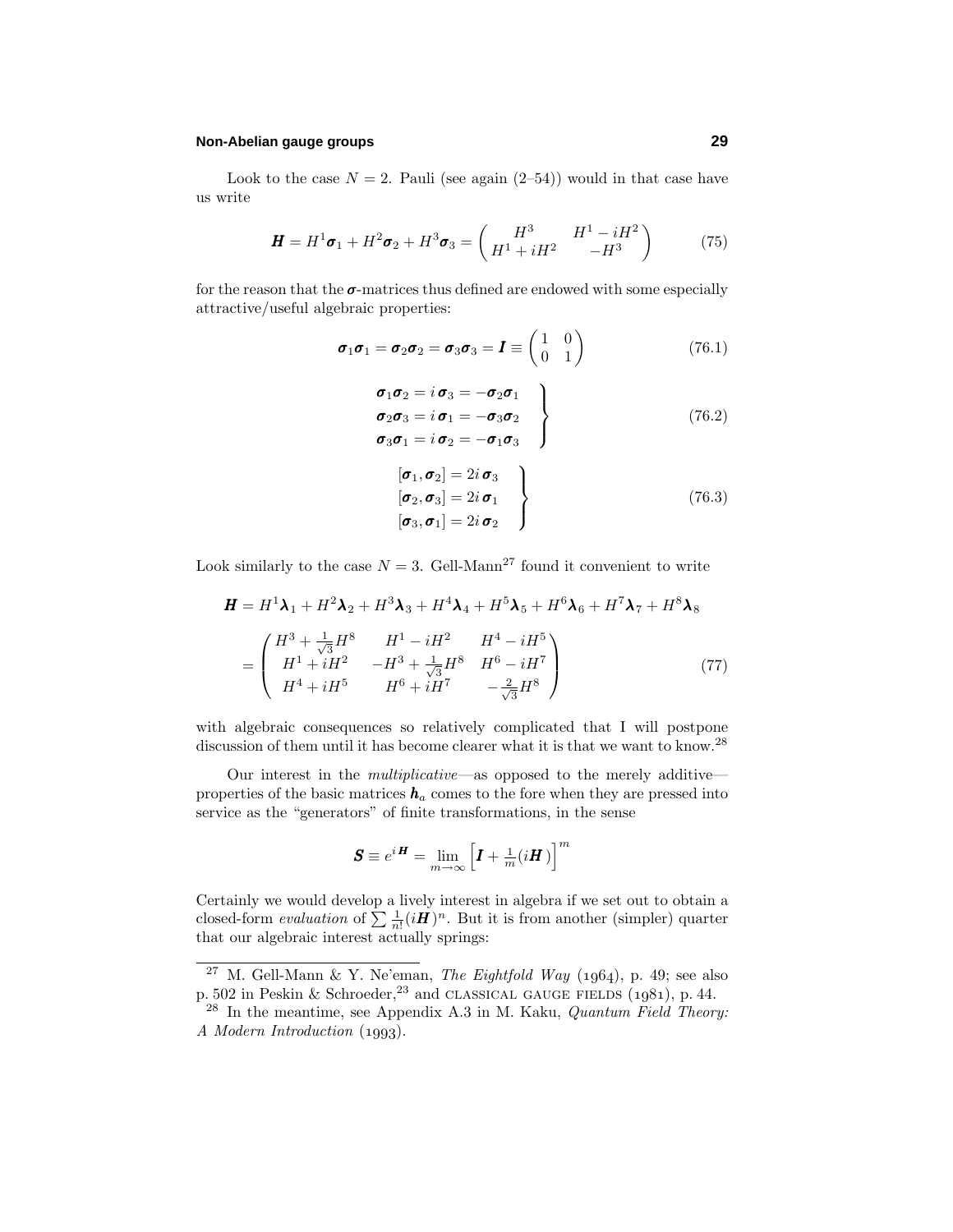Generally, the elements of  $SU(N)$  fail to commute (which is all one means when one says of  $SU(N)$  that it is—in contrast to the "Abelian" group  $U(1)$ —"non-Abelian"):  $S_1S_2 \neq S_2S_1$ . One has<sup>29</sup>

$$
S_1 S_2 = e^{i \mathbf{H}_1} e^{i \mathbf{H}_2}
$$
  
=  $e^{i(\mathbf{H}_1 + \mathbf{H}_2) - \frac{1}{2}[\mathbf{H}_1, \mathbf{H}_2] + \text{higher order nested commutators}}$   
=  $S_2 S_1$  if and only if  $[\mathbf{H}_1, \mathbf{H}_2] = 0$ 

It was Sophus Lie who first appreciated that the "group multiplication table" (which would supply the evaluation of  $S_1S_2$  in all instances) is latent in the commutation properties of the generators. And, moreover, that one can in all cases expect to obtain relations of the form

$$
[generator, generator] = linear combination of generators \t(78)
$$

which stands as the defining characteristic of the theory of Lie algebras. In the present context (78) becomes

$$
[\boldsymbol{h}_p, \boldsymbol{h}_q] = i \sum_{r=1}^{N} c_p^r q \boldsymbol{h}_r
$$
\n(79)

The *i* reflects the elementary circumstance that

[hermitian, hermitian] = traceless antihermitian  
= 
$$
i
$$
 (traceless hermitian)

and the real numbers  $c_p^r_q$  are the *structure constants* characteristic of the group. At (76.3) we have already encountered a particular instance of (79).

The structure constants are not freely assignable, but subject to certain constraints. From the antisymmetry of the commutator it follows, for example, that

$$
c_p{}^r{}_q = -c_q{}^r{}_p \tag{80.1}
$$

while from Jacobi's identity, written  $[\mathbf{h}_p, [\mathbf{h}_q, \mathbf{h}_n]] - [\mathbf{h}_q, [\mathbf{h}_p, \mathbf{h}_n]] = [[\mathbf{h}_p, \mathbf{h}_q], \mathbf{h}_n]$ , we obtain

$$
c_p{}^m{}_k\,c_q{}^k{}_n - c_q{}^m{}_k\,c_p{}^k{}_n = c_p{}^r{}_q \cdot c_r{}^m{}_n \tag{80.2}
$$

which can be written

$$
\mathbb{C}_p \mathbb{C}_q - \mathbb{C}_q \mathbb{C}_p = i c_p^r{}_q \mathbb{C}_r \tag{81}
$$

Evidently the imaginary  $N \times N$  matrices  $\mathbb{C}_r \equiv ||i c_r^m{}_n||$   $(r = 1, 2, ..., N)$  provide a representation (the so-called "adjoint representation") of the algebra from

<sup>&</sup>lt;sup>29</sup> I borrow here from what is called "Campbell-Baker-Hausdorff theory." See classical mechanics (1980), p. 285 and references cited there. But we need not venture into that intricate topic to understand the simple point at issue.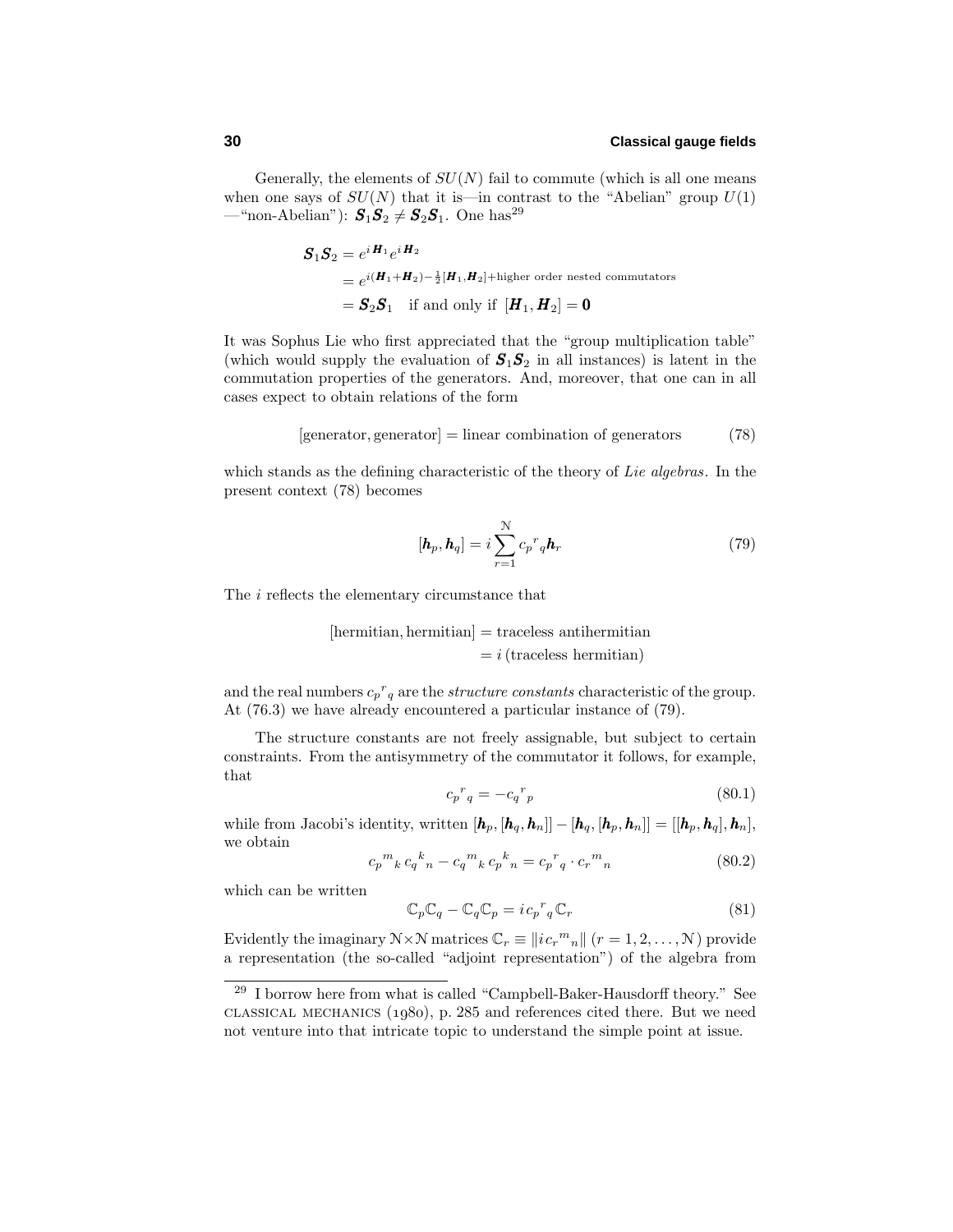### **Non-Abelian gauge groups 31**

which they sprang.<sup>30</sup> Look, for example, to the group  $SU(2)$ : we are led from the structure constants implicit in (76.3) to the matrices

$$
\mathbb{C}_1 = \begin{pmatrix} 0 & 0 & 0 \\ 0 & 0 & -2i \\ 0 & +2i & 0 \end{pmatrix}, \ \mathbb{C}_2 = \begin{pmatrix} 0 & 0 & +2i \\ 0 & 0 & 0 \\ -2i & 0 & 0 \end{pmatrix}, \ \mathbb{C}_3 = \begin{pmatrix} 0 & -2i & 0 \\ +2i & 0 & 0 \\ 0 & 0 & 0 \end{pmatrix}
$$

Calculation confirms that these matrices do in fact satisfy the commutation relations (76.3), even though the set  $\{C_1, C_2, C_3\}$  is not multiplicatively closed and therefore cannot possibly satisfy (76.1/2).

The  $\mathcal{N} \times \mathcal{N}$  matrix

$$
\mathbb{k} \equiv ||k_{pq}|| \quad \text{with} \quad k_{pq} \equiv \text{tr}\,\mathbb{C}_p \mathbb{C}_q \tag{82}
$$

is transparently real and symmetric. Proceeding in the assumption that  $\det k \neq 0$ , I write  $k^{-1} \equiv ||k^{pq}||$  and will assign to k the role of "gauge metric;" i.e., I will use  $k^{pq}$  and  $k_{pq}$  to raise and lower indices. In the case  $SU(2)$  we compute

$$
\Bbbk = \begin{pmatrix} \operatorname{tr} \mathbb{C}_1 \mathbb{C}_1 & \operatorname{tr} \mathbb{C}_1 \mathbb{C}_2 & \operatorname{tr} \mathbb{C}_1 \mathbb{C}_3 \\ \operatorname{tr} \mathbb{C}_2 \mathbb{C}_1 & \operatorname{tr} \mathbb{C}_2 \mathbb{C}_2 & \operatorname{tr} \mathbb{C}_2 \mathbb{C}_3 \\ \operatorname{tr} \mathbb{C}_3 \mathbb{C}_1 & \operatorname{tr} \mathbb{C}_3 \mathbb{C}_2 & \operatorname{tr} \mathbb{C}_3 \mathbb{C}_3 \end{pmatrix} = \begin{pmatrix} 8 & 0 & 0 \\ 0 & 8 & 0 \\ 0 & 0 & 8 \end{pmatrix}
$$

The results just obtained can be interpreted to state that the traceless hermitian  $3\times 3$  matrices  $\mathbb{E}_p \equiv \frac{1}{\sqrt{8}} \mathbb{C}_p$  are tracewise orthonormal, and are special to the Pauli basis; with respect to that basis one has  $k_{pq} = 8\delta_{pq}$ .

We will have need of a result which can be stated

$$
C_{psq} \text{ is totally antisymmetric} \tag{83.1}
$$

and which I digress now to establish. We have

$$
C_{psq} = k_{sr} \cdot C_p{}^r{}_q = C_s{}^u{}_v \underbrace{C_r{}^v{}_u \cdot C_p{}^r{}_q}_{= C_p{}^v{}_w C_q{}^w{}_u - C_q{}^v{}_w C_p{}^w{}_u \quad \text{by (80.2)}
$$
  
\n
$$
= C_s{}^u{}_v C_p{}^v{}_w C_q{}^w{}_u + C_v{}^u{}_s C_u{}^w{}_p C_w{}^v{}_q \qquad \text{by (80.1)}
$$
  
\n
$$
= \begin{cases} \text{sum or terms each of which is invariant} \\ \text{under cyclic permutation on } \{spq\} \end{cases}
$$

from which we conclude that  $C_{psq} = C_{sqp} = C_{qps}$ . But  $C_{psq} = -C_{qsp}$ . This establishes (83.1), from which it follows as a useful corollary that

$$
C_{psr} = -C_{prs} \quad \text{which is to say:} \quad (\mathbb{K}\,\mathbb{C}_p)^\mathsf{T} = -(\mathbb{K}\,\mathbb{C}_p) \tag{83.2}
$$

 $30\,$  For discussion which digs deeper into the relevant group theory, see  $\S 5.6$  in H. Bacry, Lectures on Group Theory and Particle Theory (1977).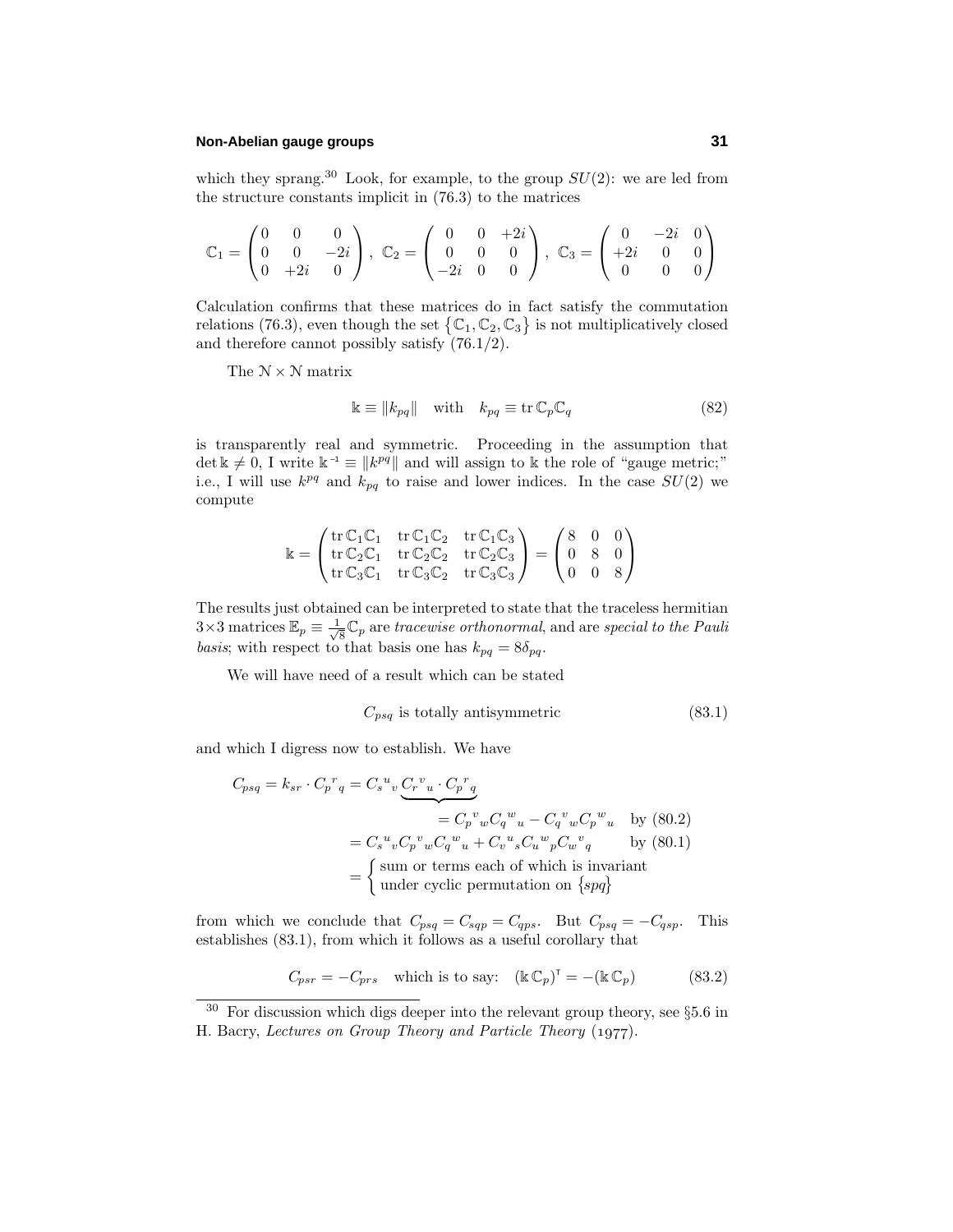Finally a word about notation: one designs notation so as to be in position to say simple things simply, to highlight essentials while not masking critical distinctions. In classical non-Abelian gauge theory only simple things are going on (some linear algebra, some elementary calculus), but they are going on in potentially confusing constellation. To write gauge field theory in explicit detail would bring into play such blizzard of indices (of diverse ranges and meanings) as to make it very difficult to gain a sense of what is going on. But to surpress such detail—to adopt the scrubbed notation standard to publication in the field—is to risk losing a vivid sense of what the marks on the page specifically mean. My purpose here is to point out that classical mathematics does supply a tool which in this instance permits one to strike a happy medium; the tool has a name, but it is a name seldom encountered in the gauge field theoretic literature.

Suppose, by way of introduction, that we have interest in a pair of 3-vectors *x* and *y*, which we propose first to subject independently to linear transformations, and then to rotationally intermix; we might write  $31$ 

$$
\begin{array}{c}\n\boldsymbol{x} \longrightarrow \mathbb{A} \, \boldsymbol{x} \\
\boldsymbol{y} \longrightarrow \mathbb{B} \, \boldsymbol{y}\n\end{array}\n\right\} \longrightarrow \begin{cases}\n\cos \theta \cdot \mathbb{A} \, \boldsymbol{x} - \sin \theta \cdot \mathbb{B} \, \boldsymbol{y} \\
\sin \theta \cdot \mathbb{A} \, \boldsymbol{x} + \cos \theta \cdot \mathbb{B} \, \boldsymbol{y}\n\end{array}
$$

But if we "stack" the 3-vectors (forming a 6-vector) we acquire this alternative means of displaying the same information:

$$
\begin{pmatrix} x \\ y \end{pmatrix} \longrightarrow \begin{pmatrix} \mathbb{A} & \mathbb{O} \\ \mathbb{O} & \mathbb{B} \end{pmatrix} \begin{pmatrix} x \\ y \end{pmatrix} \longrightarrow \begin{pmatrix} \cos \theta \cdot \mathbb{I} & -\sin \theta \cdot \mathbb{I} \\ \sin \theta \cdot \mathbb{I} & \cos \theta \cdot \mathbb{I} \end{pmatrix} \begin{pmatrix} \mathbb{A} & \mathbb{O} \\ \mathbb{O} & \mathbb{B} \end{pmatrix} \begin{pmatrix} x \\ y \end{pmatrix}
$$

The "Kronecker product" (sometimes called the "direct product") of

• an  $m \times n$  matrix  $\mathbb{A}$  onto

• a  $p \times q$  matrix  $\mathbb{B}$ 

is the  $mp \times nq$  matrix defined<sup>32</sup>

$$
\mathbb{A} \otimes \mathbb{B} \equiv ||a_{ij} \mathbb{B}|| \tag{84}
$$

In that notation, the "matrices with matrix-valued elements" encountered in my example can be described

$$
\begin{pmatrix}\n\cos \theta & -\sin \theta \\
\sin \theta & \cos \theta\n\end{pmatrix}\n\otimes\n\begin{pmatrix}\n1 & 0 & 0 \\
0 & 1 & 0 \\
0 & 0 & 1\n\end{pmatrix}
$$

 $31$  For the purposes of this discussion I revert to my former practice of writing vectors in boldface, matrices in blackboard doubleface.

<sup>&</sup>lt;sup>32</sup> The alternative definition  $\mathbb{A} \otimes \mathbb{B} \equiv \|\mathbb{A} b_{ij}\|$  gives rise to a "mirror image" of the standard theory. Good discussions can be found in E. P. Wigner, Group Theory and its Application to the Quantum Theory of Atomic Spectra  $(1959)$ , Chapter 2; P. Lancaster, Theory of Matrices (1969), §8.2; Richard Bellman, Introduction to Matrix Analysis  $(2^{nd}$  edition 1970), Chapter 12, §§5-13.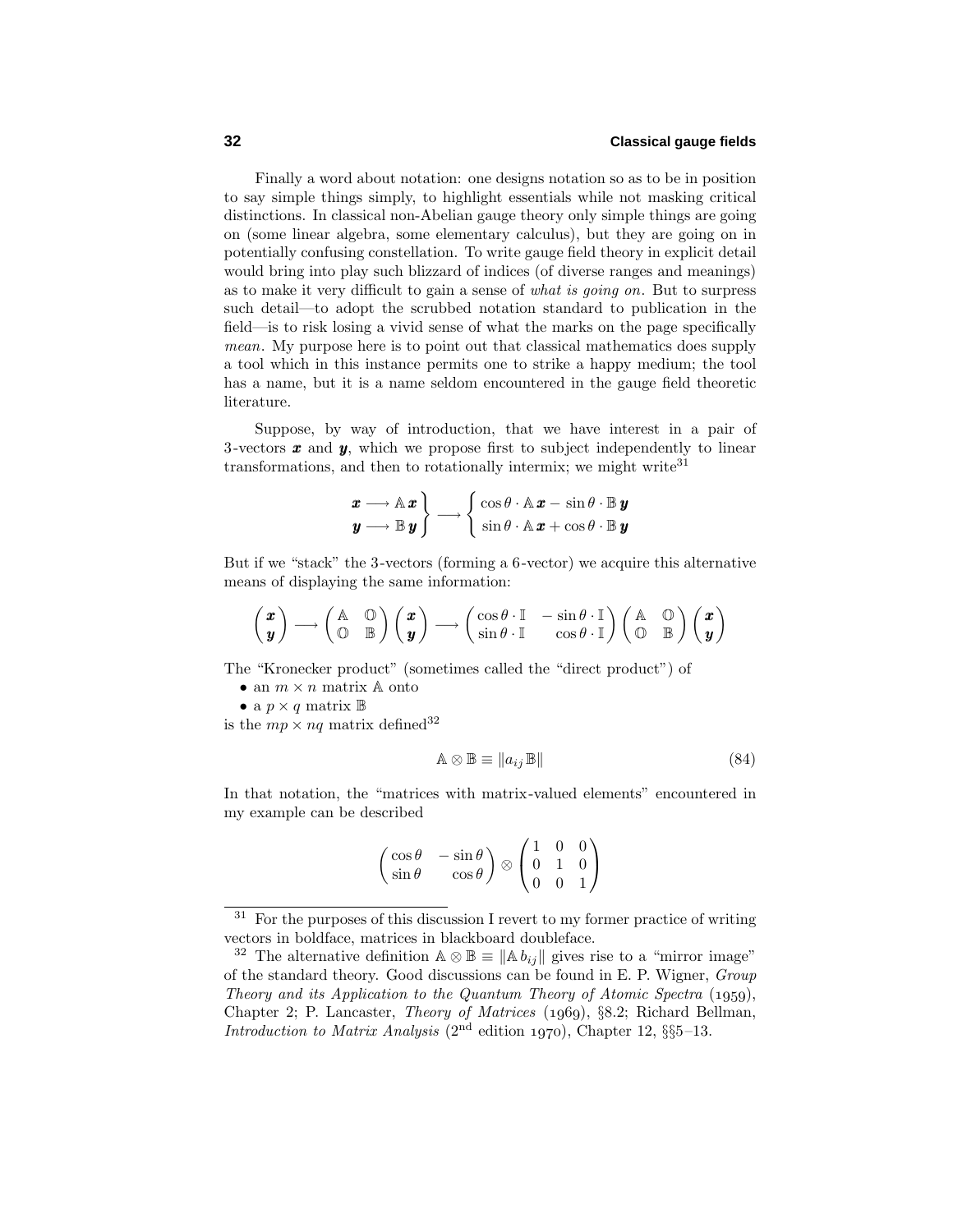$$
\begin{pmatrix}\n1 & 0 \\
0 & 0\n\end{pmatrix}\n\otimes\n\begin{pmatrix}\na_{11} & a_{12} & a_{13} \\
a_{21} & a_{22} & a_{23} \\
a_{31} & a_{32} & a_{33}\n\end{pmatrix}\n\quad + \quad\n\begin{pmatrix}\n0 & 0 \\
0 & 1\n\end{pmatrix}\n\otimes\n\begin{pmatrix}\nb_{11} & b_{12} & b_{13} \\
b_{21} & b_{22} & b_{23} \\
b_{31} & b_{32} & b_{33}\n\end{pmatrix}
$$

Manipulation of expressions involving Kronecker products is accomplished by appeal to general statements such as the following:

$$
k(\mathbb{A}\otimes\mathbb{B})=(k\mathbb{A})\otimes\mathbb{B}=\mathbb{A}\otimes(k\mathbb{B})
$$
\n(85.1)

$$
(A + B) \otimes C = A \otimes C + B \otimes C
$$
  
\n
$$
A \otimes (B + C) = A \otimes B + A \otimes C
$$
  
\n(85.2)

$$
A \otimes (\mathbb{B} \otimes \mathbb{C}) = (A \otimes \mathbb{B}) \otimes \mathbb{C} \equiv A \otimes \mathbb{B} \otimes \mathbb{C}
$$
 (85.3)

$$
(\mathbb{A} \otimes \mathbb{B})^{\mathsf{T}} = \mathbb{A}^{\mathsf{T}} \otimes \mathbb{B}^{\mathsf{T}}
$$
 (85.4)

$$
tr(A \otimes \mathbb{B}) = trA \cdot trB \tag{85.5}
$$

—all of which are valid except when meaningless.<sup>33</sup> Less obviously (but often very usefully)

$$
(\mathbb{A} \otimes \mathbb{B})(\mathbb{C} \otimes \mathbb{D}) = \mathbb{A}\mathbb{C} \otimes \mathbb{B}\mathbb{D} \quad \text{if} \quad \begin{cases} \mathbb{A} \text{ and } \mathbb{C} \text{ are } m \times m \\ \mathbb{B} \text{ and } \mathbb{D} \text{ are } n \times n \end{cases} \tag{85.6}
$$

from which one can extract  $34$ 

$$
\mathbb{A} \otimes \mathbb{B} = (\mathbb{A} \otimes \mathbb{I}_n)(\mathbb{I}_m \otimes \mathbb{B})
$$
\n(85.7)

$$
\det(\mathbb{A}\otimes\mathbb{B}) = (\det \mathbb{A})^n (\det \mathbb{B})^m
$$
\n(85.8)

$$
(\mathbb{A}\otimes\mathbb{B})^{-1}=\mathbb{A}^{-1}\otimes\mathbb{B}^{-1} \qquad (85.9)
$$

Here I have used  $\mathbb{I}_m$  to designate the  $m \times m$  identity matrix, and below use  $I_m$ for that same purpose (though when the dimension is obvious from the context I allow myself to omit the subscript).

**Dirac theory with local SU(2) gauge invariance**. I look now to the historic first instance of a "non-Abelian gauge field theory"—the theory put forward by Yang & Mills (though presented here as an exercise in *classical* field theory). We select Dirac theory as our starting point because it is, in many respects, "simplest possible." And we select *SU*(2) as our non-Abelian gauge group for that same reason (Yang & Mills had their own—more pressingly physical reasons for both selections).

and

<sup>33</sup> Recall that one cannot add matrices unless they are co-dimensional, and does not speak of the trace of a matrix unless it is square.

 $34$  See Lancaster<sup>32</sup> for the detailed arguments.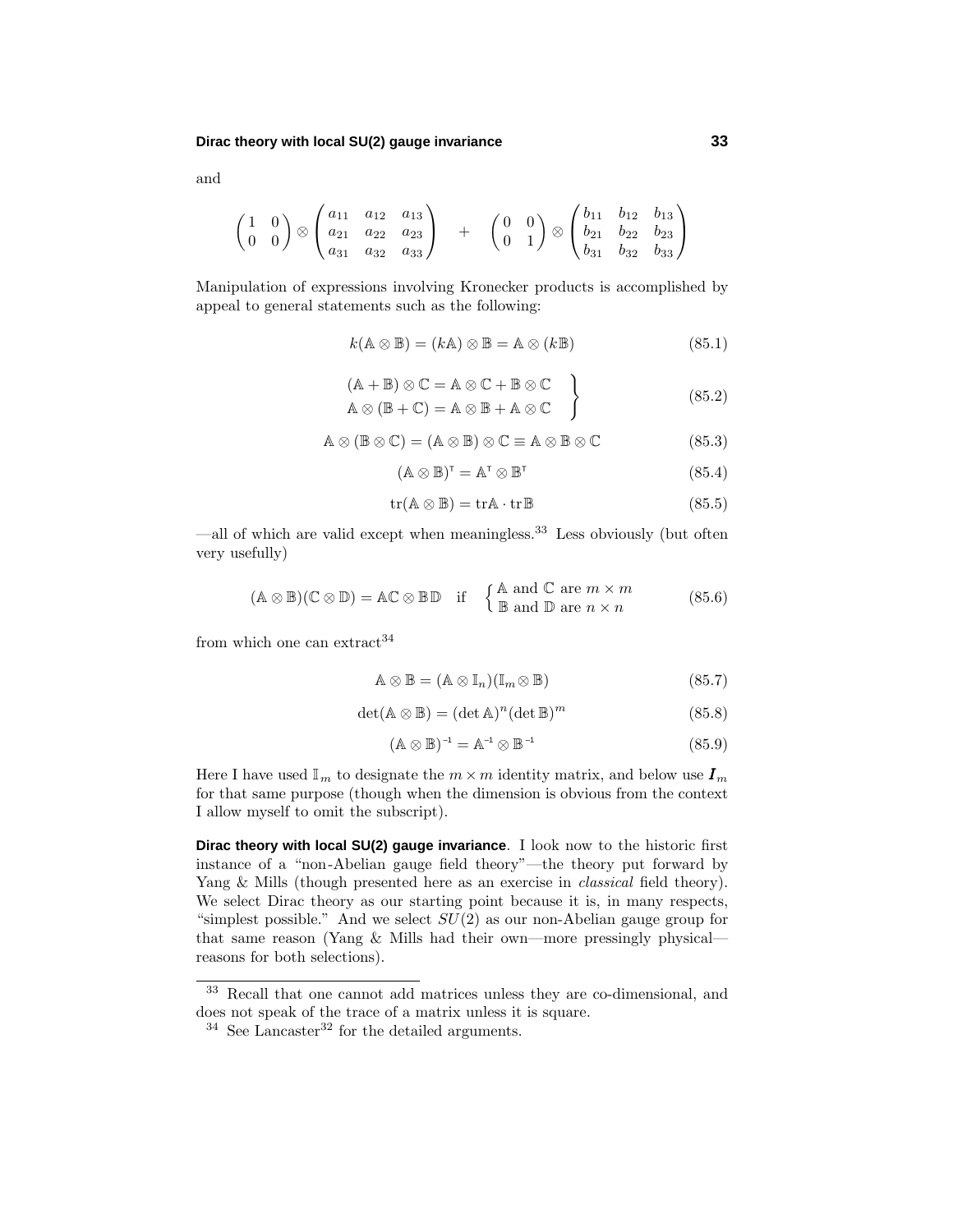Our first assignment STEP ZERO is to construct a variant of the Dirac theory which exhibits  $global \overline{SU(2)}$  invariance. To that end we "stack" two copies of the familiar Dirac theory: we assemble an 8-component complex field

$$
\psi = \begin{pmatrix} \psi^1 \\ \psi^2 \end{pmatrix} \quad \text{with} \quad \psi^a = \begin{pmatrix} \psi_1^a \\ \psi_2^a \\ \psi_3^a \\ \psi_4^a \end{pmatrix} \quad : \quad a = 1, 2 \tag{86}
$$

 $($ for lack of standard terminology I will call the superscripts "gauge indices" and the subscripts "Dirac indices") and require that it satisfy the field equations

$$
\left(\boldsymbol{\varGamma}^{\mu}\partial_{\mu} + i\boldsymbol{\varkappa}\right)\psi = 0 \quad \text{and adjoint} \tag{87}
$$

where

$$
\boldsymbol{\varGamma}^{\mu} \equiv \boldsymbol{I}_2 \otimes \boldsymbol{\gamma}^{\mu} \quad \text{and} \quad \boldsymbol{\varkappa} \equiv \begin{pmatrix} \varkappa_1 & 0 \\ 0 & \varkappa_2 \end{pmatrix} \otimes \boldsymbol{I}_4 \tag{88}
$$

The field equations arise from

$$
\mathcal{L}_0(\psi, \tilde{\psi}, \partial \psi, \partial \tilde{\psi}) = \hbar c \Big[ \frac{1}{2} i \{ \tilde{\psi} \boldsymbol{\Gamma}^{\alpha} \psi_{,\alpha} - \tilde{\psi}_{,\alpha} \boldsymbol{\Gamma}^{\alpha} \psi \} - \tilde{\psi} \boldsymbol{\varkappa} \psi \Big]
$$
(89)

which—because the matrices  $\Gamma^{\mu}$  and  $\times$  share the block structure

$$
\begin{pmatrix}\n\bullet & \bullet & \bullet & \bullet & 0 & 0 & 0 & 0 \\
\bullet & \bullet & \bullet & \bullet & 0 & 0 & 0 & 0 \\
\bullet & \bullet & \bullet & \bullet & 0 & 0 & 0 & 0 \\
\bullet & \bullet & \bullet & \bullet & 0 & 0 & 0 & 0 \\
0 & 0 & 0 & 0 & \bullet & \bullet & \bullet & \bullet \\
0 & 0 & 0 & 0 & \bullet & \bullet & \bullet & \bullet \\
0 & 0 & 0 & 0 & \bullet & \bullet & \bullet & \bullet \\
0 & 0 & 0 & 0 & \bullet & \bullet & \bullet & \bullet & \bullet\n\end{pmatrix}
$$

—is just the sum of the Dirac Lagrangians which separately regulate the (presently) uncoupled motion of  $\psi^1$  and  $\psi^2$ .

The 8  $\times$  8 matrices  $S \equiv s \otimes I_4$  mimic the multiplicative properties of the 2 × 2 unimodular unitary matrices *s*

$$
\mathbf{S}_2\mathbf{S}_1 = (\mathbf{s}_2 \otimes \mathbf{I}_4)(\mathbf{s}_1 \otimes \mathbf{I}_4)
$$
  
=  $\mathbf{s}_2\mathbf{s}_1 \otimes \mathbf{I}_4$  by (85.6)

and are readily seen to be themselves unimodular and unitary.<sup>35</sup> Corresponding to the "Pauli decomposition"

 $\boldsymbol{s} = s^{\mu} \boldsymbol{\sigma}_{\mu}$ 

we have

$$
\mathbf{S} = s^{\mu} \Sigma_{\mu} \quad \text{with} \quad \Sigma_{\mu} \equiv \boldsymbol{\sigma}_{\mu} \otimes \boldsymbol{I}_{4} \tag{90}
$$

 $35 \text{ Use } (85.4), (85.8) \text{ and } (85.9).$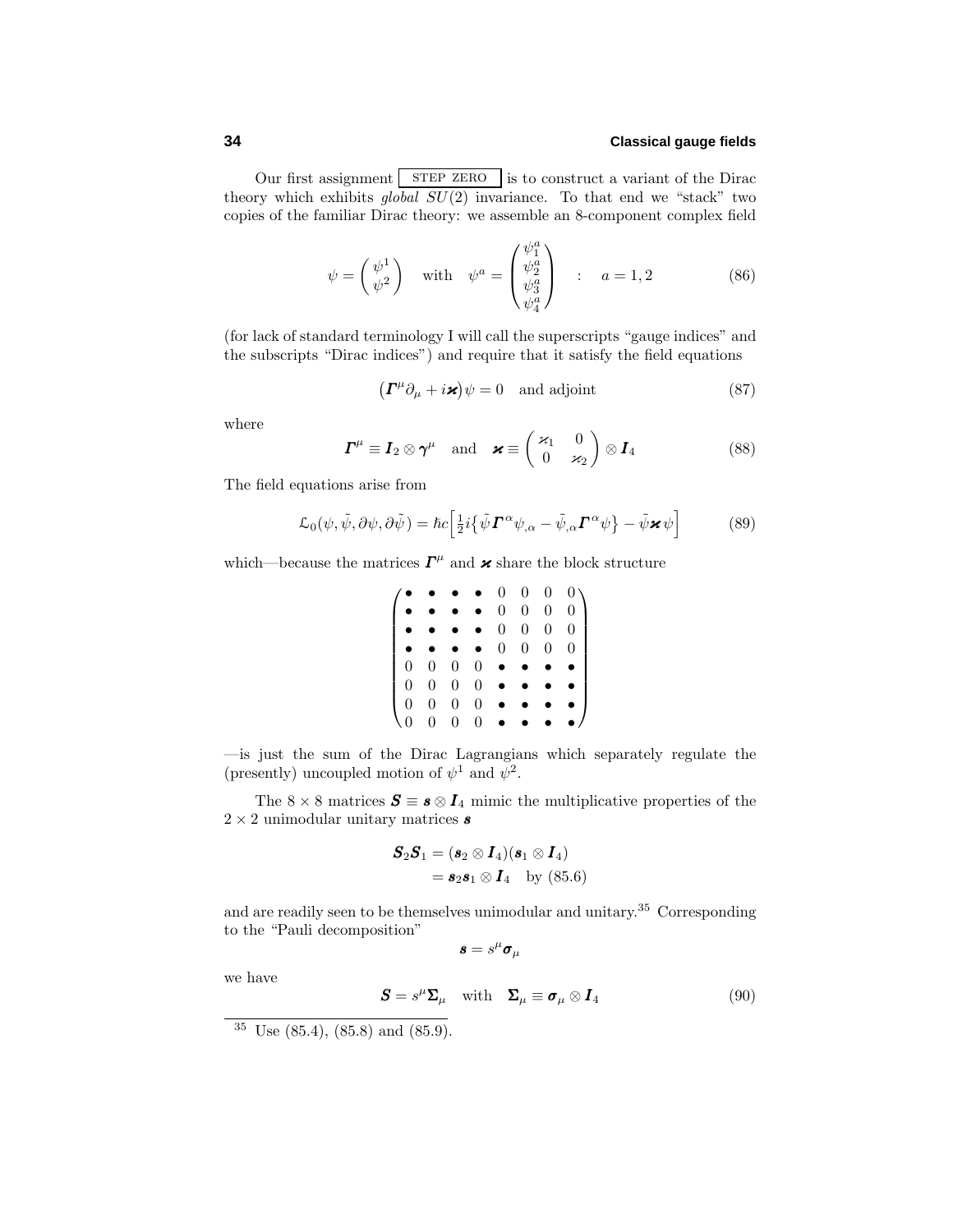### **Dirac theory with local SU(2) gauge invariance 35**

Specifically

$$
\Sigma_0\equiv\begin{pmatrix}I&0\\0&I\end{pmatrix},\ \Sigma_1\equiv\begin{pmatrix}0&I\\I&0\end{pmatrix},\ \Sigma_2\equiv\begin{pmatrix}0&-i\\i&0\end{pmatrix},\ \Sigma_3\equiv\begin{pmatrix}I&0\\0&-I\end{pmatrix}
$$

where the sub-matrices are  $4 \times 4$ . Note particularly that  $\Sigma_1$  and  $\Sigma_2$  have the reverse of the block structure pictured above.

From the reversed block structure just mentioned it follows that the Lagrangian (89) will be (manifestly) invariant under  $\psi \longrightarrow \mathbf{S}\psi$  if and only if  $\varkappa_1 = \varkappa_2$ , which we will assume.<sup>36</sup> *SU*(2) is a 3-parameter group, so from the global  $SU(2)$ -invariance of  $\mathcal{L}_0$ —just established— follow three conservation laws. Infinitesimally, we have

$$
\psi \longrightarrow \psi + \delta \psi
$$

$$
\delta \psi = i \Sigma_1 \psi \cdot \delta \omega_1 + i \Sigma_2 \psi \cdot \delta \omega_2 + i \Sigma_3 \psi \cdot \delta \omega_3
$$

and so are led by Noether to the statements (compare (69))

$$
\partial_{\mu}Q_{r}^{\mu} = 0
$$
 with  $Q_{r}^{\mu} \equiv \frac{1}{2}c\{\tilde{\psi}\mathbf{\Gamma}^{\mu}\Sigma_{r}\psi + \text{conjugate}\}\$ :  $r = 1, 2, 3$ 

Letting the  $\Sigma$ -matrices, as described above, act upon  $\begin{pmatrix} \psi^1 \\ \psi^2 \end{pmatrix}$  $\Big)$  we obtain

$$
\Sigma_1 \begin{pmatrix} \psi^1 \\ \psi^2 \end{pmatrix} = \begin{pmatrix} \psi^2 \\ \psi^1 \end{pmatrix}, \quad \Sigma_2 \begin{pmatrix} \psi^1 \\ \psi^2 \end{pmatrix} = -i \begin{pmatrix} \psi^2 \\ -\psi^1 \end{pmatrix}, \quad \Sigma_3 \begin{pmatrix} \psi^1 \\ \psi^2 \end{pmatrix} = \begin{pmatrix} \psi^1 \\ -\psi^2 \end{pmatrix}
$$

which yield these more explicit descriptions of the conserved currents  $Q_r^{\mu}$ :

$$
Q_1^{\mu} = \frac{1}{2}c(\tilde{\psi}^1 \boldsymbol{\gamma}^{\mu} \psi^2 + \tilde{\psi}^2 \boldsymbol{\gamma}^{\mu} \psi^1) \tag{91.1}
$$

$$
Q_2^{\mu} = -i\frac{1}{2}c(\tilde{\psi}^1 \boldsymbol{\gamma}^{\mu} \psi^2 - \tilde{\psi}^2 \boldsymbol{\gamma}^{\mu} \psi^1)
$$
\n(91.2)

$$
Q_3^{\mu} = \frac{1}{2}c(\tilde{\psi}^1 \boldsymbol{\gamma}^{\mu} \psi^1 - \tilde{\psi}^2 \boldsymbol{\gamma}^{\mu} \psi^2)
$$
 (91.3)

The twinned Dirac Lagrangian  $\mathcal{L}_0$  is also (manifestly) U(1)-invariant, which leads to conservation of

$$
Q_0^{\mu} = \frac{1}{2}c(\tilde{\psi}^1 \gamma^{\mu} \psi^1 + \tilde{\psi}^2 \gamma^{\mu} \psi^2)
$$
 (91.0)

which is the anticipated twinned instance of  $(69.2).^{37}$ 

$$
m_p = 938.280 \text{ MeV}/c^2 \text{ while } m_n = 939.573 \text{ MeV}/c^2
$$

 $36$  At this point Yang & Mills, following in the footsteps of the inventors of the isotopic spin concept (Heisenberg, Wigner and others, in the late  $1930's$ ), were content to draw upon the physical circumstance that the proton and neutron masses are nearly the same:

<sup>37</sup> The quartet of conservation laws (90) are structurally reminiscent of a quartet encountered in connection with the classical mechanics of an isotropic 2-dimensional oscillator. Nor is that formal connection surprising: here *SU*(2) is an explicitly imposed symmetry; there it is a "hidden symmetry." See the discussion surrounding equation  $(162)$  in my "Ellipsometry"  $(1999)$ .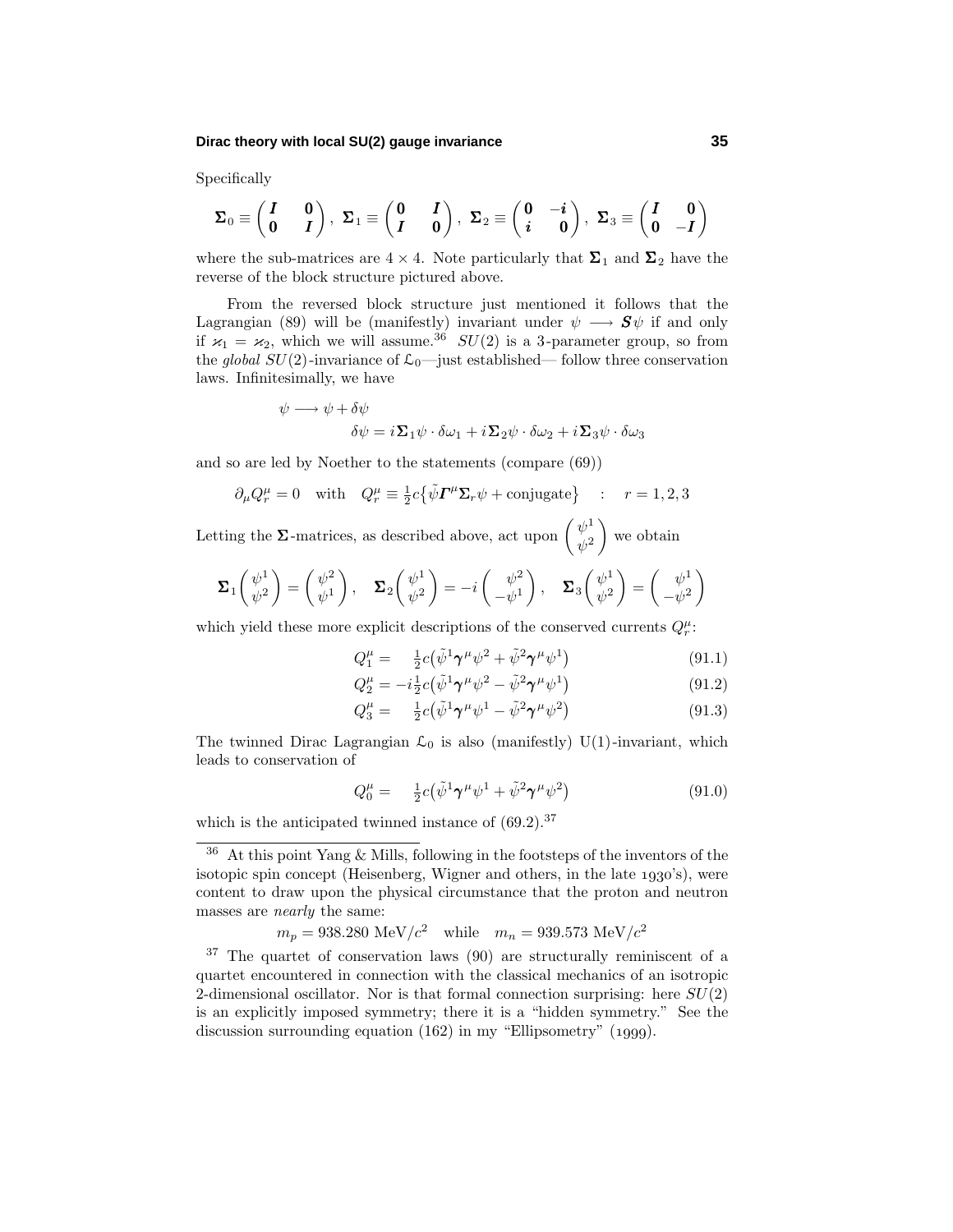Our objective is to achieve local *SU*(2) invariance, and we confront at the outset the familiar problem that

 $\psi \longrightarrow \psi' = \mathbf{S}(x)\psi \text{ \quad induces \quad } \psi_{,\mu} \longrightarrow \psi'_{,\mu} = \mathbf{S}(x)\psi_{,\mu} + \mathbf{S}_{,\mu}(x)\psi$ 

It is to escape the force of the elementary circumstance that  $\psi$  and  $\psi$ <sub>,*u*</sub> transform by different rules that  $s$  step one we make what we have learned to call the "minimal coupling substitution"<sup>38</sup>

$$
\begin{aligned}\n\boldsymbol{\partial}_{\mu} \\
\downarrow \\
\boldsymbol{\mathcal{D}}_{\mu} &= \boldsymbol{\partial}_{\mu} - ig \boldsymbol{A}_{\mu} \quad \text{with} \quad g \equiv e/\hbar c\n\end{aligned} \tag{92}
$$

and  $\boxed{\text{STEP TWO}}$  concoct  $\mathbf{A}_{\mu} \to \mathbf{A}'_{\mu}$  so as to achieve  $(\mathbf{D}_{\mu}\psi)' = \mathbf{S}(x)(\mathbf{D}_{\mu}\psi)$ . From

$$
\left[ (\boldsymbol{\partial}_{\mu} - ig \boldsymbol{A}'_{\mu}) \boldsymbol{S} = \boldsymbol{S} \boldsymbol{\partial}_{\mu} + \boldsymbol{S}_{,\mu} - ig \boldsymbol{A}'_{\mu} \boldsymbol{S} \right] = \boldsymbol{S} (\boldsymbol{\partial}_{\mu} - ig \boldsymbol{A}_{\mu})
$$

we are led thus to this enlarged interpretation

$$
\psi \longrightarrow \psi' = \mathbf{S} \psi
$$
  
\n
$$
\mathbf{A}_{\mu} \longrightarrow \mathbf{A}_{\mu}' = \mathbf{S} \mathbf{A}_{\mu} \mathbf{S}^{-1} + i \frac{1}{g} \mathbf{S}_{,\mu} \mathbf{S}^{-1}
$$
\n(93)

of what we shall understand the phrase "local *SU*(2) gauge transformation" to mean.

Equation (93) describes the non-Abelian counterpart to (73), and the points of similarity/difference stand out even more clearly when we write

 $S = e^{ig\Omega}$  :  $\Omega$  traceless hermitian

Whereas the  $A_{\mu} \longrightarrow A'_{\mu} = A_{\mu} + \partial_{\mu} \Omega$  encountered in the Abelian case  $U(1)$  had the form of a

derivative-dependent shift

its non-Abelian counterpart in (93) has the form

 $s$ imilarity transformation  $+$  derivative-dependent shift

It is non-commutivity  $([S, A<sub>µ</sub>] \neq 0)$  which prevents the *S* from slipping past the  $A_\mu$  and cancelling the  $S^{-1}$ ; i.e., which accounts for the survival of the similarity transformation as a characteristic component of non-Abelian gauge.

Differentiation of the unitarity condition  $SS^{\dagger} = I$  supplies the information that  $iS_{,\mu}S^{-1}$  is invariably hermitian. And, of course,  $SA_{\mu}S^{-1}$  is (traceless) hermitian if  $A_\mu$  is. We therefore assume the gauge matrices  $A_\mu$  to be hermitian, and observe it to be an implication of (93) that

 $A_\mu \longrightarrow A_\mu'$  preserves hermiticity

The matrices  $S$  are, however, not just *any* old unimodular unitary  $8 \times 8$  matrices; they possess the specialized structure  $S \equiv s \otimes I_4$ , reflecting the fact that our interest at the moment lies not in *SU*(8) but in *SU*(2). We impute that

It is fussy of me to write  $\partial_{\mu}$  (meaning  $I\partial_{\mu}$ ) in place more simply of  $\partial_{\mu}$ , but it offends my eye to "add a scalar to a matrix."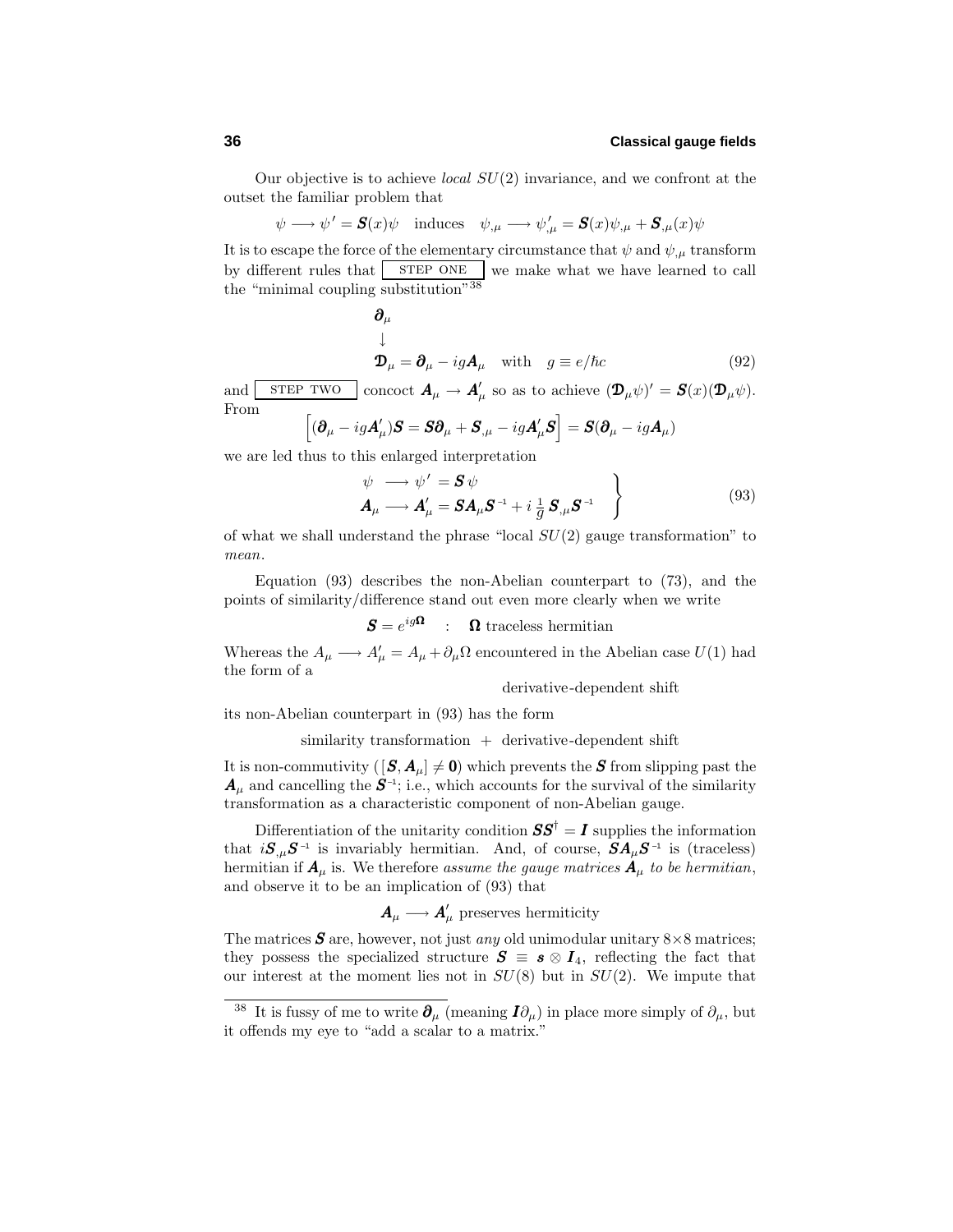### **Dirac theory with local SU(2) gauge invariance 37**

structure also to the hermitian matrices  $A_\mu$ , writing

$$
\boldsymbol{A}_{\mu}\equiv\boldsymbol{a}_{\mu}\otimes\boldsymbol{I}_{4}\quad\text{with }\boldsymbol{a}_{\mu}\,\,2\times2\,\,\text{hermitian}
$$

From the unimodularity of  $S = e^{ig\Omega}$  we know that (as previously remarked)  $\Omega$  is necessarily traceless, and can therefore be developed

$$
\mathbf{\Omega} = \mathbf{\Omega}^1 \mathbf{\Sigma}_1 + \mathbf{\Omega}^2 \mathbf{\Sigma}_2 + \mathbf{\Omega}^3 \mathbf{\Sigma}_3
$$

But we might expect to have to write

$$
\boldsymbol{A}_{\mu}=A^0_{\mu}\boldsymbol{\Sigma}_0+A^1_{\mu}\boldsymbol{\Sigma}_1+A^2_{\mu}\boldsymbol{\Sigma}_2+A^3_{\mu}\boldsymbol{\Sigma}_3
$$

I will argue that the <sup>0</sup> term can be abandoned; i.e., that one can without loss of generality assume the gauge matrices  $A_{\mu}$  to be traceless. The argument proceeds in two steps, of which the first, unfortunately, is a bit intricate: we demonstrate that the traceless assumption—if made—is transformationally stable. Certainly it is the case<sup>39</sup> that if  $A_\mu$  is traceless then so is  $SA_\mu S^{-1}$ . But how to show that  $S_{,\mu}S^{-1}$  is traceless? I quote two general identities<sup>40</sup>

$$
e^{ig\Omega}A e^{-ig\Omega} = \left\{ e^{ig\Omega}, A \right\}
$$
  
\n
$$
\equiv A + ig[\Omega, A] + \frac{1}{2!} (ig)^2 [\Omega, [\Omega, A]] + \cdots
$$
\n(94.1)

$$
\frac{\partial e^{ig\Omega}}{\partial x} \cdot e^{-ig\Omega} = \left\{ \frac{e^{ig\Omega} - I}{\Omega}, \frac{\partial}{\partial x} \Omega \right\}
$$
  
=  $ig \frac{\partial}{\partial x} \Omega + \frac{1}{2!} (ig)^2 [\Omega, \frac{\partial}{\partial x} \Omega] + \frac{1}{3!} (ig)^3 [\Omega, [\Omega, \frac{\partial}{\partial x} \Omega]] + \cdots$  (94.2)

but have immediate need only of the second. Clearly *<sup>∂</sup> ∂x*Ω is traceless if Ω is. But it was remarked already in connection with (79) that

### $[hermitian, hermitian] = i (traceless hermitian)$

so each of the nested commutators presented on the right side of (94.2) are in fact traceless. This establishes the point at issue: if  $A_\mu$  is traceless then so, according to (93), is  $A'_\mu$ . Completion of the argument must await one further development:

Given our initial interest in the Dirac Lagrangian (which at (89) we duplicated, in order to get this show on the road), we  $\sqrt{\text{STEP } \text{THREE}}$  look to the modified system

$$
\mathcal{L}_1(\psi, \tilde{\psi}, \partial \psi, \partial \tilde{\psi}, A^1, A^2, A^3) = \mathcal{L}_0(\psi, \tilde{\psi}, \mathcal{D}\psi, \tilde{\mathcal{D}}\tilde{\psi})
$$

<sup>&</sup>lt;sup>39</sup> Use  $tr(\mathbb{AB}) = tr(\mathbb{BA})$ .

 $40$  See, for example,  $\S 4$  in R. M. Wilcox, "Exponential operators  $\&$  parameter differentiation in quantum physics," J. Math. Phys. **8**, 962 (1967). The identities in question are attributed by W. Magnus (in "On the exponential solution of differential equations for a linear operator," Comm. Pure & Appl. Math. **7**, 649 (1954)) to F. Hausdorff (1906). In (93.1) one is free to install subscripts on all the  $\vec{A}$ 's, while in (93.2) one can assign any meaning to the parameter *x*.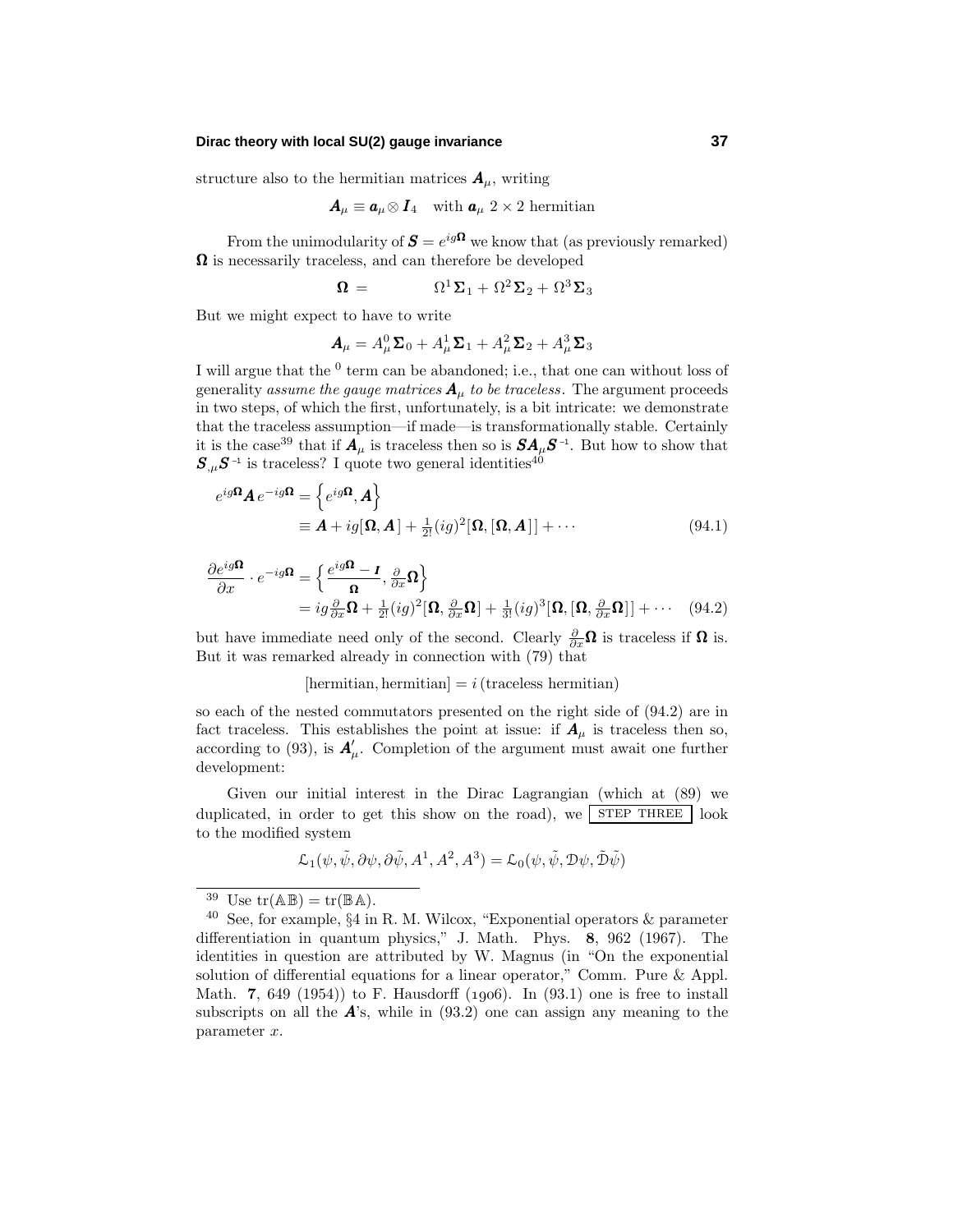In more explicit detail we have

$$
\mathcal{L}_{1} = \hbar c \Big[ \frac{1}{2} i \Big\{ \tilde{\psi} \gamma^{\alpha} (\psi_{,\alpha} - i \frac{e}{\hbar c} \mathbf{A}_{\alpha} \psi) - (\tilde{\psi}_{,\alpha} + i \frac{e}{\hbar c} \tilde{\psi} \mathbf{A}_{\alpha}) \gamma^{\alpha} \psi \Big\} - \varkappa \tilde{\psi} \psi \Big] \n= \hbar c \Big[ \frac{1}{2} i \Big\{ \tilde{\psi} \gamma^{\alpha} [\psi_{,\alpha} - i \frac{e}{\hbar c} (A_{\alpha}^{0} \Sigma_{0} + A_{\alpha}^{p} \Sigma_{p}) \psi] \n- [\tilde{\psi}_{,\alpha} + i \frac{e}{\hbar c} \tilde{\psi} (A_{\alpha}^{0} \Sigma_{0} + A_{\alpha}^{p} \Sigma_{p})] \gamma^{\alpha} \psi \Big\} - \varkappa \tilde{\psi} \psi \Big]
$$
\n(95)

We observe that an  $A^0_\mu\Sigma_0$  term, if assumed to be present in the composition of  $A_\mu$ , would (since  $\Sigma_0 = I_8$  commutes with everything) simply replicate the adjustment we would make—and did make at (70)—if we were trying to achieve  $U(1)$  gauge invariance. We will agree to abandon the hypothetical  $0$  term on grounds that it is passive with respect to *SU*(2), and that its discovered predisposition is to talkabout something (electrodynamics) other than the subject that presently interests us.

So we have

$$
\mathbf{A}_{\mu}(x) = A_{\mu}^{1}(x)\Sigma_{1} + A_{\mu}^{2}(x)\Sigma_{2} + A_{\mu}^{3}(x)\Sigma_{3}
$$
\n(96)

and at this point make the acquaintance of the three "gauge fields"—one for each generator—called into being by the imposition of local *SU*(3) invariance. It is important to notice that the gauge fields  $A^p_\mu(x)$  are necessarily *real-valued* vector fields, and that they arise as "coordinates" of the more fundamental objects  $\mathbf{A}_{\mu}(x)$ : select a different basis (in the space of traceless hermitian  $2 \times 2$ matrices) and be led from the same  $A_\mu(x)$  to a different trio of gauge fields. The matrix-valued gauge field  $A_\mu(x)$  cannot be accorded "physical immediacy" because susceptible to gauge, and its coordinates have an even more tenuous claim to reality.

We have now on-stage a total of twelve real-number-valued fields

$$
A_0^1(x) \t A_1^1(x) \t A_2^1(x) \t A_3^1(x)
$$
  
\n
$$
A_0^2(x) \t A_1^2(x) \t A_2^2(x) \t A_3^2(x)
$$
  
\n
$$
A_0^3(x) \t A_1^3(x) \t A_2^3(x) \t A_3^3(x)
$$
\n(97)

Lorentz transformations linearly recombine the columns; gauge transformations linearly recombine the rows. It is instructive to inquire into details of the latter process. To that end: observe in connection with (94.1), which presents a "Lie series" (i.e., a series of nested commutators) on its right hand side, that

$$
[\mathbf{\Omega}, \mathbf{A}] = \Omega^p A^q [\Sigma_p, \Sigma_q] \quad \text{with} \sum_{p,q=1}^3 \text{ here as henceforth understood}
$$

$$
= \Omega^p A^q i c_p^r q \Sigma_r \tag{98.1}
$$

and that from the *SU*(2) commutation relations (76.3) one has, in the Pauli basis,

$$
c_p{}^r{}_q = 2\operatorname{sgn}\left(\frac{123}{pq r}\right) \tag{98.2}
$$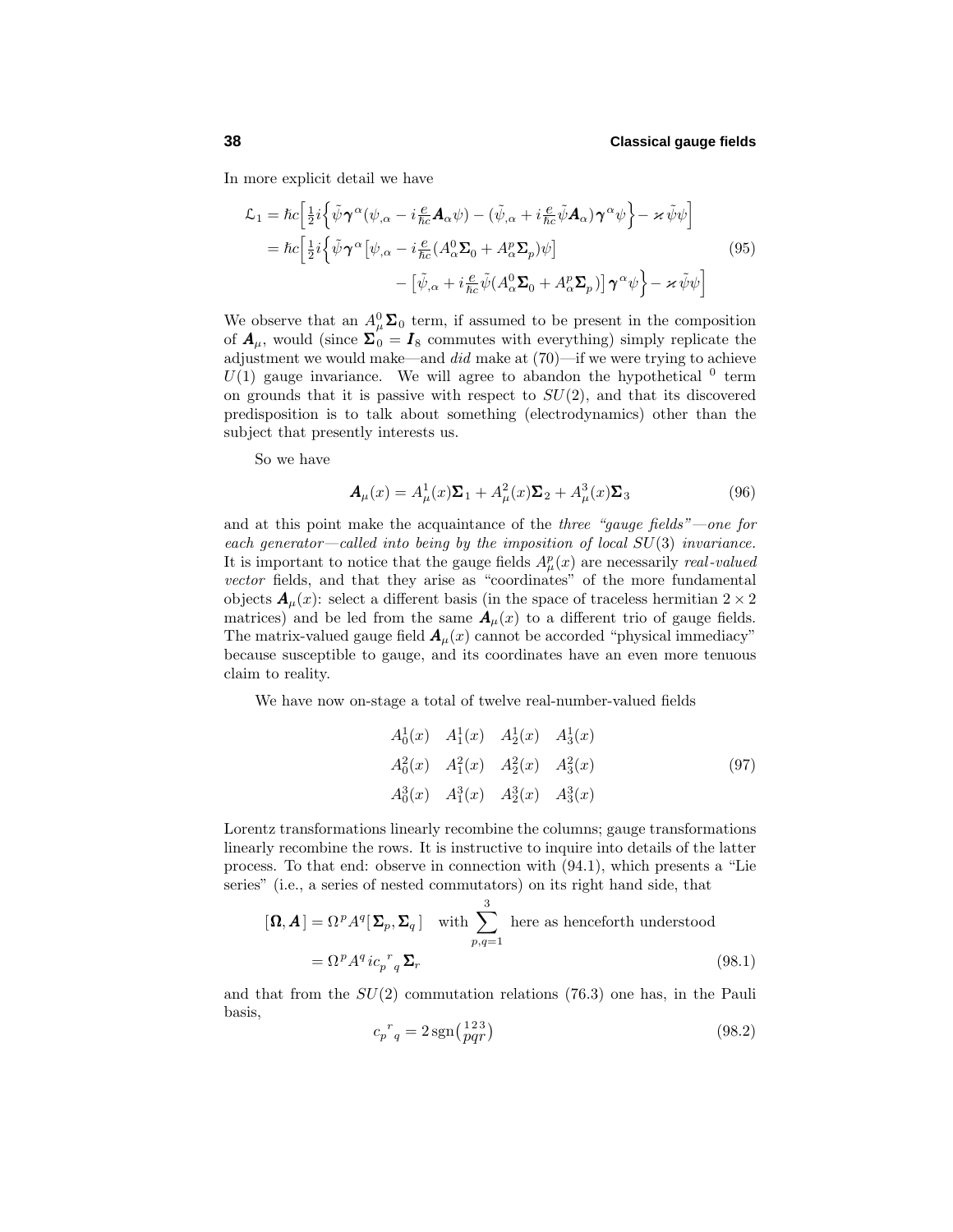### **Dirac theory with local SU(2) gauge invariance 39**

which, by the way, conforms nicely to  $(83.1).<sup>41</sup>$  Returning with  $(98.2)$  to  $(98.1)$ , we obtain

$$
[\mathbf{\Omega}, \mathbf{\Lambda}] = 2i (\vec{\Omega} \times \vec{A})^r \Sigma_r
$$
  
= 
$$
\left[ \begin{pmatrix} 0 & -2i\Omega^3 & 2i\Omega^2 \\ 2i\Omega^3 & 0 & -2i\Omega^1 \\ -2i\Omega^2 & 2i\Omega^1 & 0 \end{pmatrix} \begin{pmatrix} A^1 \\ A^2 \\ A^3 \end{pmatrix} \right] \cdot \begin{pmatrix} \Sigma_1 \\ \Sigma_2 \\ \Sigma_3 \end{pmatrix}
$$
  
=  $(\mathbb{Z}\vec{A})^r \Sigma_r$   

$$
[\mathbf{\Omega}, [\mathbf{\Omega}, \mathbf{\Lambda}]] = (\mathbb{Z}^2 \vec{A})^r \Sigma_r
$$
  
:

Returning with this information to (94) we find that the second half of (93) can be rendered

$$
\vec{A}_{\mu} \longrightarrow \vec{A}_{\mu}^{\prime} = e^{ig\mathbb{Z}} \vec{A}_{\mu} - \frac{e^{ig\mathbb{Z}} - 1}{ig\mathbb{Z}} \vec{\Omega}_{,\mu}
$$
\n(99.1)

Looking now with one eye to the definition of  $\mathbb Z$  and with the other to the equations which (just prior to (82)) served to define  $\{\mathbb{C}_1, \mathbb{C}_2, \mathbb{C}_3\}$ , we see that

$$
\mathbb{Z} = \Omega^1 \mathbb{C}_1 + \Omega^2 \mathbb{C}_2 + \Omega^3 \mathbb{C}_3 \tag{100}
$$

and notice, moreover, that

$$
ig\mathbb{Z} = g \begin{pmatrix} 0 & 2\Omega^3 & -2\Omega^2 \\ -2\Omega^3 & 0 & 2\Omega^1 \\ 2\Omega^2 & -2\Omega^1 & 0 \end{pmatrix}
$$
 is real antisymmetric

so

 $\mathbb{R}(x) \equiv e^{ig\mathbb{Z}(x)}$  is a rotation matrix, an element of  $O(3)$ 

In this notation (99.1) can be rendered

$$
\vec{A}_{\mu} \longrightarrow \vec{A}_{\mu}' = \mathbb{R}\vec{A}_{\mu} - \frac{\mathbb{R} - \mathbb{I}}{\log \mathbb{R}} \vec{\Omega}_{,\mu}
$$
\n(99.2)

Equations (99) say the same thing, the latter being a "coordinatized" version of the former. Note the natural occurance of the adjoint representation at (98).

We have now **STEP FOUR** to prepare to lauch the gauge matrix  $A_\mu$ (equivalently: the gauge fields  $A^p_\mu$ :  $p = 1, 2, 3$ ) into dynamical motion. To that

<sup>&</sup>lt;sup>41</sup> One should resist the temptation to write  $c_p{}^r{}_q = 2\epsilon_{pqr}$ , for although the equation is *numerically* correct in the Pauli basis it is transformationally screwy: it presents  $r$  on the left but  $r$  on the right, and would come unstuck if one were to abandon the Pauli basis in favor of some arbitrary alternative.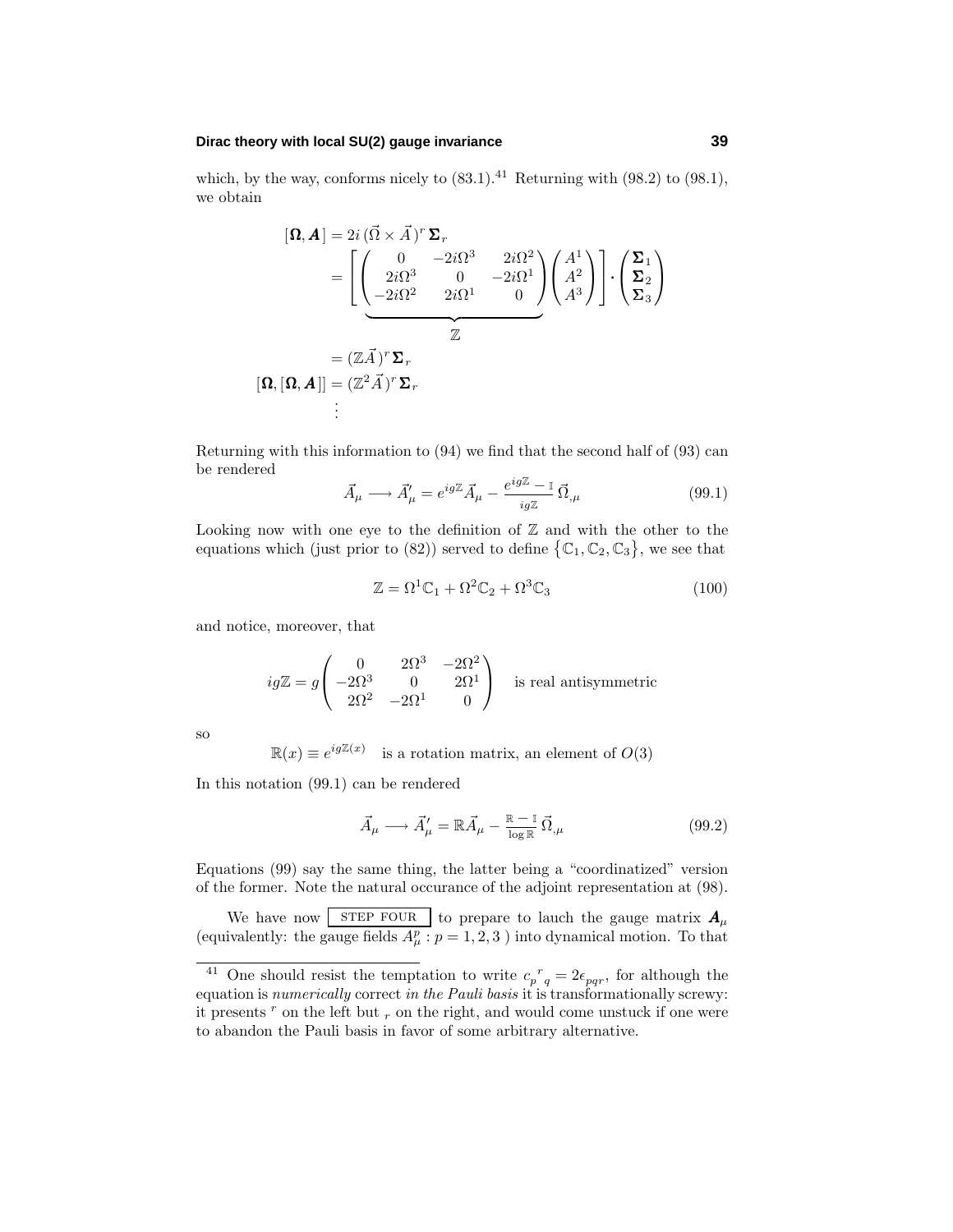end, taking (15) as our model, we examine the gauge transformation properties of

$$
\textbf{\textit{f}}_{\mu\nu}=\partial_{\mu}\textbf{\textit{A}}_{\nu}-\partial_{\nu}\textbf{\textit{A}}_{\mu}
$$

From (93) we obtain

$$
\begin{aligned} \partial_\mu A_\nu &\longrightarrow \partial_\mu A'_\nu = \pmb{S}_{,\mu} A_\nu \pmb{S}^{-1} + \pmb{S} (\partial_\mu A_\nu) \pmb{S}^{-1} + \pmb{S} A_\nu (\pmb{S}^{-1})_{,\mu} \\ &+ i \, \frac{1}{g} \, \pmb{S}_{,\nu \mu} \pmb{S}^{-1} + i \, \frac{1}{g} \, \pmb{S}_{,\nu} (\pmb{S}^{-1})_{,\mu} \end{aligned}
$$

 $\mathrm{But} \ \partial_{\mu} (\bm{S}\bm{S}^{-1})=\bm{0} \ \mathrm{supplies} \ (\bm{S}^{-1})_{,\mu}=-\bm{S}^{-1}\bm{S}_{,\mu}\bm{S}^{-1} \ \mathrm{so}$ 

$$
= \bm{S} ( \partial_\mu \bm{A}_\nu) \bm{S}^{-1} \\ + \bm{S}_{,\mu} \bm{A}_\nu \bm{S}^{-1} \! - \bm{S} \bm{A}_\nu \bm{S}^{-1} \bm{S}_{,\mu} \bm{S}^{-1} \! + \! i \frac{1}{g} \, \bm{S}_{,\mu \nu} \bm{S}^{-1} \! - \! i \frac{1}{g} \, \bm{S}_{,\nu} \bm{S}^{-1} \bm{S}_{,\mu} \bm{S}^{-1}
$$

gives

$$
\boldsymbol{f}_{\mu\nu} \longrightarrow \boldsymbol{f}_{\mu\nu}' = \boldsymbol{S} \boldsymbol{f}_{\mu\nu} \boldsymbol{S}^{-1} + \{\text{unwelcome term}\}
$$

with

{unwelcome term} = 
$$
(\mathbf{S}_{,\mu} \mathbf{A}_{\nu} \mathbf{S}^{-1} - \mathbf{S}_{,\nu} \mathbf{A}_{\mu} \mathbf{S}^{-1})
$$
  
+  $(\mathbf{S} \mathbf{A}_{\mu} \mathbf{S}^{-1} \mathbf{S}_{,\nu} \mathbf{S}^{-1} - \mathbf{S} \mathbf{A}_{\nu} \mathbf{S}^{-1} \mathbf{S}_{,\mu} \mathbf{S}^{-1})$   
+  $i \frac{1}{g} (\mathbf{S}_{,\mu} \mathbf{S}^{-1} \mathbf{S}_{,\nu} \mathbf{S}^{-1} - \mathbf{S}_{,\nu} \mathbf{S}^{-1} \mathbf{S}_{,\mu} \mathbf{S}^{-1})$ 

The non-commutivity responsible for the existence of the "unwelcome term" is responsible also for the existence of a second *µν*-antisymmetric construct namely the commutator  $[A_\mu, A_\nu]$ , which is found by straightforward calculation to transform

$$
[\boldsymbol{A}_{\mu},\boldsymbol{A}_{\nu}]\longrightarrow[\boldsymbol{A}'_{\mu},\boldsymbol{A}'_{\nu}]=\boldsymbol{S}[\boldsymbol{A}_{\mu},\boldsymbol{A}_{\nu}]\boldsymbol{S}^{-1}-i\frac{1}{g}\left\{\text{same unvelcome term}\right\}
$$

The pretty implication is that

$$
\boldsymbol{F}_{\mu\nu} \equiv (\partial_{\mu}\boldsymbol{A}_{\nu} - \partial_{\nu}\boldsymbol{A}_{\mu}) - ig(\boldsymbol{A}_{\mu}\boldsymbol{A}_{\nu} - \boldsymbol{A}_{\nu}\boldsymbol{A}_{\mu})
$$
(101)

gauge-transforms by simple similarity transformation (since the "unwelcome terms" cancel):

$$
\boldsymbol{F}_{\mu\nu} \longrightarrow \boldsymbol{F}_{\mu\nu}' = \boldsymbol{S} \boldsymbol{F}_{\mu\nu} \boldsymbol{S}^{-1} \tag{102.1}
$$

Which (to say the same thing another way) means that if we write  $\mathbf{F}_{\mu\nu} = F_{\mu\nu}^p \Sigma_p$ and assemble

$$
\vec{F}_{\mu\nu} \equiv \begin{pmatrix} F_{\mu\nu}^1 \\ F_{\mu\nu}^2 \\ F_{\mu\nu}^3 \end{pmatrix} = (\vec{A}_{\beta,\alpha} - \vec{A}_{\alpha,\beta}) + 2g\vec{A}_{\alpha} \times \vec{A}_{\beta} \tag{103}
$$

then we have

$$
\vec{F}_{\mu\nu} \longrightarrow \vec{F}_{\mu\nu}' = \mathbb{R}\vec{F}_{\mu\nu} \tag{102.2}
$$

Comparison of (102.1) and (102.2) presents an instance of the well-known connection between *SU*(2) and *O*(3).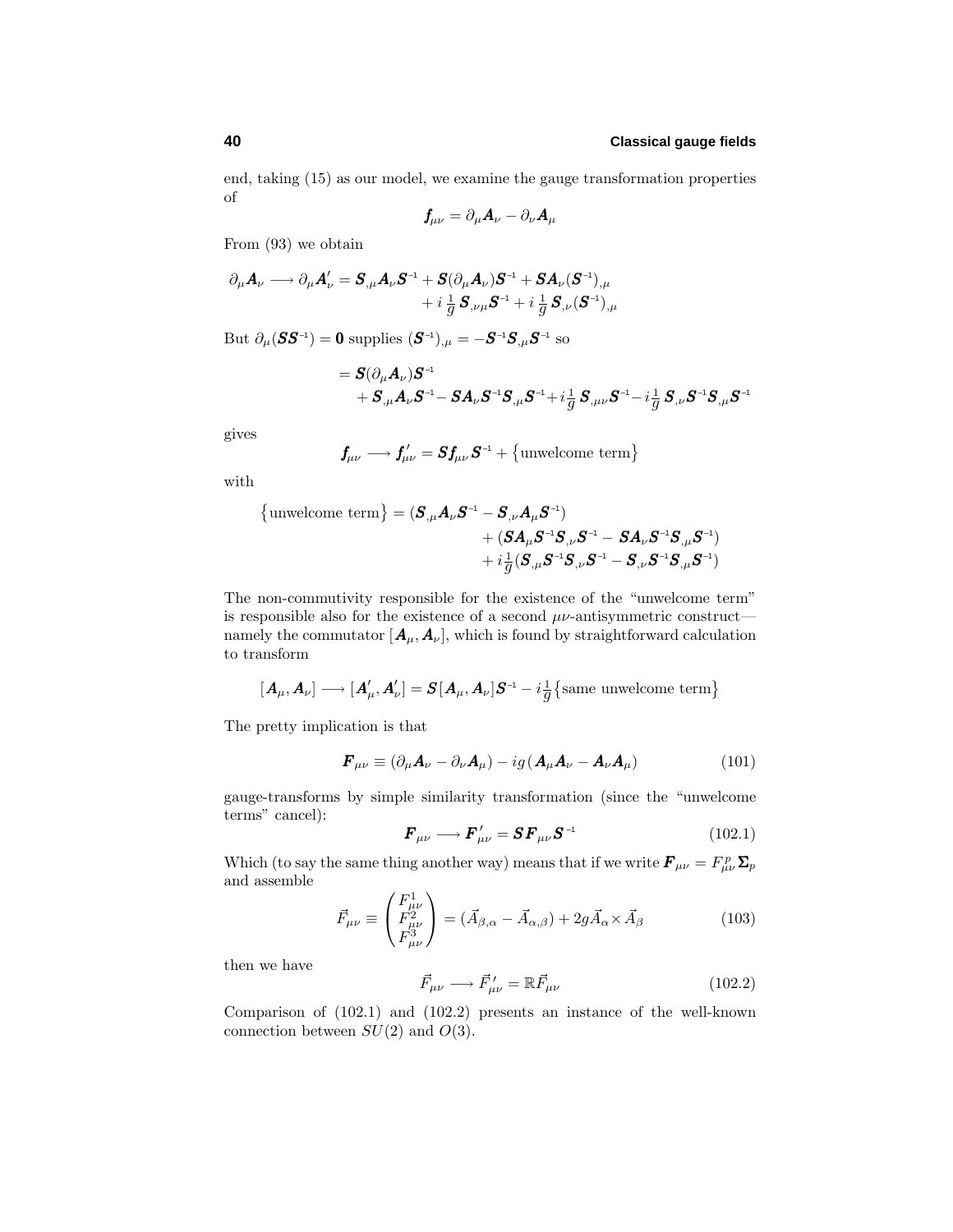### **Dirac theory with local SU(2) gauge invariance 41**

To kill the subscripts we proceed now in imitation of (16.2), constructing

$$
\boldsymbol{F}_{\alpha\beta}\boldsymbol{F}^{\,\alpha\beta}
$$

which is Lorentz invariant, and responds to gauge transformations by similarity transformation. From this result it follows that

- the eigenvalues of the  $8 \times 8$  matrix  $\mathbf{F}^2 \equiv \mathbf{F}_{\alpha\beta} \mathbf{F}^{\alpha\beta}$  are gauge-invariant; equivalently
- the coefficients in det( $\mathbf{F}^2 \lambda \mathbf{I}$ ) are gauge-invariant; equivalently<sup>42</sup>
- the traces of integral powers of  $\mathbf{F}^2$  are gauge-invariant.

Proceeding in imitation of our experience in simpler situations (but from no higher necessity<sup>43</sup>) we construct

$$
\mathcal{L}_{\text{free gauge field}}(\boldsymbol{A}, \partial \boldsymbol{A}) = \tfrac{1}{4} \text{tr} \big\{ \boldsymbol{F}_{\alpha \beta} \boldsymbol{F}^{\alpha \beta} \big\} = \tfrac{1}{4} g^{\alpha \rho} g^{\beta \sigma} F_{\alpha \beta}^p F_{\rho \sigma}^q \text{tr} \big\{ \boldsymbol{\Sigma}_p \boldsymbol{\Sigma}_q \big\}
$$

But

$$
\begin{aligned}\n\text{tr}\{\mathbf{\Sigma}_p \mathbf{\Sigma}_q\} &= \text{tr}\{(\boldsymbol{\sigma}_p \otimes \boldsymbol{I}_4)(\boldsymbol{\sigma}_q \otimes \boldsymbol{I}_4)\} & \text{by (88)} \\
&= \text{tr}\{(\boldsymbol{\sigma}_p \boldsymbol{\sigma}_q \otimes \boldsymbol{I}_4)\} & \text{by (85.6)} \\
&= 4 \,\text{tr}\{\boldsymbol{\sigma}_p \boldsymbol{\sigma}_q\} & \text{by (85.5)} \\
&= 8 \,\delta_{pq} & \text{by (76)} \\
&= k_{pq} & \text{by (82)}\n\end{aligned}
$$

So we have  $44$ 

$$
\mathcal{L}_{\text{free gauge field}}(\mathbf{A}, \partial \mathbf{A}) = \frac{1}{4} g^{\alpha \rho} g^{\beta \sigma} k_{pq} F_{\alpha \beta}^{p} F_{\rho \sigma}^{q}
$$
\n
$$
\uparrow
$$
\n
$$
F_{\alpha \beta}^{p} \equiv A_{\beta, \alpha}^{p} - A_{\alpha, \beta}^{p} + g c_{u}{}^{p} {}_{v} A_{\alpha}^{u} A_{\beta}^{v}
$$
\n(104)

and from

$$
\left\{\partial_{\mu}\frac{\partial}{\partial A^r_{\nu,\mu}} - \frac{\partial}{\partial A^r_{\nu}}\right\} \mathcal{L}_{\text{free gauge field}} = 0
$$

<sup>42</sup> See p. 13 of "Some applications of an elegant formula due to V. F. Ivanoff" in COLLECTED SEMINARS  $(1963/70)$ .

<sup>&</sup>lt;sup>43</sup> It would be interesting on some future occasion to *evaluate* det( $\mathbf{F}^2 - \lambda \mathbf{I}$ ), to see what expressions  $tr(\mathbf{F}^{2n})$  actually contribute to the coefficients, and to see whether incorporation of such higher-order terms into the Lagrangian leads to a useful generalization of standard theory*...* else to identify the principle which forces their exclusion.

<sup>&</sup>lt;sup>44</sup> It should be noticed that (104) presents not only terms of the type  $(\partial A)^2$ first encountered at (16.2), but also terms of the types  $A^2 \partial A$  and  $A^4$ ; we can anticipate that the free gauge field equations will be non-linear. Notice also that expressions of the design  $g^{\alpha\beta} \varkappa_{pq}^2 A^p_\alpha A^q_\beta$ —analogs of the  $g^{\alpha\beta} \varkappa^2 A_\alpha A_\beta$ contemplated earlier—are Lorentz-invariant but not gauge-invariant; it becomes therefore impossible to assign "mass" to the gauge fields in any straightforward, gauge-symmetric way.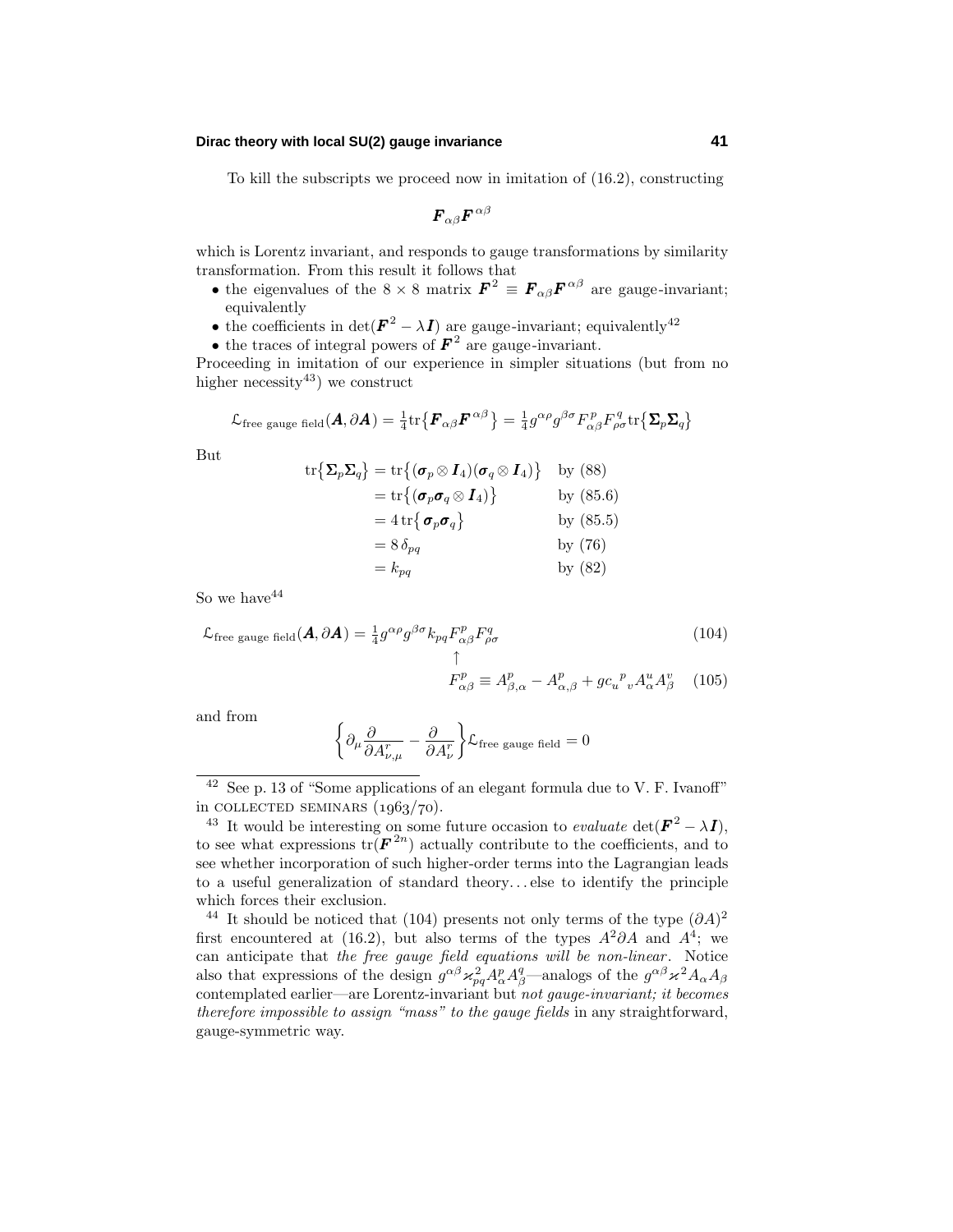compute

$$
\partial_{\mu} F_{r}^{\mu\nu} = \frac{1}{c} s_{r}^{\nu}
$$
\n
$$
s_{r}^{\nu} \equiv c \frac{\partial}{\partial A_{\nu}^{r}} \mathcal{L}_{\text{free gauge field}} = g c F_{p}^{\nu\alpha} c_{r}^{\ p} {_{q} A_{\alpha}^{q}}
$$
\n(106.1)

of which

$$
\partial_{\mu}\vec{F}^{\mu\nu} = \frac{1}{c}\vec{s}^{\nu}
$$
  

$$
\vec{s}^{\nu} \equiv 2gc\vec{A}_{\alpha} \times \vec{F}^{\nu\alpha}
$$
 (106.2)

provides a more picturesque account (but an account available only within the  $SU(2)$  theory, and then only if we have elected to work in the Pauli basis). As yet a third alternative we have this basis-independent representation of free motion of the gauge field system:

$$
\partial_{\mu} \boldsymbol{F}^{\mu \nu} = \frac{1}{c} \boldsymbol{s}^{\nu} \n\boldsymbol{s}^{\nu} \equiv igc[\boldsymbol{F}^{\nu \alpha}, \boldsymbol{A}_{\alpha}]
$$
\n(106.3)

Equations (106) become meaningful/informative only after one has imported—"by hand," as it were—from  $(105/3/1)$  the definition of  $F_r^{\mu\nu}$  else  $\vec{F}^{\mu\nu}$  else  $\vec{F}^{\mu\nu}$ . There is, however, a way to circumvent this formal blemish (if such it be): borrowing a trick from the theory of Procca fields, $45$  let us, in place of (104), write

$$
\mathcal{L}_{\text{free gauge}} = \frac{1}{2} \left\{ F_p^{\alpha\beta} \left[ A_{\beta,\alpha}^p - A_{\alpha,\beta}^p + g c_u^p{}_v A_\alpha^u A_\beta^v \right] - \frac{1}{2} F_p^{\alpha\beta} F_{\alpha\beta}^p \right\} \tag{107}
$$

and agree to construe  $A_p^{\mu}$  and  $F_p^{\mu\nu} = -F_p^{\nu\mu}$  to be *independent* fields. We then have a *pair* of Lagrange equations

$$
\begin{aligned} &\bigg\{ \partial_\mu \frac{\partial}{\partial F^r_{\rho\sigma,\mu}} - \frac{\partial}{\partial F^r_{\rho\sigma}} \bigg\} \mathcal{L}_{\rm free~gauge}=0 \\ &\bigg\{ \partial_\mu \frac{\partial}{\partial A^r_{\nu,\mu}} \ - \ \frac{\partial}{\partial A^r_{\nu}} \bigg\} \mathcal{L}_{\rm free~gauge}=0 \end{aligned}
$$

The former yields (105) as a field equation, while the later reproduces (106.1).

The free motion of the gauge field system is, according to (106), described by a coupled system of non-linear partial differential equations. The system is—owing to the presence of the current-like *s*-term on the right hand side— "self-excited." That the latter phenomenon is an artifact of non-commutivity (i.e., of the non-Abelian character of the gauge group) is most vividly evident in (106.3).

 $45$  See again  $(1-31)$ .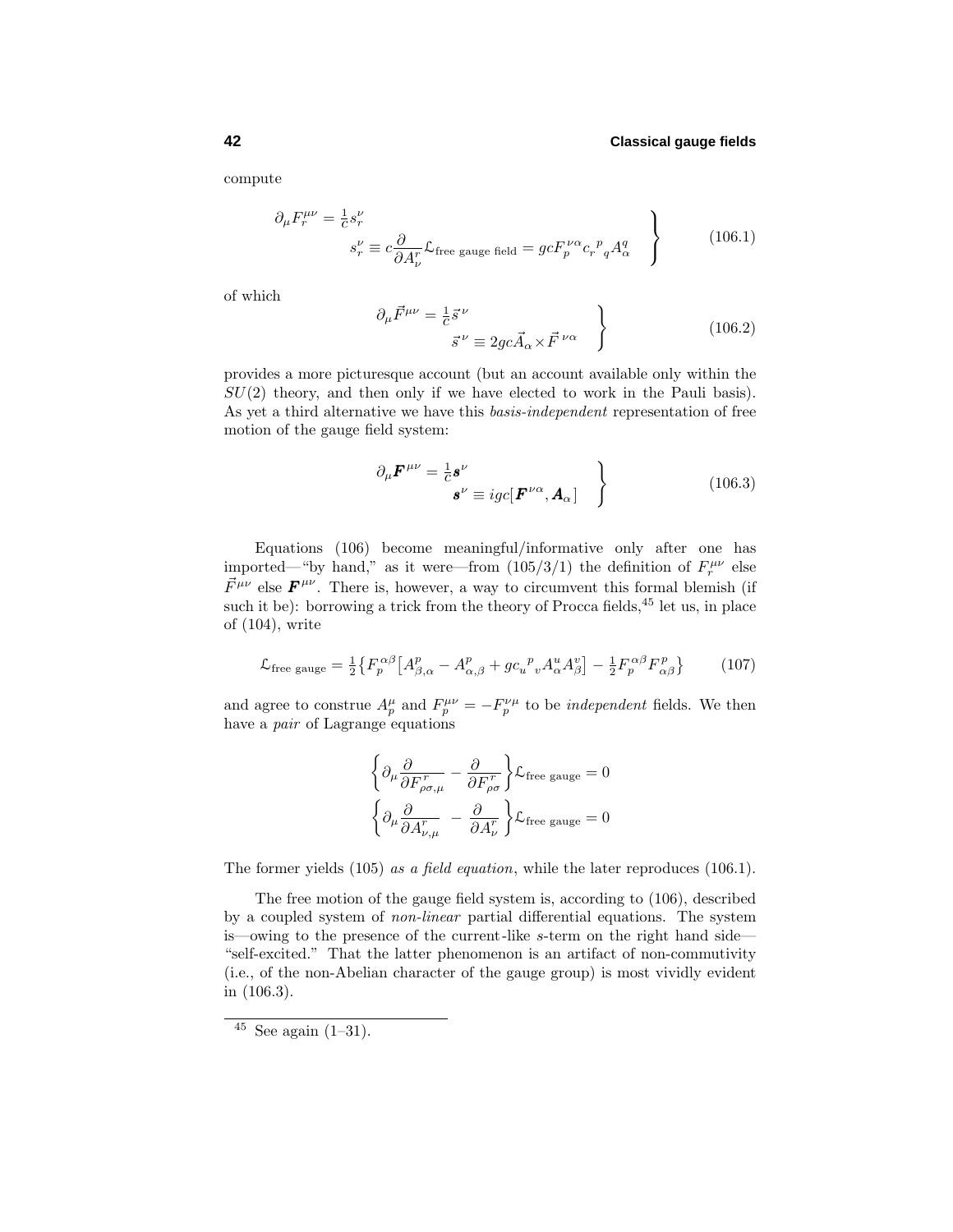### **Dirac theory with local SU(2) gauge invariance 43**

To describe, finally, the dynamics of the full locally *SU*(2)-invariant Dirac theory we assemble

$$
\mathcal{L}_2 = \hbar c \Big[ \frac{1}{2} i \Big\{ \tilde{\psi} \mathbf{\Gamma}^{\alpha} \big[ \psi_{,\alpha} - ig A_{\alpha}^p \Sigma_p \psi \big] - \big[ \tilde{\psi}_{,\alpha} + ig \tilde{\psi} A_{\alpha}^p \Sigma_p \big] \mathbf{\Gamma}^{\alpha} \psi \Big\} - \varkappa \tilde{\psi} \psi \Big] + \mathcal{L}_{\text{free gauge}} \quad (108)
$$

and from

$$
\left\{\partial_{\mu}\frac{\partial}{\partial \tilde{\psi}_{,\mu}} - \frac{\partial}{\partial \tilde{\psi}}\right\}\mathcal{L}_{2} = 0 \text{ and its adjoint}
$$

$$
\left\{\partial_{\mu}\frac{\partial}{\partial F^{r}_{\rho\sigma,\mu}} - \frac{\partial}{\partial F^{r}_{\rho\sigma}}\right\}\mathcal{L}_{2} = 0
$$

$$
\left\{\partial_{\mu}\frac{\partial}{\partial A^{r}_{\nu,\mu}} - \frac{\partial}{\partial A^{r}_{\nu}}\right\}\mathcal{L}_{2} = 0
$$

obtain (compare (72))

$$
\left[\boldsymbol{\varGamma}^{\mu}(\boldsymbol{\partial}_{\mu} - ig\boldsymbol{A}_{\mu}) + i \varkappa \boldsymbol{I}\right] \psi = 0 \text{ and its adjoint}
$$
  
\n
$$
F_{\mu\nu}^{p} = \partial_{\mu} A_{\nu}^{p} - \partial_{\nu} A_{\mu}^{p} + g c_{u}{}^{p}{}_{v} A_{\mu}^{u} A_{\nu}^{v}
$$
  
\n
$$
\partial_{\mu} F_{p}^{\mu\nu} = \frac{1}{c} (J_{p}^{\nu} + s_{p}^{\nu})
$$
\n(109)

where  $s_p^{\nu}$  are the self-interaction currents first encountered at (106), and where the currents  $J_p^{\nu}$  can in terms of the fluxes introduced at (91) be described

$$
J_p^{\nu} \equiv e Q_p^{\nu} \quad \text{with} \quad e \equiv g \hbar c
$$
  
= 
$$
e c_{\frac{1}{2}} \{ \tilde{\psi} \boldsymbol{\Gamma}^{\nu} \boldsymbol{\Sigma}_p \psi + \tilde{\psi} \boldsymbol{\Sigma}_p \boldsymbol{\Gamma}^{\nu} \psi \}
$$
(110)

The *global SU*(2)-invariance of the Lagrangian  $\mathcal{L}_0$  from which we started led to  $\partial_{\nu}J_{p}^{\nu}=0$ , but with the adjustment  $\mathcal{L}_0 \to \mathcal{L}_2$  those conservation laws have been lost; in their place one has

$$
\partial_{\nu} \mathcal{J}_{p}^{\nu} = 0 \quad \text{with} \quad \mathcal{J}_{p}^{\nu} \equiv J_{p}^{\nu} + s_{p}^{\nu} \tag{111.1}
$$

which can be read as an immediate consequence of the antisymmetry of  $F_p^{\mu\nu}$ , and speak to the conservation of

$$
\mathcal{J}_p = \int \mathcal{J}_p^0 dx^1 dx^2 dx^3 \tag{111.2}
$$

At (110) we set  $g = \frac{e}{\hbar c}$  to maximize the "electromagnetic appearance" of our results, but abandon any notion that  $e$  may have something to do with *electric* charge:  $e$  is a new kind of coupling constant—" $SU(2)$ -charge." Notice that *e* serves to describe also the strength of the self -interaction, which (as was previously remarked) is a symptom of the non-Abelian character of the gauge group. Gauge theory—conceived by  $Shaw^8$  to be a theory of field interactions has become now a theory also of intricately structured self-interactions.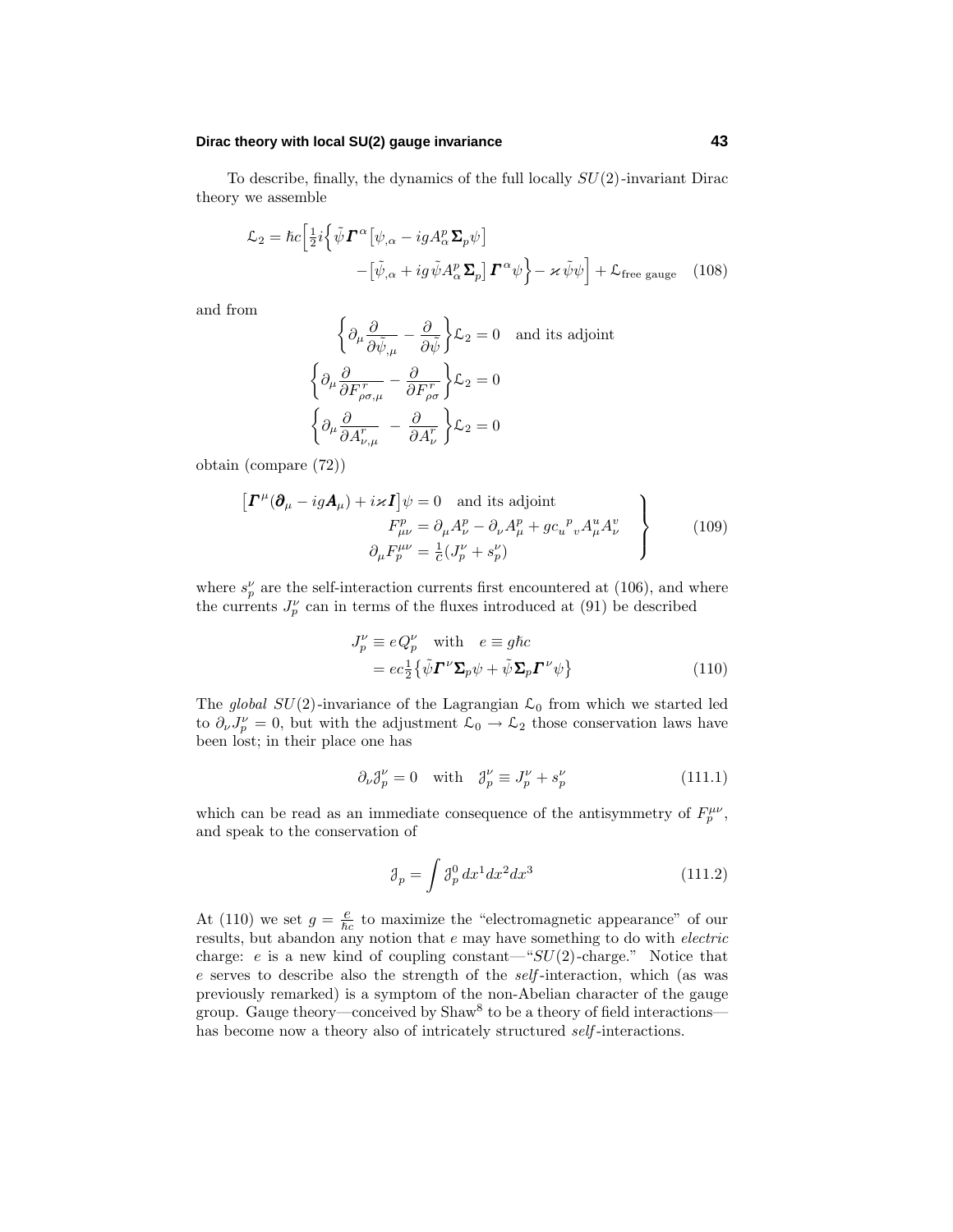**Dirac theory with local SU(N) gauge invariance**. The hard work lies now behind us; we have now only to retrace the argument of the preceding section and to make adjustments at those few points where we drew on properties *specific* to *SU*(2). We begin (compare (86)) by preparing the canvas; i.e., by assembling the 4*N*-component complex field

$$
\psi = \begin{pmatrix} \psi^1 \\ \psi^2 \\ \vdots \\ \psi^N \end{pmatrix} \quad \text{with} \quad \psi^a = \begin{pmatrix} \psi_1^a \\ \psi_2^a \\ \psi_3^a \\ \psi_4^a \end{pmatrix} \quad : \quad a = 1, 2, \dots, N \tag{112.1}
$$

and by writing

$$
\mathcal{L}_0(\psi, \tilde{\psi}, \partial \psi, \partial \tilde{\psi}) = \hbar c \Big[ \frac{1}{2} i \big\{ \tilde{\psi} \mathbf{\Gamma}^{\alpha} \psi_{,\alpha} - \tilde{\psi}_{,\alpha} \mathbf{\Gamma}^{\alpha} \psi \big\} - \tilde{\psi} \mathbf{x} \psi \Big]
$$
(112.2)

with

$$
\boldsymbol{\varGamma}^{\mu} \equiv \boldsymbol{I}_{N} \otimes \boldsymbol{\gamma}^{\mu} \quad \text{and} \quad \boldsymbol{\varkappa} \equiv \begin{pmatrix} \varkappa_{1} & 0 & \dots & 0 \\ 0 & \varkappa_{2} & \dots & 0 \\ \vdots & \vdots & \ddots & \vdots \\ 0 & 0 & \dots & \varkappa_{N} \end{pmatrix} \otimes \boldsymbol{I}_{4} \quad (112.3)
$$

From the block design of those matrices it follows that the component fields  $\psi^a$ are uncoupled in (112.2), which could be written

$$
\mathcal{L}_0(\psi, \tilde{\psi}, \partial \psi, \partial \tilde{\psi}; \mathbf{x}) = \sum_{a=1}^N \mathcal{L}_0(\psi^a, \tilde{\psi}^a, \partial \psi^a, \partial \tilde{\psi}^a; \varkappa_a)
$$

Let  $s$  be  $N \times N$ , unimodular and unitary; the matrices  $s$  comprise the "natural elements" of  $SU(N)$ , while the matrices  $S \equiv s \otimes I_4$  give rise to a 4*N*-dimensional unimodular unitary representation of *SU*(*N*). One can always write

$$
\mathbf{s} = e^{i\mathbf{h}} \quad \text{where } \mathbf{h} \text{ is } N \times N \text{ traceless hermitian} \tag{112.1}
$$

Write

$$
\mathbf{h} = h^1 \boldsymbol{\sigma}_1 + h^2 \boldsymbol{\sigma}_2 + \cdots + h^N \boldsymbol{\sigma}_N \quad : \quad \mathcal{N} \equiv N^2 - 1 \tag{112.2}
$$

where  $\{\boldsymbol{\sigma}_p : p = 1, 2, ..., N\}$  refer now to an *arbitrary* basis in the vector space  $V_N$  of such (*N*-dimensional traceless hermitian) matrices. Necessarily there exist real structure constants  $c_p^r q$  such that

$$
[\boldsymbol{\sigma}_p, \boldsymbol{\sigma}_q] = ic_p{}^r{}_q \boldsymbol{\sigma}_r \tag{112.3}
$$

and from which we construct the  $N \times N$  matrices  $\mathbb{C}_r \equiv ||ic_r^m{}_n||$  which were seen at (81) to provide the "adjoint representation" of (112.3):

$$
[\mathbb{C}_p, \mathbb{C}_q] = ic_p{}^r{}_q \mathbb{C}_r \tag{113}
$$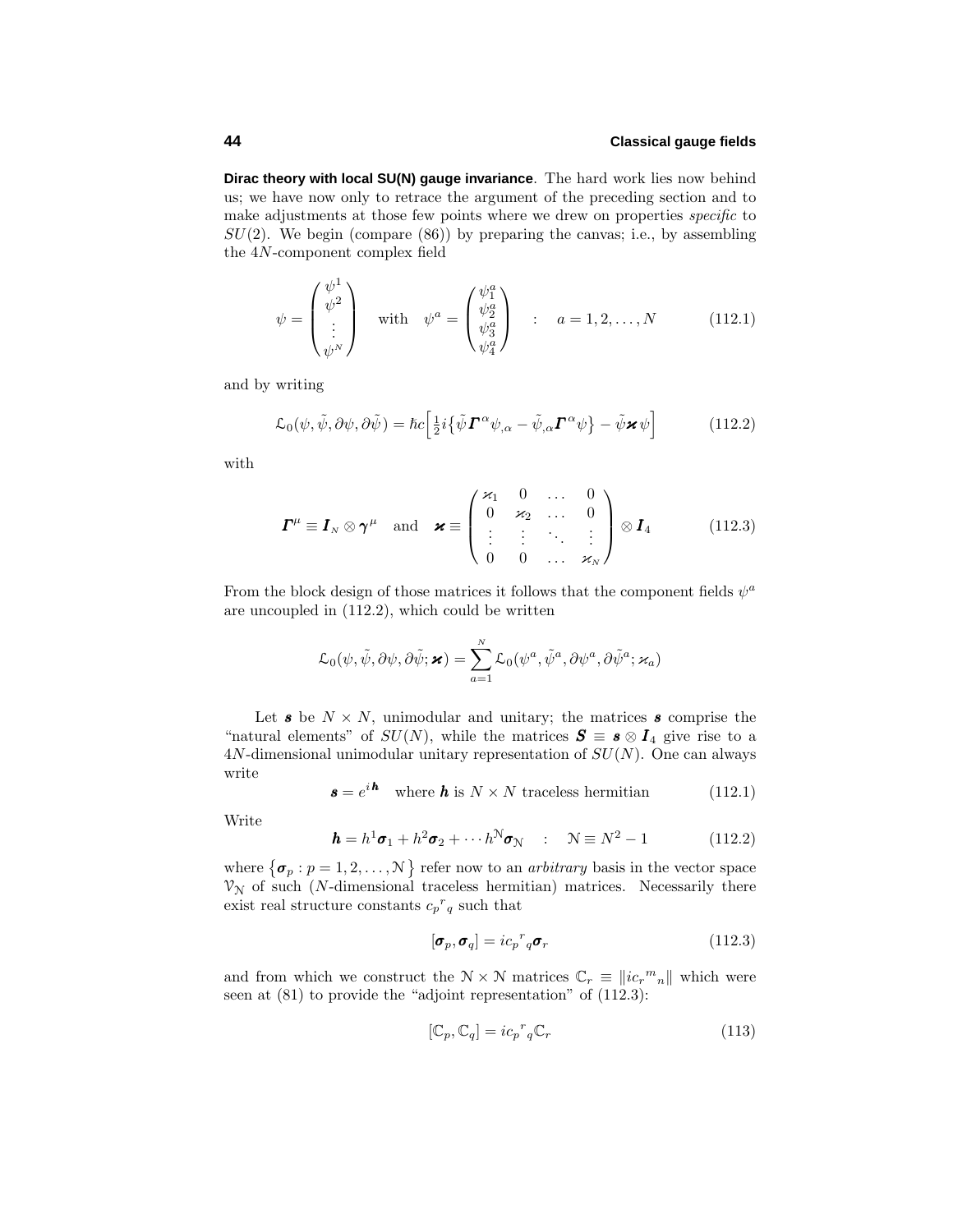### **Dirac theory with local SU(N) gauge invariance 45**

We agree to use

$$
k_{pq} = \text{tr}\,\mathbb{C}_p\mathbb{C}_q \quad : \quad \text{elements of } \mathbb{k} \equiv ||k_{pq}|| \tag{114}
$$

and the elements  $k^{pq}$  of  $\mathbb{k}^{-1}$  to lower/raise "gauge indices."

Ascend now from *N* to 4*N* dimensions, it follows straightforwardly from  $S \equiv s \otimes I_4$  and properties of the Kronecker product that

$$
\mathbf{S} = e^{i\mathbf{H}} \quad \text{with} \quad \mathbf{H} = h^1 \mathbf{\Sigma}_1 + h^2 \mathbf{\Sigma}_2 + \cdots h^N \mathbf{\Sigma}_N \tag{115.1}
$$

where

$$
\Sigma_p \equiv \sigma_p \otimes I_4 \quad \text{is } 4N \times 4N \text{ traceless hermitian} \tag{115.2}
$$

The structure constants still serve

$$
[\Sigma_p, \Sigma_q] = ic_p{}^r{}_q \Sigma_r \tag{115.3}
$$

Look now to the response of  $\mathcal{L}_0$  to  $\psi \longrightarrow \mathbf{S}\psi$ : we have

$$
\tilde{\boldsymbol S}\boldsymbol\varGamma^{\mu}\boldsymbol S=(\tilde{\boldsymbol s}\otimes\boldsymbol I_4)(\boldsymbol I_{\scriptscriptstyle N}\otimes \boldsymbol\gamma^{\mu})(\boldsymbol s\otimes\boldsymbol I_4)=\tilde{\boldsymbol s}\boldsymbol s\otimes \boldsymbol\gamma^{\mu}=(\boldsymbol I_{\scriptscriptstyle N}\otimes \boldsymbol\gamma^{\mu})=\boldsymbol\varGamma^{\mu}
$$

but (by the same line of reasoning)

$$
\tilde{\mathbf{S}}\boldsymbol{\varkappa}\mathbf{S} = \boldsymbol{\varkappa} \quad \text{if and only if all the } \varkappa_a \text{ are set equal}
$$

This we do, rendering  $\mathcal{L}_0$  "globally  $SU(N)$ -invariant by design," and Noether hands us a collection of  $\mathcal{N} \equiv N^2 - 1$  conservation laws

$$
\partial_{\mu} Q_{r}^{\mu} = 0 \text{ with } Q_{r}^{\mu} \equiv \frac{1}{2} c \tilde{\psi} (\boldsymbol{\Gamma}^{\mu} \boldsymbol{\Sigma}_{r} + \boldsymbol{\Sigma}_{r} \boldsymbol{\Gamma}^{\mu}) \psi : r = 1, 2, ..., N \qquad (116.1)
$$

which are of a design encountered most recently at  $(110)$ . We note in passing that the manifest global  $U(1)$ -symmetry of the theory leads a conservation law of similar design:

$$
\partial_{\mu} Q_0^{\mu} = 0 \text{ with } Q_0^{\mu} \equiv \frac{1}{2} c \tilde{\psi} (\boldsymbol{\varGamma}^{\mu} \boldsymbol{\Sigma}_0 + \boldsymbol{\Sigma}_0 \boldsymbol{\varGamma}^{\mu}) \psi \tag{116.0}
$$

where  $\Sigma_0$  is but a fancy way of saying  $I_{N}$ .<sup>46</sup>

To achieve invariance under local *SU*(*N*)—of which

$$
\psi \longrightarrow \psi' = \mathbf{S}(x)\psi
$$
\n
$$
\mathbf{S}(x) = e^{ig\mathbf{\Omega}(x)} \qquad : \quad \mathbf{\Omega}(x) = \Omega^r(x)\mathbf{\Sigma}_r \text{ traceless hermitian}
$$
\n(117.1)

 $46$  Note that we are now *not* in position to write equations so explicit as  $(91)$ , since those reflect special properties of a specific basis (the Pauli basis).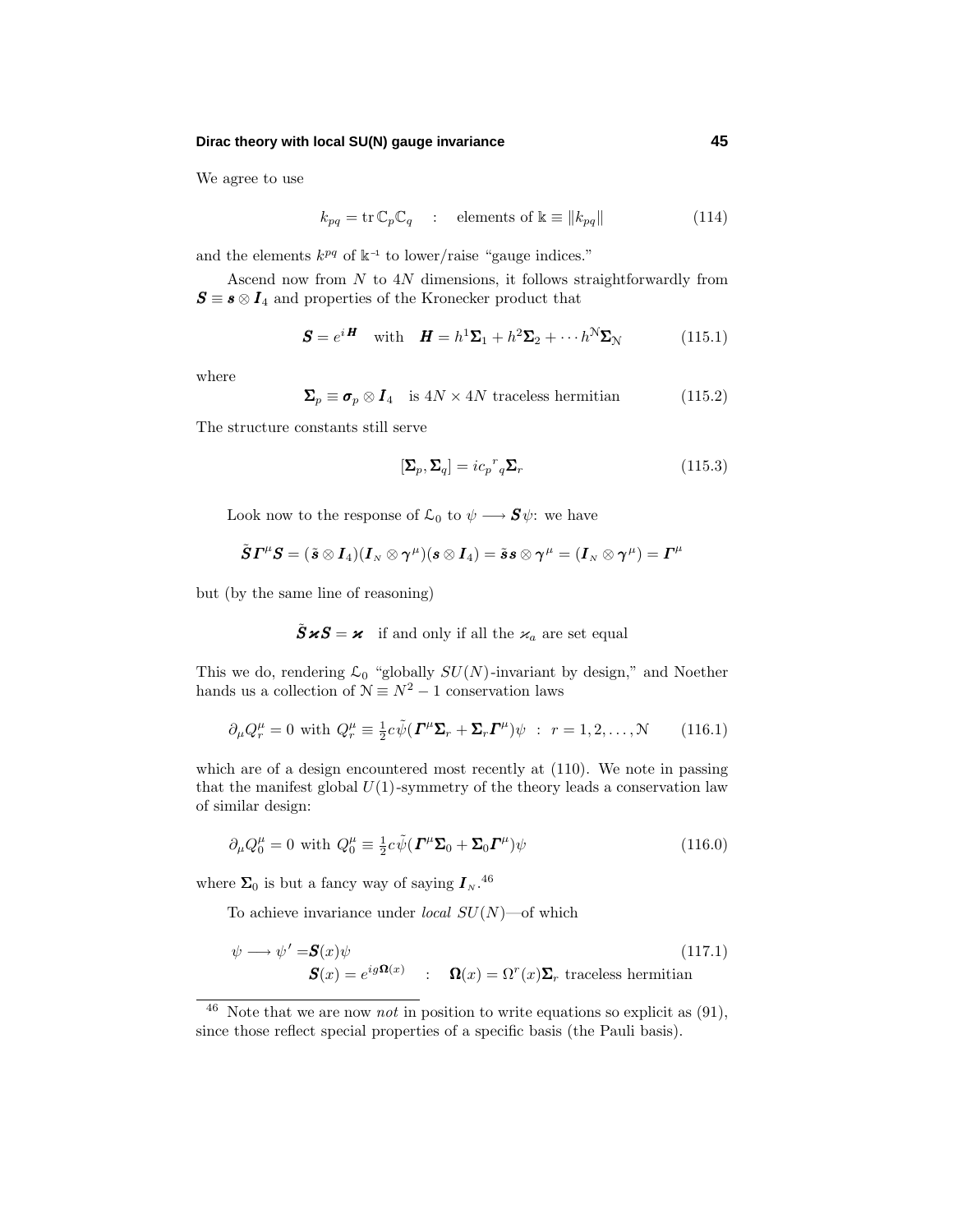1

is the initial/defining symptom— we make the "minimal coupling" adjustment

 $\mathcal{L}_0(\psi, \tilde{\psi}, \partial \psi, \partial \tilde{\psi})$ 

$$
\mathcal{L}_1 = \mathcal{L}_0(\psi, \tilde{\psi}, \mathcal{D}\psi, \mathcal{D}\tilde{\psi})
$$
\n
$$
= \hbar c \Big[ \frac{1}{2} i \big\{ \tilde{\psi} \mathbf{\Gamma}^{\alpha}(\psi_{,\alpha} - ig \mathbf{A}_{\alpha}\psi) - (\tilde{\psi}_{,\alpha} + ig \tilde{\psi} \mathbf{A}_{\alpha}) \mathbf{\Gamma}^{\alpha}\psi \big\} - \tilde{\psi} \mathbf{x} \psi
$$

and expand the meaning of (117.1) to include (compare (8) and (93))

$$
\mathbf{A}_{\mu} \longrightarrow \mathbf{A}_{\mu}' = \mathbf{S} \mathbf{A}_{\mu} \mathbf{S}^{-1} + i \frac{1}{g} \mathbf{S}_{,\mu} \mathbf{S}^{-1} \tag{117.2}
$$

so as to achieve

$$
\mathcal{D}_{\mu}\psi \longrightarrow (\mathcal{D}_{\mu}\psi)' = \mathbf{S}(\mathcal{D}_{\mu}\psi) \tag{117.3}
$$

"Gauge fields"—the N-tuple of vector fields  $A^r_\mu(x)$ —enter the discussion when we allow ourselves to write

$$
\mathbf{A}_{\mu}(x) = A_{\mu}^{r}(x)\mathbf{\Sigma}_{r} \tag{118}
$$

and are evidently basis-contingent constructs.

It is as a step preparatory to launching the gauge fields into dynamical motion that—appropriating the intricate argument which led us to (101), an argument which is seen to be not at all specific to *SU*(2), or to the selection of any specific basis (though with the loss of (98.2) we lose the possibility of using the cross product to express our results, as we did at  $(103)$  and  $(106.2)$ )—we construct

$$
\boldsymbol{F}_{\mu\nu} = F_{\mu\nu}^{\mathrm{T}} \boldsymbol{\Sigma}_{r} \equiv (\partial_{\mu} \boldsymbol{A}_{\nu} - \partial_{\nu} \boldsymbol{A}_{\mu}) - ig(\boldsymbol{A}_{\mu} \boldsymbol{A}_{\nu} - \boldsymbol{A}_{\nu} \boldsymbol{A}_{\mu}) \qquad (119.1)
$$

$$
F_{\mu\nu}^{r} = (\partial_{\mu}A_{\nu}^{r} - \partial_{\nu}A_{\mu}^{r}) + gc_{p}^{r}{}_{q}A_{\mu}^{p}A_{\nu}^{q}
$$
\n(119.2)

—the point being that  $\mathbf{F}_{\mu\nu}$  responds to gauge transformation (117.2) by the very simple rule

$$
\boldsymbol{F}_{\mu\nu} \longrightarrow \boldsymbol{F}_{\mu\nu}' = \boldsymbol{S} \boldsymbol{F}_{\mu\nu} \boldsymbol{S}^{-1} \tag{120.1}
$$

We are placed thus in position to assemble an  $\mathcal{L}_2$  formally identical<sup>47</sup> to (108), and obtain coupled field equations formally identical to (109).

In a more complete account of this subject it would become natural at this point to inquire into

- the construction of the *stress-energy tensor* of the gauged theory, and details of energy-momentum trade-off between the  $\psi$ -field and the gauge fields;
- Belinfante *symmetrization* of the stress-energy tensor (if required);
- *spin* of the gauge field system;
- motion of the center of mass of the gauge field system.

And, of course, it would be instructive to collect *illustrative solutions* of the field equations. I prefer, however, to look to other matters:

<sup>&</sup>lt;sup>47</sup> I say "formally identical" because the implicit  $\sum_{p}$  in (108) ran on  $\{1, 2, 3\}$ , but runs in the general case on  $\{1, 2, ..., N\}$ . Moreover, the  $\Sigma_p$  in (108) are taken to refer specifically to the Pauli basis in  $\mathcal{V}_3$ , but refer now to an arbitrary basis in  $\mathcal{V}_{\mathcal{N}}$ .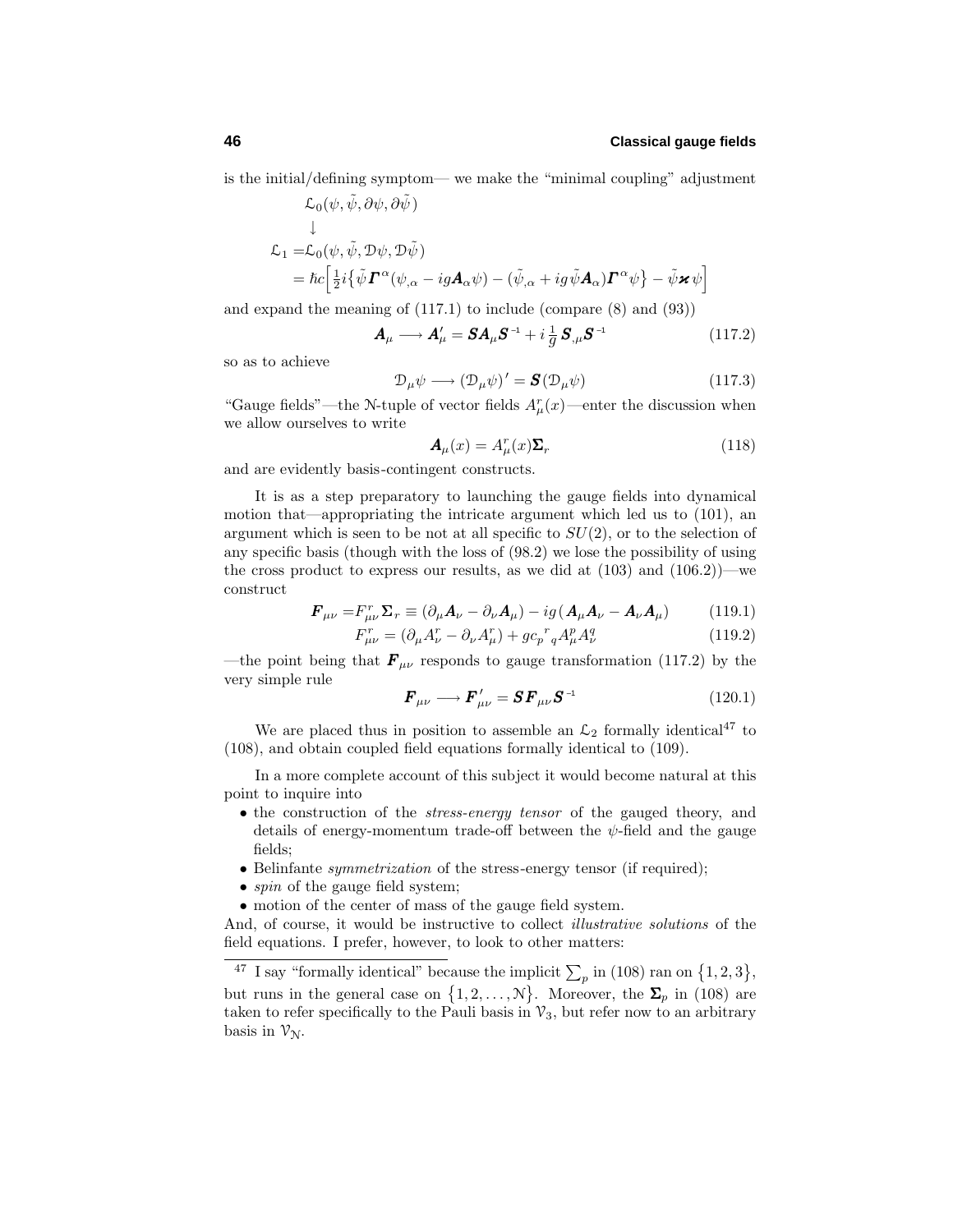### **Dirac theory with local SU(N) gauge invariance 47**

The argument which gave (102.2) leads in the more general case to the conclusion that (120.1) can be expressed

$$
\vec{F}_{\mu\nu} \longrightarrow \vec{F}_{\mu\nu}' = \mathbb{R}\vec{F}_{\mu\nu} \tag{120.2}
$$

where

$$
\vec{F}_{\mu\nu}\equiv\begin{pmatrix}F_{\mu\nu}^1\\F_{\mu\nu}^2\\ \vdots\\F_{\mu\nu}^{\mathcal{N}}\end{pmatrix}\quad\text{and}\quad \mathbb{R}\equiv e^{ig\mathbb{Z}(x)}\quad\text{with}\quad \mathbb{Z}\equiv\Omega^r\mathbb{C}_r
$$

We know from (83.2) that

the real matrix  $i\mathbb{Z}$  is k-antisymmetric:  $(i\mathbb{Z})^{\mathsf{T}} = -(i\mathbb{Z})$ 

and from this it follows that

the real matrix 
$$
\mathbb{R} \equiv e^{ig\mathbb{Z}}
$$
 is k-orthogonal:  $\mathbb{R}^\mathsf{T} \mathbb{k} \mathbb{R} = \mathbb{k}$ 

If, in particular, the basis matrices  $\{\mathbb{C}_r\}$  are, by contrived pre-arrangement, tracewise orthonormal then  $\Bbbk=\mathbb{I}_{\mathbb{N}}$  , and  $\mathbb{\mathbb{R}}$  becomes an element of the rotation group  $O(N)$ . But

$$
SU(N) \text{ is an } \mathcal{N} \equiv (N^2 - 1)\text{-parameter group, while}
$$
  

$$
O(\mathcal{N}) \text{ is an } \frac{1}{2}\mathcal{N}(\mathcal{N} - 1) = \frac{1}{2}(N^2 - 1)(N^2 - 2)\text{-parameter group}
$$

and from data tabulated below

| $\mathcal{N} \equiv (N^2 - 1)$ | $\frac{1}{2}N(N-1)$ |
|--------------------------------|---------------------|
|                                |                     |
|                                | 28                  |
| 15                             | 105                 |
|                                |                     |

we infer on numerological grounds that the correspondence

$$
\mathbf{S} = \exp\left\{ig\Omega^p \mathbf{\Sigma}_p\right\} \in SU(N) \quad \longleftrightarrow \quad \mathbb{R} = \exp\left\{ig\Omega^p \mathbb{C}_p\right\} \in O(N)
$$

which (familiarly) serves to associate elements of  $SU(2)$  with elements of  $O(3)$ , can in more general cases  $N > 2$  serve only to associate elements of  $SU(N)$ with elements of a *subgroup* of  $O(N)$ . We note in passing that there do, however,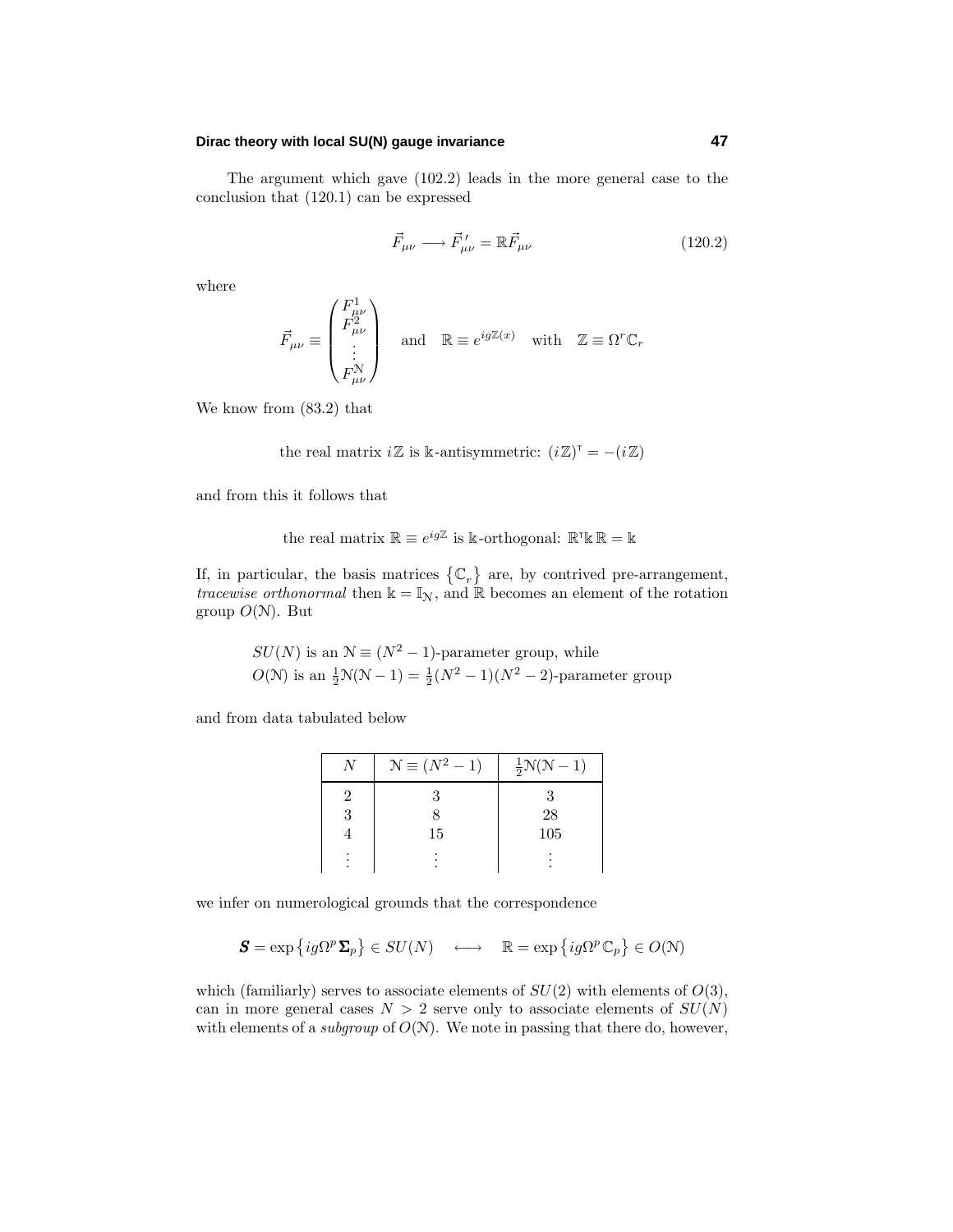exist other cases in which  $N(N)$  is at least *triangular*:

 $2^2 - 1 = 3 = \Delta(2)$  where  $\Delta(n) \equiv \sum^{n}$ *k*=1  $k$  is the  $n^{\text{th}}$  triangular number  $4^2 - 1 = 15 = \Delta(5)$  $11^2 - 1 = 120 = \Delta(15)$  $23^2 - 1 = 528 = \Delta(32)$ **64**<sup>2</sup> − 1 = 4095 =  $\Delta(90)$  $134^2 - 1 = 17955 = \Delta(189)$  $373^2 - 1 = 139128 = \Delta(527)$ . .

and since  $O(n)$  is a  $\Delta(n-1)$ -parameter group it is at least conceivable that an association of (say) the form  $SU(4) \longleftrightarrow O(6)$  is possible. Relatedly, the theory of Clifford algebras inspires interest in numbers of the form  $2^p - 1$ , and Ramanujan has observed that in three and only three cases is such a number triangular. Each of those cases appears (boldface) in the preceding list; the  $p = 2$  and  $p = 4$  are of well-established physical importance (Pauli algebra, Dirac algebra) and it seems to me plausible that the final case  $p = 12$  may also possess latent physical significance. But it is difficult to manage an algebra with 4095  $\Sigma$ -matrices, and my occasional efforts to develop that hunch have thus far been fruitless. Returning now to less speculative matters*...*

Bringing (120.1) to the field equation  $\partial_{\mu}F_{p}^{\mu\nu} = \frac{1}{c}\partial_{p}^{\nu}$  we infer that the conserved net current  $\mathbf{J}^{\nu} \equiv \mathbf{J}^{p\nu} \mathbf{\Sigma}_p$  responds to local gauge transformation by the complicated rule

$$
\mathbf{\mathcal{J}}^{\nu} \longrightarrow \mathbf{\mathcal{J}}^{\prime\nu} = \mathbf{S}_{,\mu} \mathbf{S}^{-1} \cdot \mathbf{F}^{\prime\mu\nu} + \mathbf{S} \mathbf{\mathcal{J}}^{\nu} \mathbf{S}^{-1} + \mathbf{F}^{\prime\mu\nu} \cdot \mathbf{S} (\mathbf{S}^{-1})_{,\mu} = \mathbf{S} \mathbf{\mathcal{J}}^{\nu} \mathbf{S}^{-1} + [\mathbf{S}_{,\mu} \mathbf{S}^{-1}, \mathbf{F}^{\prime\mu\nu}]
$$
(121.1)

Its response to global gauge transformation is, however, simple: the commutator drops away (because  $S_{\mu} = 0$ ), leaving

$$
\mathbf{J}^{\nu} \longrightarrow \mathbf{J}^{\prime \nu} = \mathbf{S} \mathbf{J}^{\nu} \mathbf{S}^{-1} \tag{121.21}
$$

which can be written

$$
\vec{\mathbf{J}}^{\nu} \longrightarrow \vec{\mathbf{J}}^{\prime \nu} = \mathbb{R} \vec{\mathbf{J}}^{\nu} \tag{121.22}
$$

It was this circumstance (together with the circumstance that in *SU*(2) theory the  $3 \times 3$  matrix  $\mathbb{R} \in O(3)$ ) which led Yang & Mills to the satisfying conclusion that "total isotopic spin"  $\vec{\beta} \equiv \int \vec{\beta}^0 dx^1 dx^2 dx^3$  is a vector, which responds to (global) gauge transformation by "rotation in isotopic spin space."

It is (recall (110)) through

$$
\mathbf{J} = ec^1_2 \{ \tilde{\psi} \mathbf{\Gamma}^{\nu} \mathbf{\Sigma}^p \psi + \tilde{\psi} \mathbf{\Sigma}^p \mathbf{\Gamma}^{\nu} \psi \} \mathbf{\Sigma}_p \tag{122}
$$

that the gauge fields sense the presence of the Dirac field  $\psi$ . The right side of the preceding equation is easily seen to be basis-independent, but I have been unable to discover any natural way to formulate (122) which does not make incidental reference to a basis*...* which strikes me as curious.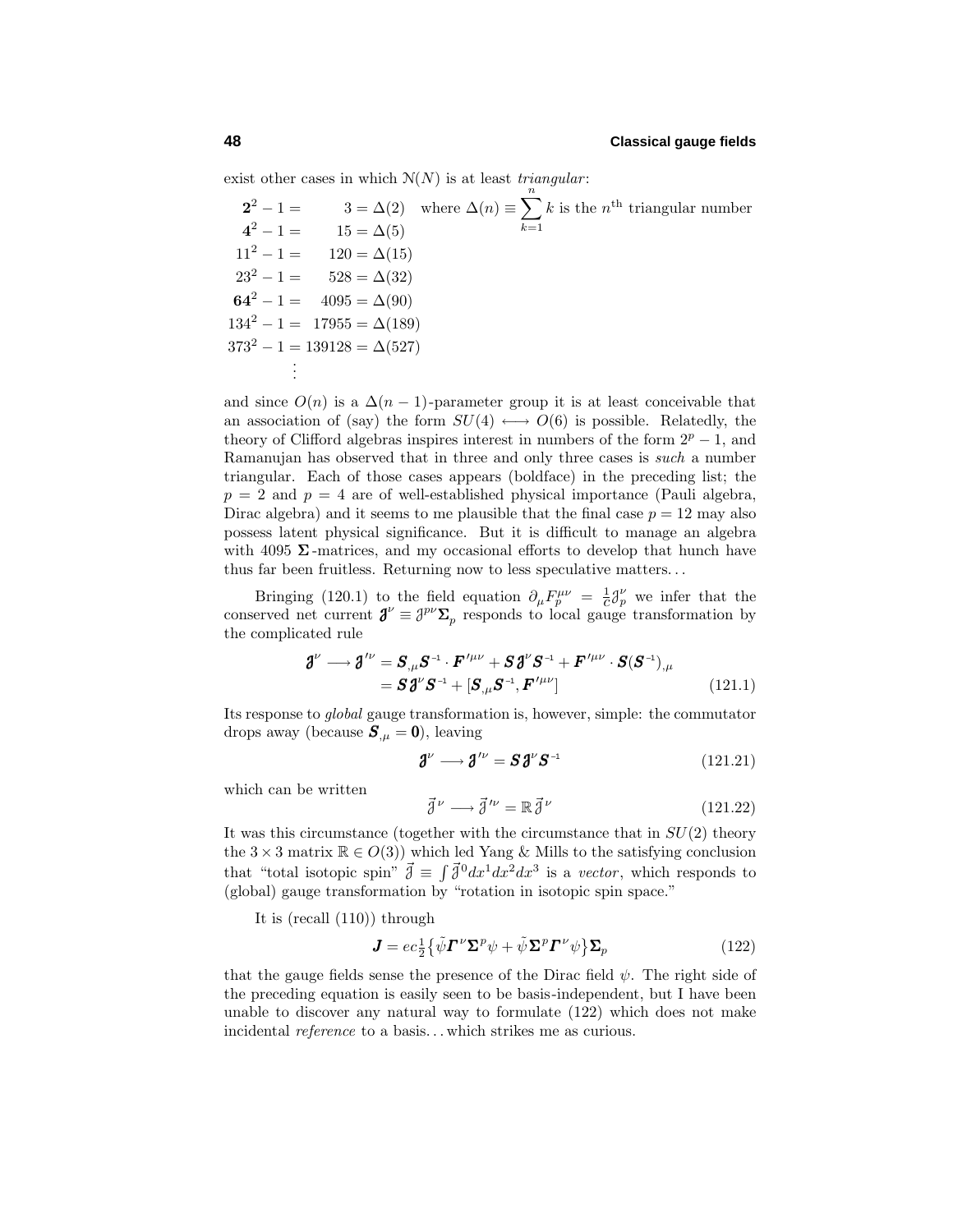### **Concluding remarks 49**

**General observations, and some topics which might be included in a more comprehensive account of gauge field theory**. In the preceding discussion we took"stacked copies of the Dirac equation" as our point of departure. We could instead have taken "stacked copies of the Klein-Gordon equation" or "stacked copies of the Procca equation"*...* and—particularly if we worked in canonical formalism—would be led to results formally identical (or nearly so) to the results now in hand (though the specific meaning of the *Γ* -matrices would vary from case to case).<sup>48</sup>

Elementary calculus supplies the statement

$$
(\partial_{\mu}\partial_{\nu}-\partial_{\nu}\partial_{\mu})(\text{any nice function})=0
$$

which we abbreviate  $(\partial_{\mu}\partial_{\nu} - \partial_{\nu}\partial_{\mu}) = 0$ . But from the definition (10)

$$
\mathcal{D}_{\mu} \equiv \partial_{\mu} - igA_{\mu}(x)
$$

it follows on the other hand that

$$
\mathcal{D}_{\mu}\mathcal{D}_{\nu} - \mathcal{D}_{\nu}\mathcal{D}_{\mu} = -ig(A_{\nu,\mu} - A_{\mu,\nu})
$$

while in the non-Abelian case

$$
\mathbf{D}_{\mu} \equiv \boldsymbol{\partial}_{\mu} - ig\boldsymbol{A}_{\mu}(x)
$$

we obtain

$$
\mathcal{D}_{\mu} \mathcal{D}_{\nu} - \mathcal{D}_{\nu} \mathcal{D}_{\mu} = -ig \{ (\mathbf{A}_{\nu,\mu} - \mathbf{A}_{\mu,\nu}) - ig[\mathbf{A}_{\mu}, \mathbf{A}_{\nu}] \}
$$
  
=  $-ig \mathbf{F}_{\mu\nu}$  by (119.1) (123)

We are not yet in position to comment on the deeper significance of this striking result, except to remark that it makes transparently clear how  $\mathbf{F}_{\mu\nu}$  acquired its especially simple gauge transformation properties: it inherited them from  $\mathbf{D}_{\mu}$ .

In Maxwellian electrodynamics we learn that it is from the sourceless equations

$$
\nabla \cdot \mathbf{B} = 0 \quad \text{and} \quad \nabla \times \mathbf{E} + \partial_0 \mathbf{B} = \mathbf{0} \tag{124.1}
$$

—which is to say: from

$$
\partial_{\mu}G^{\mu\nu} = 0 \quad \text{with} \quad G_{\mu\nu} \equiv \frac{1}{2} \epsilon_{\mu\nu\alpha\beta} F^{\alpha\beta} \tag{124.2}
$$

which can be expressed alternatively as a quartet of "windmill sum" relations

$$
\epsilon^{\mu\nu\alpha\beta}\partial_{\nu}F_{\alpha\beta} = 0 \tag{124.3}
$$

—that we acquire license to write

$$
F_{\mu\nu} = \partial_{\mu}A_{\nu} - \partial_{\nu}A_{\mu} \tag{125}
$$

<sup>48</sup> Could we proceed similarly from "stacked copies of the Hamilton-Jacobi equation" or "stacked copies of the relativistic free particle equation," and thus produce non-Abelian generalizations of the theories developed on pp. 8– 20 and pp. 20–26? Multi-component field systems are commonplace in field theory, but what might be the physical interpretation of "stacked copies of the classical mechanics of a particle"? Could such formalism be associated with the classical physics of particles with internal degrees of freedom ("spin")? These are questions to which I hope to return on another occasion.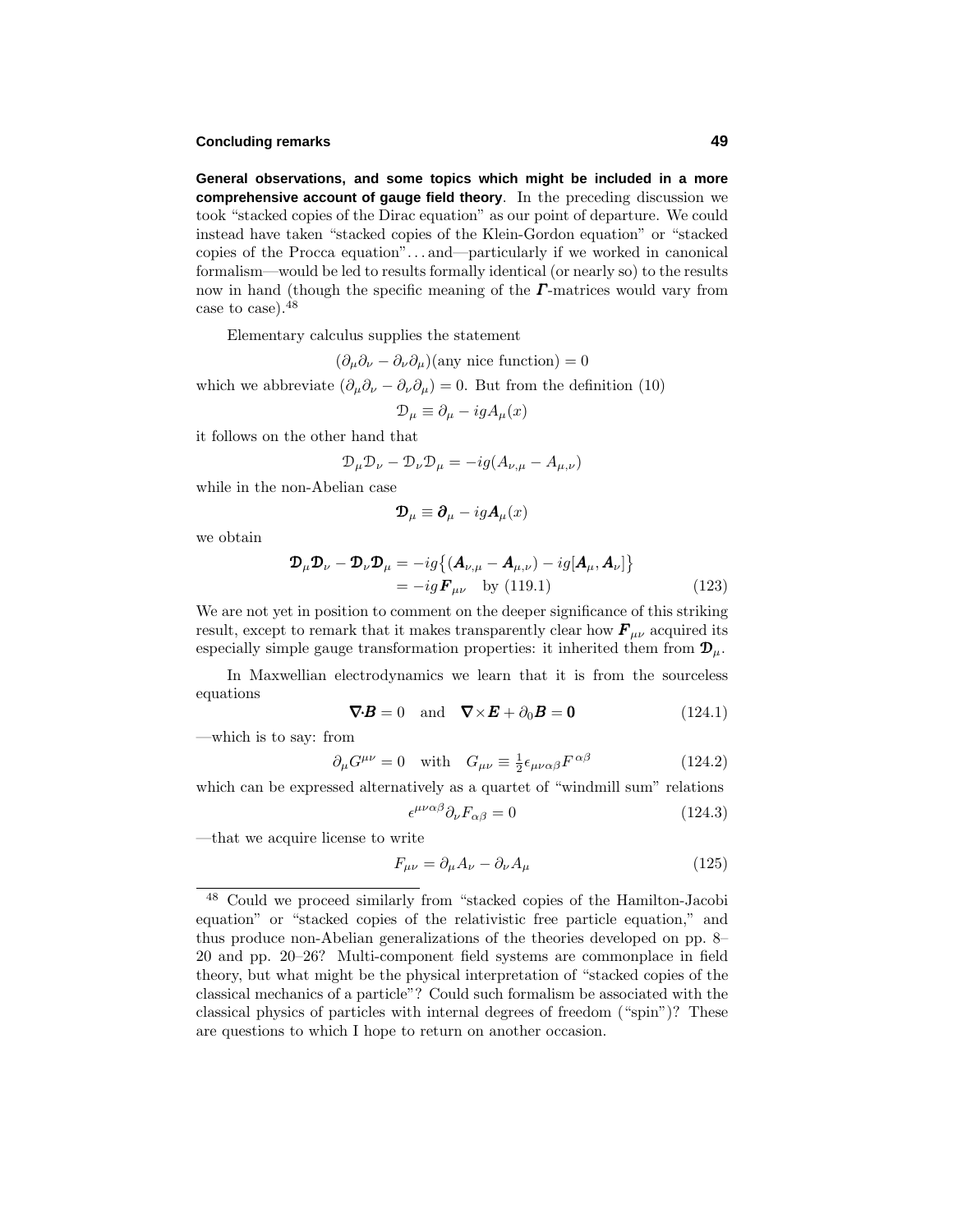And that when one does write (125) then equations (124) become automatic. In non-Abelian gauge field theory ("generalized electrodynamics") one has only to introduce (123) into the following instance

$$
[\boldsymbol{\mathcal{D}}_\nu,[\boldsymbol{\mathcal{D}}_\alpha,\boldsymbol{\mathcal{D}}_\beta]]+[\boldsymbol{\mathcal{D}}_\alpha,[\boldsymbol{\mathcal{D}}_\beta,\boldsymbol{\mathcal{D}}_\nu]]+[\boldsymbol{\mathcal{D}}_\beta,[\boldsymbol{\mathcal{D}}_\nu,\boldsymbol{\mathcal{D}}_\alpha]]=\mathbf{0}
$$

of Jacobi's identity to obtain

$$
[\mathbf{\mathcal{D}}_{\nu}, \mathbf{F}_{\alpha\beta}] + [\mathbf{\mathcal{D}}_{\alpha}, \mathbf{F}_{\beta\nu}] + [\mathbf{\mathcal{D}}_{\beta}, \mathbf{F}_{\nu\alpha}] = \mathbf{0}
$$
\n(126)

or (more compactly)

$$
\epsilon^{\mu\nu\alpha\beta}[\mathbf{\mathcal{D}}_{\nu},\boldsymbol{F}_{\alpha\beta}] = \epsilon^{\mu\nu\alpha\beta}[\boldsymbol{\partial}_{\nu},\boldsymbol{F}_{\alpha\beta}] - ig \epsilon^{\mu\nu\alpha\beta}[\boldsymbol{A}_{\nu},\boldsymbol{F}_{\alpha\beta}] = \mathbf{0}
$$

In the Abelian (i.e., in the Maxwellian) case the second term on the right drops away, and the surviving first term, when allowed to operate on the function 1, gives back  $(124.3)$ . It will appreciated that equations  $(126)$  are not field equations but *identities*, satisfied in every instance and necessarily by  $\mathbf{F}_{\mu\nu}$ (which is to say: by  $A_\mu$ ) in consequence of the manner in which those objects were defined. Equations (126) play within gauge field theory a role analogous (and abstractly identical) to the roll played by the so-called "Bianchi identities" in general relativity.<sup>49</sup>

It can be argued that the exterior calculus provides the language of choice for developing formal (and some computational) properties of the theory of Abelian gauge fields (Maxwellian electrodynamics).<sup>50</sup> The question arises: can a "generalized exterior calculus" be devised which serves equally well to illuminate the essentials of non-Abelian gauge field theory?

Maxwellian electrodynamics is well-known to be invariant with respect to "duality rotation"—an internal symmetry of which

$$
\mathbf{E} \longrightarrow \mathbf{E}' = \mathbf{E} \cos \theta + \mathbf{B} \sin \theta
$$

$$
\mathbf{B} \longrightarrow \mathbf{B}' = \mathbf{B} \cos \theta - \mathbf{E} \sin \theta
$$

captures the simplified essence.<sup>51</sup> Can a similar symmetry be identified in the non-Abelian case?

It was a  $U(1) \otimes SU(2)$  gauge theory which Glashow-Weinberg and Salam used in the late  $1960$ 's to achieve unification of the electromagnetic and weak interactions (see Quigg's Chapter 6), a *SU*(3) gauge theory which (at about the

 $^{49}$  See Michio Kaku, *Quantum Field Theory: A Modern Introduction* (1993). p. 297; M. E. Peskin & D. V. Schroeder, An Introduction to Quantum Field Theory  $(1995)$ , p. 500 and/or the index of any good general relativity text.

 $50$  See my "Electrodynamical applications of the exterior calculus," (1996).

 $51$  See  $\S7$  in the material just cited; also pp. 327–331 in ELECTRODYNAMICS  $(1972)$  and p. 51 in Chris Quigg's *Gauge Theories of the Strong, Weak, and*  $Electromagnetic\ Interactions (1983).$